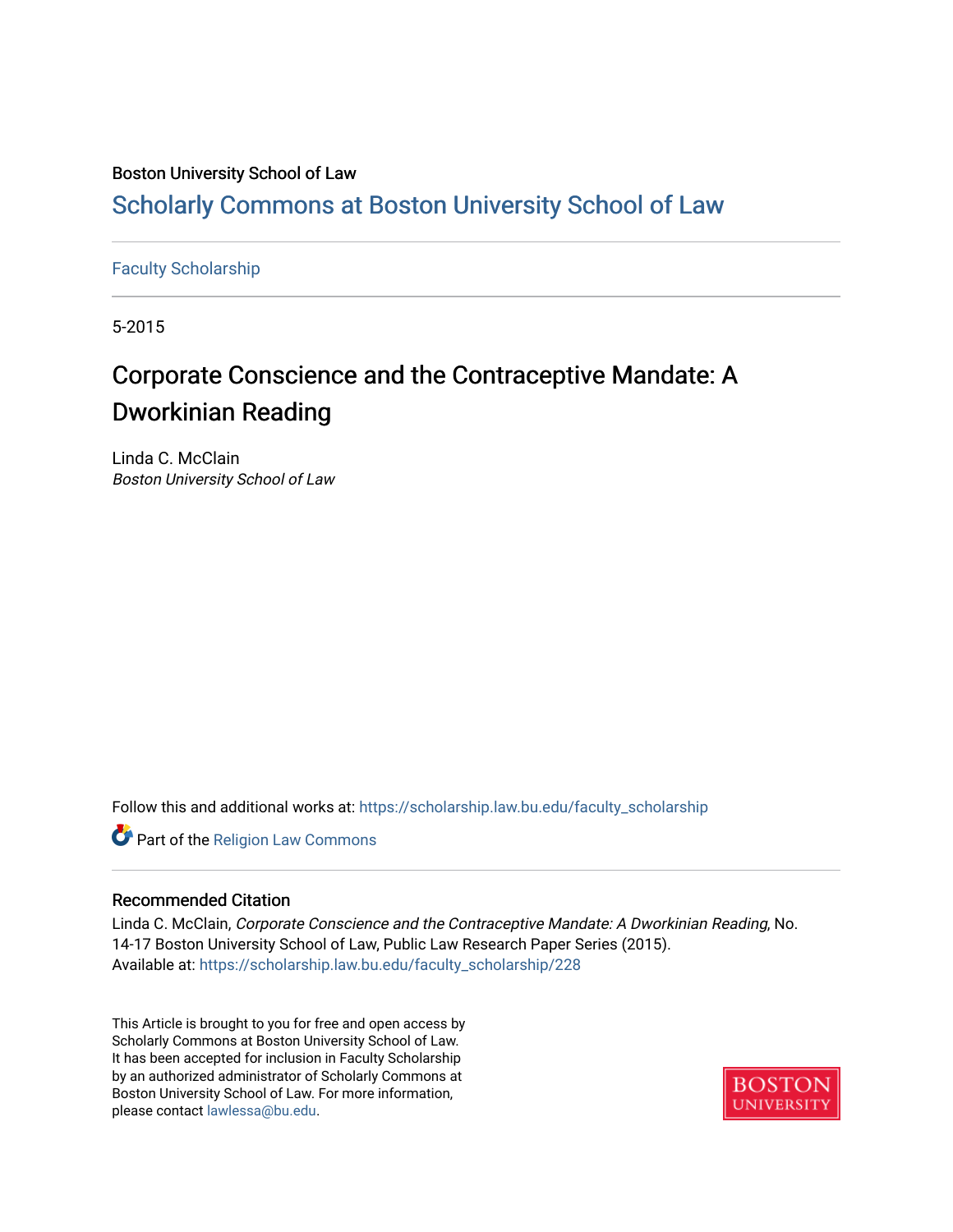

# **CORPORATE CONSCIENCE AND THE CONTRACEPTIVE MANDATE: A DWORKINIAN READING**

*Boston University School of Law Public Law & Legal Theory Research Paper No.* 14-75 Essay forthcoming in 30:1 *Journal of Law and Religion* 136-160 (May 2015) (December 17, 2014) Revised May 15, 2015

## Boston University School of Law **Linda C. McCl lain**

This paper can be downloaded without charg w<br>arge at:

http://www.bu.edu/law/faculty/scholarship/workingpapers/2014.html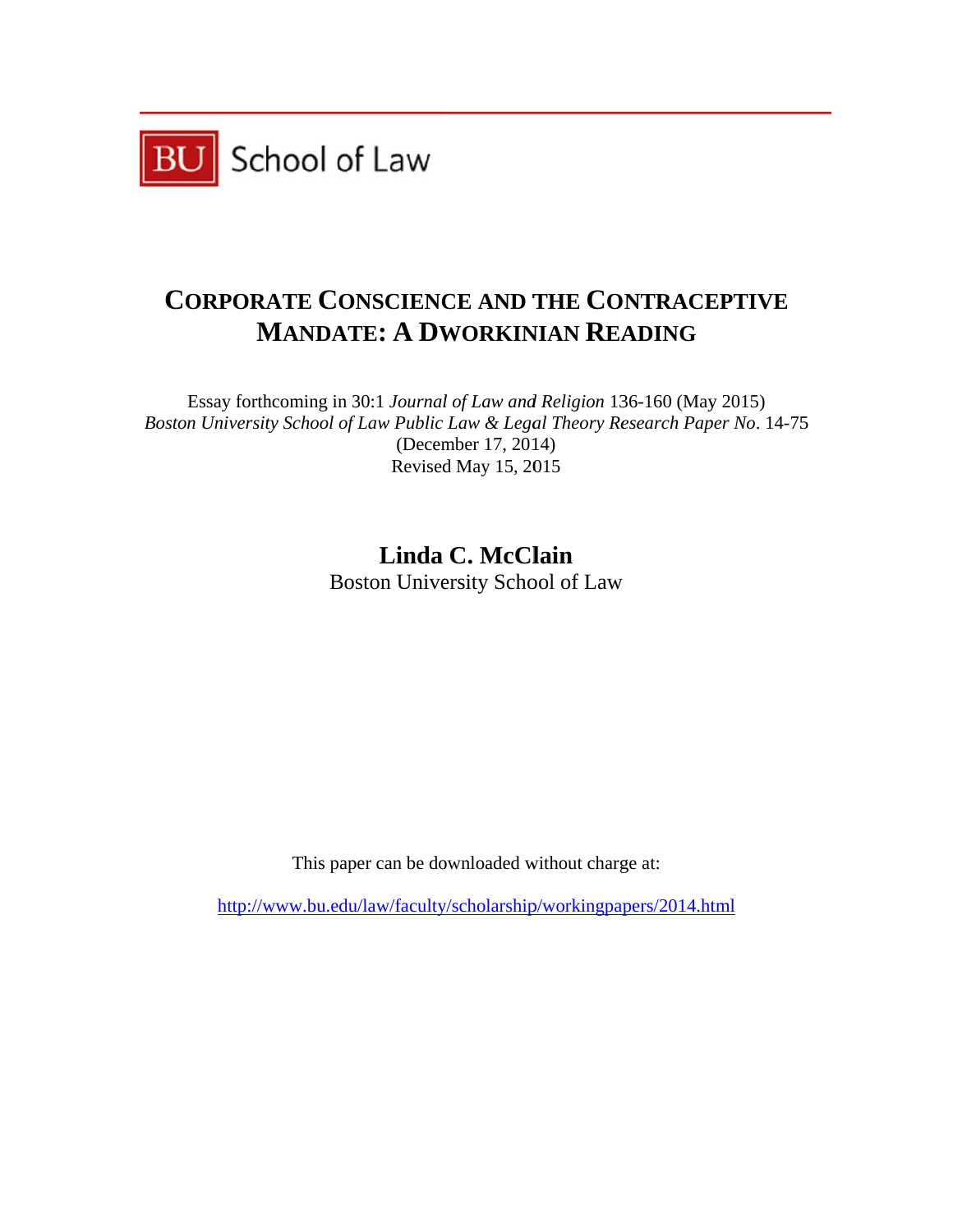# **Essay forthcoming in 30:1** *Journal of Law and Religion* **136-160 (May 2015) Corporate Conscience and the Contraceptive Mandate: A Dworkinian Reading**

Linda C. McClain<sup>\*</sup>

#### **Introduction: "What Would Dworkin Do?"**

When this essay appears in print, it will be two years since the death of legal philosopher and constitutional law scholar Ronald Dworkin. One recurring reminder of the magnitude of that loss is the absence of Dworkin's regular, insightful essays for the *New York Review of Books*  analyzing significant U.S. Supreme Court decisions. Thus, when, last term, a closely-divided (5- 4) Court released its much-anticipated decision in *Burwell v. Hobby Lobby*, upholding a challenge by three for-profit corporations to the contraceptive coverage provisions (the so-called "contraceptive mandate") of the Patient Protection and Affordable Care Act of 2010 ("ACA"), sadly missing in the flurry of commentary was Dworkin's assessment of the case.  $2$  Readers of this journal may perhaps appreciate the allusion when I say that the decision prompted me to wonder, "What would Dworkin do?" That same question arose again when, on July 3, 2014, in *Wheaton College v. Burwell*, over a strong dissent by Justices Sotomayor, Ginsburg, and Kagan,

<sup>\*</sup> Professor of Law and Paul M. Siskind Research Scholar, Boston University School of Law; Faculty Fellow, BU School of Theology, 2010-2014. I thank M. Christian Green for her insightful comments and editorial suggestions, BU Law student Jessica Lees for her excellent research assistance on this essay, and Stefanie Weigmann, Assistant Director for Research Faculty Assistance, and Technology, Pappas, Law Library, for valuable help with citations.

<sup>&</sup>lt;sup>1</sup>Burwell v. Hobby Lobby Stores, Inc., et al., 573 U.S. \_\_\_, 134 S. Ct. 2751 (2014) [hereinafter *Hobby Lobby*].

<sup>2</sup> Dworkin published essays in the *New York Review of Books* on the constitutionality of ACA and on the Court's 5-4 decision upholding it in National Federation of Independent Business et al v. Sebelius, 567 U.S. . 132 S. Ct. 2566 (2102), but not on ACA's contraceptive coverage provisions. Ronald Dworkin, "Why the Mandate is Constitutional: The Real Argument," *New York Review of Book*s (May 10, 2012), 4-8; Ronald Dworkin, "A Bigger Victory Than We Knew," *New York Review of Books,* August 16, 2012, 6-12.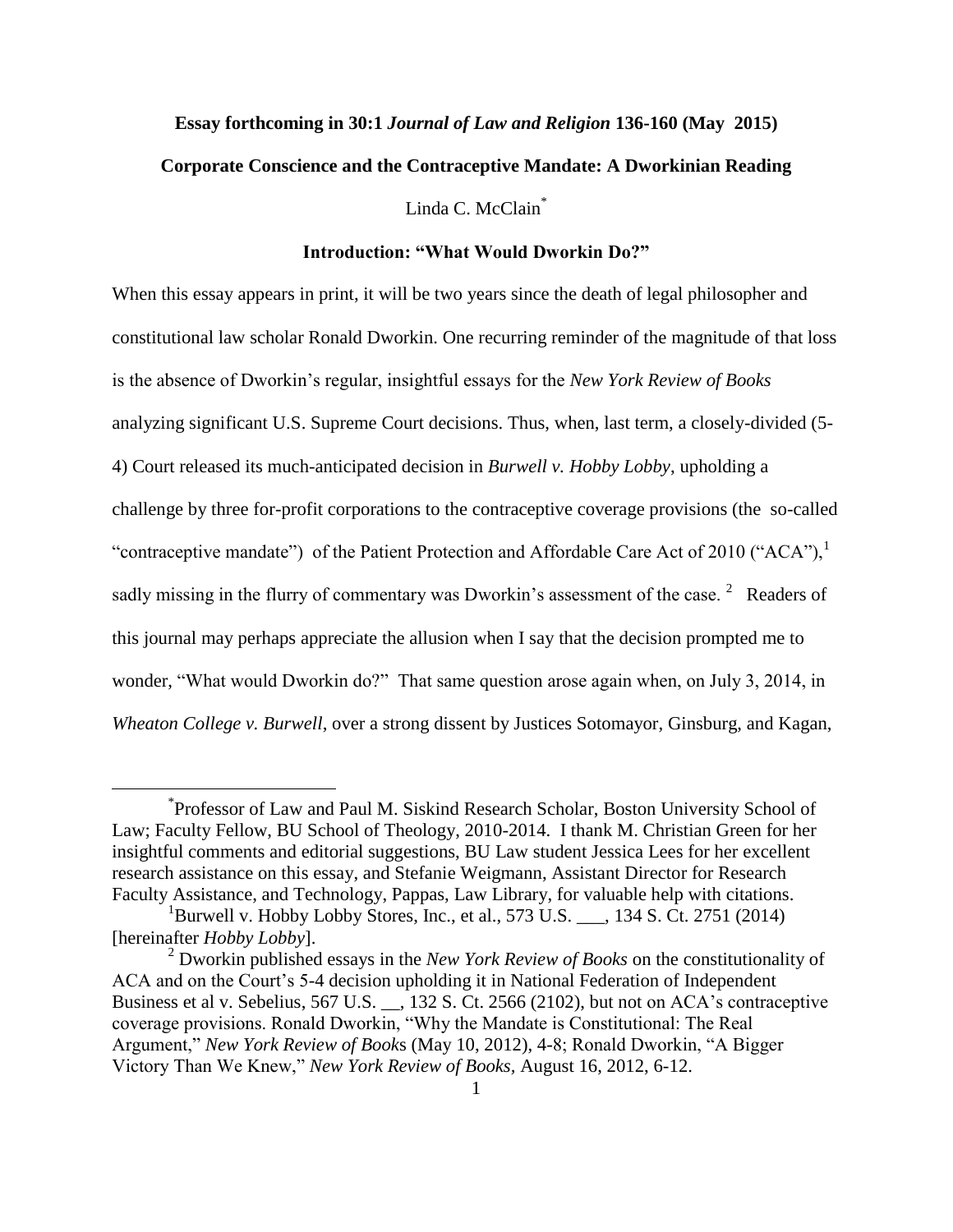the Court granted the emergency request of Wheaton College to be relieved from complying with ACA's accommodation procedure for religious nonprofit organizations who object to contraceptive coverage on religious grounds, even before the lower courts had ruled on the merits of the college's claim.<sup>3</sup>

Asking "What would Dworkin do?" were he evaluating these two cases seems particularly apt given Dworkin's proposal, in his final book, *Religion Without God*, to abandon a "special right to religious freedom" in favor of a "more general right to ethical independence." (*Religion Without God* [ $RwG$ ], 132).<sup>4</sup> Indeed, Dworkin criticized Congress's enactment of the Religious Freedom and Restoration Act ("RFRA")  $(RwG, 132-35)$ ,<sup>5</sup> the statutory basis for the majority's ruling in favor of Hobby Lobby's challenge to ACA.<sup>6</sup> Dworkin also briefly raised, but did not resolve, the question of what place exemptions from general laws would have in the reorientation he proposed. (*RwG,* 133-37)

The question of exemptions is timely and pressing. On the one hand, the *Hobby Lobby* majority cited the ACA's "accommodation for nonprofit organizations with religious objections" as evidence that the federal government could find a way – by extending that exemption to companies like Hobby Lobby – to advance its interests in women's health without impinging on the religious beliefs of Hobby Lobby and similar corporations.<sup>7</sup> On the other hand, the majority

<sup>&</sup>lt;sup>3</sup>Wheaton College v. Burwell, 573 U.S. \_\_\_, 134 S. Ct. 2806 (2014). [hereinafter *Wheaton College*].

<sup>4</sup>Ronald Dworkin, *Religion Without God* (Cambridge: Harvard University Press, 2013). I have written a longer article evaluating that work, but raised the exemption issue only in the concluding pages. Linda C. McClain, "Can *Religion Without God* Lead to Religious Liberty Without Conflict?," 94 *Boston University Law Review* 1273 (2014). [hereinafter "Religious Liberty Without Conflict"]

<sup>&</sup>lt;sup>5</sup>The Religious Freedom Restoration Act of 1993 ("RFRA"), 42 U.S.C. §§ 2000bb-1(a). <sup>6</sup>*Hobby Lobby,* 134 S. Ct. at 2754-2755.

<sup>&</sup>lt;sup>7</sup> Ibid. at 2781-2782. The other two corporations were Conestoga Wood Specialties and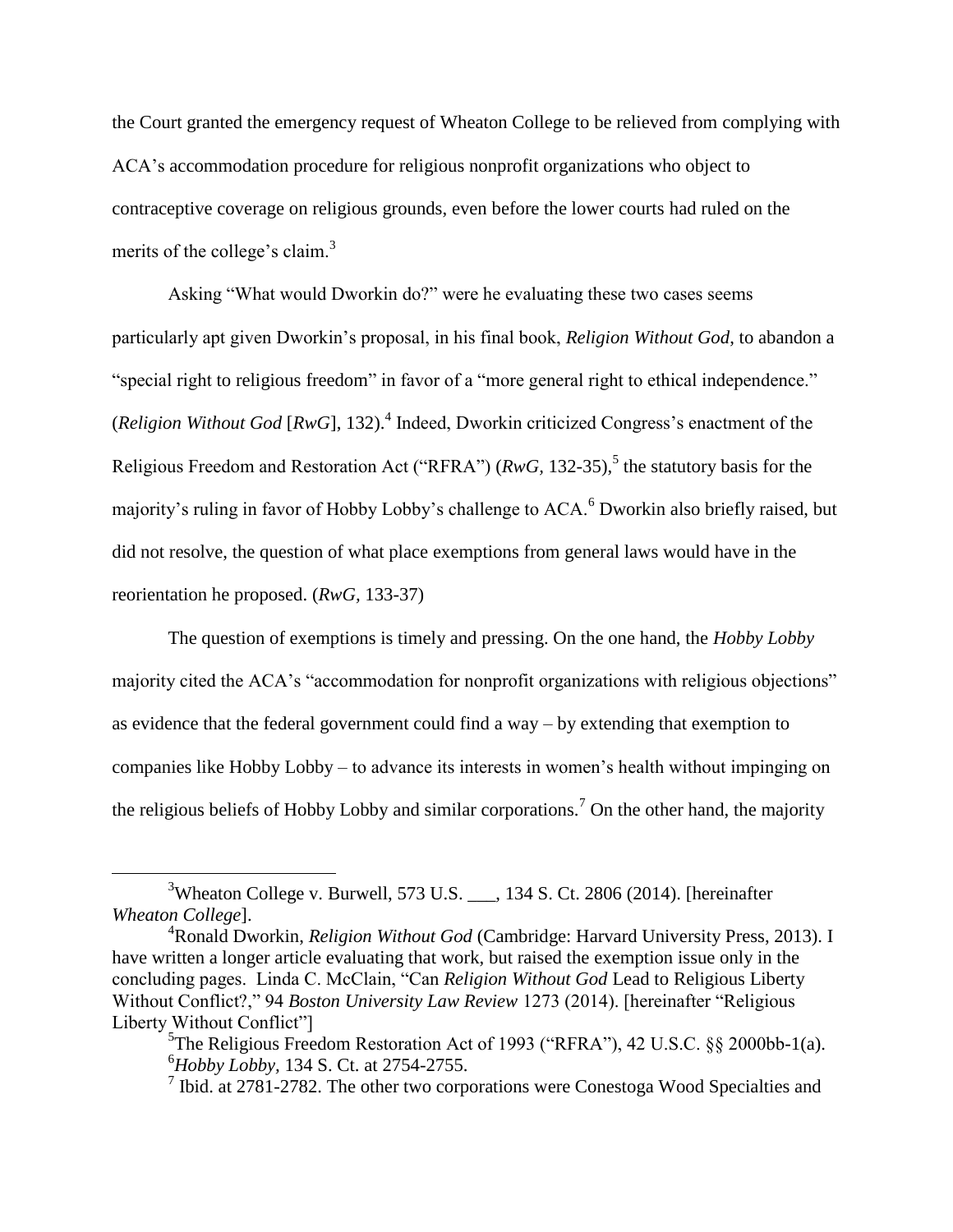also said that it was not deciding whether the exemption approach would, in fact, satisfy RFRA's requirements. <sup>8</sup> Soon after, the Court granted emergency relief to Wheaton College, which argued, as have numerous other religious institutions, that even filing the form certifying its status as a religious nonprofit and its objection to providing contraceptive services "'makes it complicit in grave moral evil" by "triggering the obligation for someone else to provide the services to which it objects." Wheaton College argued this substantially burdened its free exercise of religion under RFRA.<sup>9</sup> Reading the tea leaves, Justice Sotomayor (joined by the other two female members of the Court) strenuously argued that granting Wheaton College that relief "does not square with the Court's reasoning in *Hobby Lobby;*" further, Wheaton College's substantial burden claim did not meet the "indisputably clear" standard for relief.<sup>10</sup> Numerous challenges by religious nonprofit organizations to ACA's accommodation provisions as not accommodating enough continue to wend their way through the federal courts.<sup>11</sup> At this writing, three federal circuits have rejected these challenges, and the Supreme Court may eventually weigh in on the issue.<sup>12</sup> Moreover, although the *Hobby Lobby* majority emphasized that the for-

Mardel. Unless discussing facts specific to one corporation, this essay will refer to the three corporate plaintiffs as "Hobby Lobby" to avoid cumbersome references in text.

8 Ibid. at 2782.

 $\overline{a}$ 

<sup>9</sup>*Wheaton College*, 134 S. Ct. at 2812 (Sotomayor, J., dissenting) (joined by Justices Ginsburg and Kagan).

 $^{10}$ Ibid. at 2808-2809, 2813.

<sup>11</sup> For example, Little Sisters of the Poor Home for the Aged v. Sebelius, 6 F.Supp.3d 1225 (D. Colo. 2013) *injunction granted* 134 S.Ct. 1022 (2014) is currently pending before the  $10<sup>th</sup>$  circuit on this issue. There are numerous lower court decisions pending in other circuits. For an overview see http://www.becketfund.org/hhsinformationcentral.

<sup>12</sup> See Priests For Life v. U.S. Dep't of Health & Human Servs.,  $\Gamma$ . F.3d  $\Gamma$ , No. 13-5368, 2014 WL 5904732, \*40 (D.C. Cir. Nov. 14, 2014) (rejecting "all of Plaintiffs' challenges to the regulations"); Michigan Catholic Conference & Catholic Family Servs. v. Burwell, 755 F.3d 372 (6th Cir. 2014) (affirming district court denial of preliminary injunction); and Univ. of Notre Dame v. Sebelius, 743 F.3d 547 (7th Cir. 2014) (affirming district court's denial of preliminary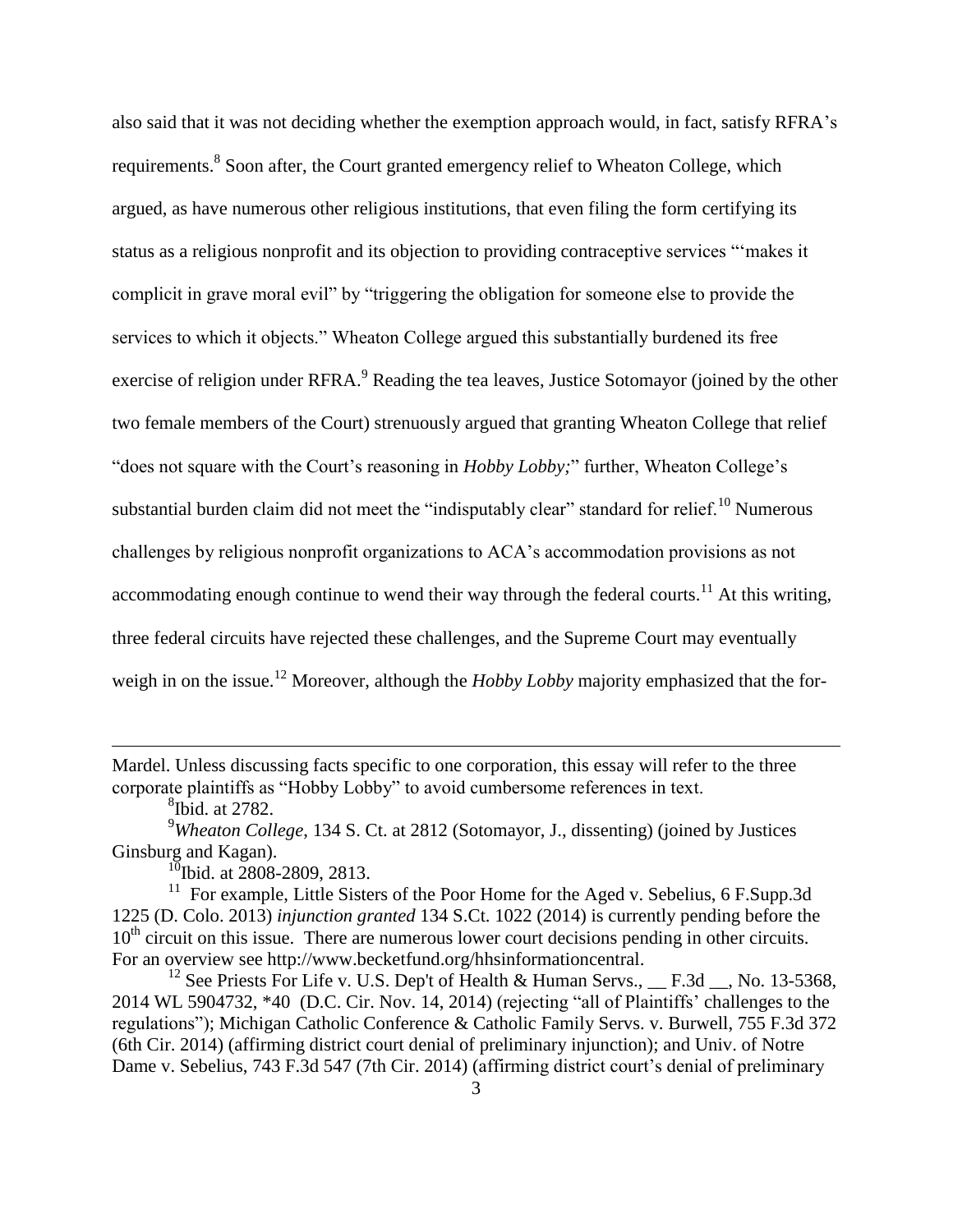profit corporations before it were closely-held, family owned corporations, the dissenters questioned whether that distinction would make a difference in future religious freedom challenges brought by corporations.

In this essay, I will evaluate the recent *Hobby Lobby* litigation through the lens of *Religion Without God's* call for a reorientation away from a special right of religious freedom to a general right of ethical independence. Is a corporation, for example, possessed of a right of ethical independence? Does it have a conscience? In Part I, I will briefly recap Dworkin's proposed reorientation, focusing on *Religion Without God*'s brief discussion of exemptions. Because the *Hobby Lobby* litigation involved for-profit corporations, I will augment this discussion by recounting Dworkin's sharp criticism<sup>13</sup> of Justice Kennedy's majority opinion in *Citizens United v. Federal Election Commission*<sup>14</sup> in which the Court held that corporations were persons for purposes of exercising First Amendment rights in political campaigns and struck down federal laws limiting corporate spending for certain forms of political speech.

In Part II, bearing in mind *Religion Without God'*s suggested framework for handling the issue of exemptions, I examine some of the arguments made in briefs filed by the parties and in amicus briefs on both sides of the *Hobby Lobby* case. In Part III, I evaluate the different opinions in *Hobby Lobby*, focusing particularly on the different conclusions about whether a for-profit corporation has a right to the free exercise of religion. I contrast the majority's and Justice Kennedy's concurring opinions with Justice Ginsburg's dissent on the idea of using the for-profit

relief). The Supreme Court denied the petition for certiorari in *Priests for Life*, 82 U.S.L.W. 3457 (U.S. March 3, 2014) (No. 13-891) and a petition is pending in the *University of Notre Dame* case, 83 U.S.L.W. 3220 (U.S. Oct. 3, 2014) (No. 14-392).

<sup>&</sup>lt;sup>13</sup>See Ronald Dworkin, "The 'Devastating' Decision," *New York Review of Books* (Feb. 25, 2010) 39; Ronald Dworkin, "The Decision that Threatens Democracy," *New York Review of Books* (May 13, 2010) 63-67.

 $14$ Citizens United v. Federal Election Commission, 558 U.S. 301 (2010).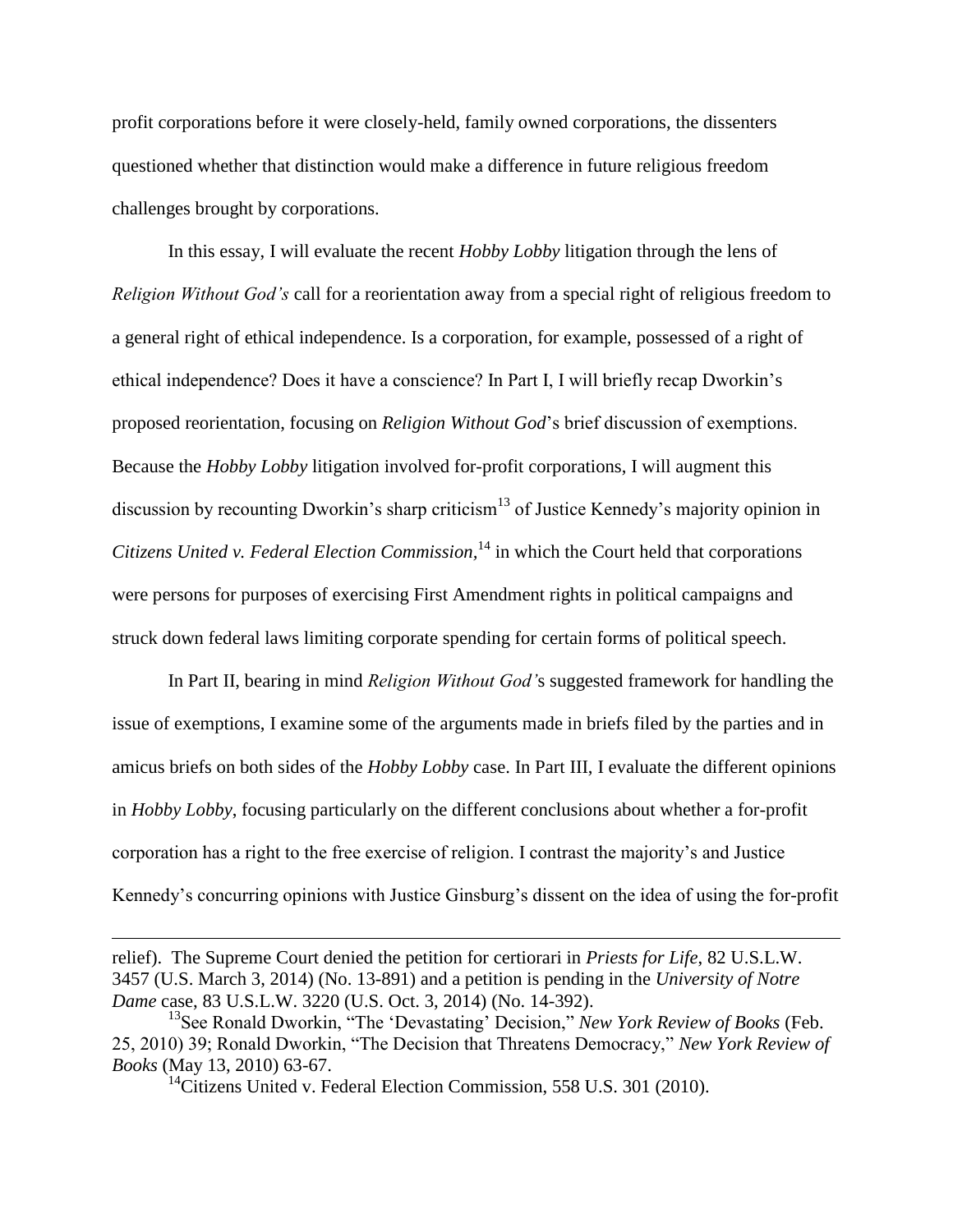corporate form to live out religious beliefs. Here, I draw on Dworkin's prior criticisms of Kennedy's opinion in *Citizens United* and ask whether Dworkin would have been similarly critical of corporate personhood when a business was family-owned and closely held. Ginsburg's *Hobby Lobby* dissent

"Dignity" was a central principle in Dworkin's work;<sup>15</sup> it is also prominent in the jurisprudence of Kennedy,<sup>16</sup> including his *Hobby Lobby* concurrence. Strikingly, in explicating the right to ethical independence in *Religion Without God*, Dworkin drew on the Court's famous articulation of a right to self-definition as being at "the heart of liberty," first made in the joint opinion in *Planned Parenthood v. Casey* in the context of women's reproductive liberty and later repeated by Kennedy in his majority opinion *Lawrence v. Texas,* affirming the right of intimate association of gay men and lesbians. (*RwG*, 121-122) Dworkin sharply disagreed with Kennedy's recognition of corporate personhood in *Citizens United*, but he would likely have shared the concern for women's reproductive liberty at the core of Justice Ginsburg's *Hobby Lobby* dissent. In Part IV, I conclude by returning to the question, "What would Dworkin do?," with respect to the question *Hobby Lobby* did not address that is now percolating in the courts: is ACA's accommodation of those with religious objections to the contraceptive mandate not

 $<sup>15</sup>I$  discuss the role of dignity in several of Dworkin's works in McClain, "Religious</sup> Liberty Without Conflict." Elsewhere, I have examined how, in Dworkin's magisterial *Justice for Hedgehogs* (Cambridge: Harvard Univ. Press, 2011), human dignity is the basic concept from which flow conceptions of authenticity, self-respect, and responsibility. *See* "Linda C. McClain, "Justice and Elegance for Hedgehogs – In Life, Law, and Literature," 90 *Boston University Law Review* 862 (2010).

<sup>16</sup>*See* Linda C. McClain, "From *Romer v. Evans* to *United States v. Windsor*: Law as a Vehicle for Moral Disapproval in Amendment 2 and the Defense of Marriage Act," 20 *Duke Journal of Gender Law & Policy* 351, 463-64 (2013) (observing that one aspect of Justice Kennedy's opinion in U.S. v. Windsor, 133 S. Ct. 2675 (2013), is his "characteristic appeal to 'dignity' as he explains the injury that DOMA inflicts on lawfully married same-sex couples").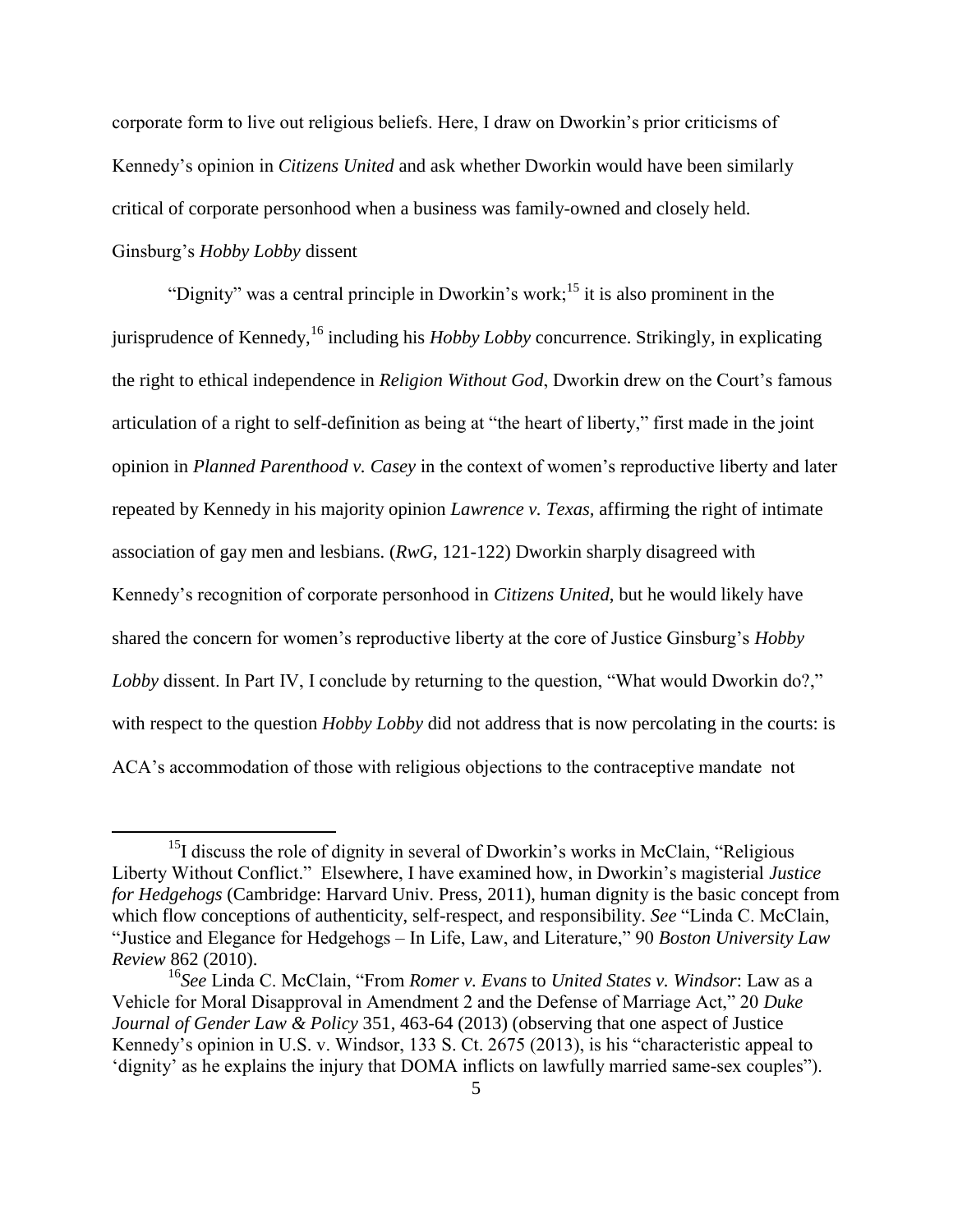accommodating enough? What insights does Dworkin's work shed on what is at stake, in this appeal for further opt-out from the health care law, for these institutions and for women?

#### **I.** *Religion Without God* **and Religious Accommodation**

In *Religion Without God*, Dworkin enlists the principle of ethical independence to protect one core part of what he calls the "religious attitude" that unites believers and "religious atheists"—namely, the conviction that human life has "objective meaning or importance," and that "each person has an innate and inescapable responsibility to try to make his life a successful one." This means "living well, accepting ethical responsibilities to oneself as well as moral responsibilities to others . . . because it is in itself important whether we think so or not." (*RwG*, 10) Each person has an "innate, inalienable ethical responsibility to try to live as well as possible in his circumstances." (*RwG*, 24) This responsibility "includes a responsibility of each person to decide for himself ethical questions about which kinds of lives are appropriate and which would be degrading for him." (*RwG*, 114) Political liberty, Dworkin argues, includes this general right to "ethical independence," which limits the reasons government may restrict freedom. It "must never restrict freedom just because it assumes that one way for people to live their lives . . . is intrinsically better than another" or assume "that one variety of religious faith is superior to others in truth or virtue." (*RwG*, 130, 134) Ethical independence also protects "religious conviction" by "outlawing" a constraint that is neutral on its face, but "whose design covertly assumes some direct or indirect subordination." (*RwG*, 134) Such independence, however, does not bar government from "interfering with people's chosen ways of life" for other reasons, such as protecting other people from harm, protecting "natural wonders," or the general welfare. (*RwG,* 130-131)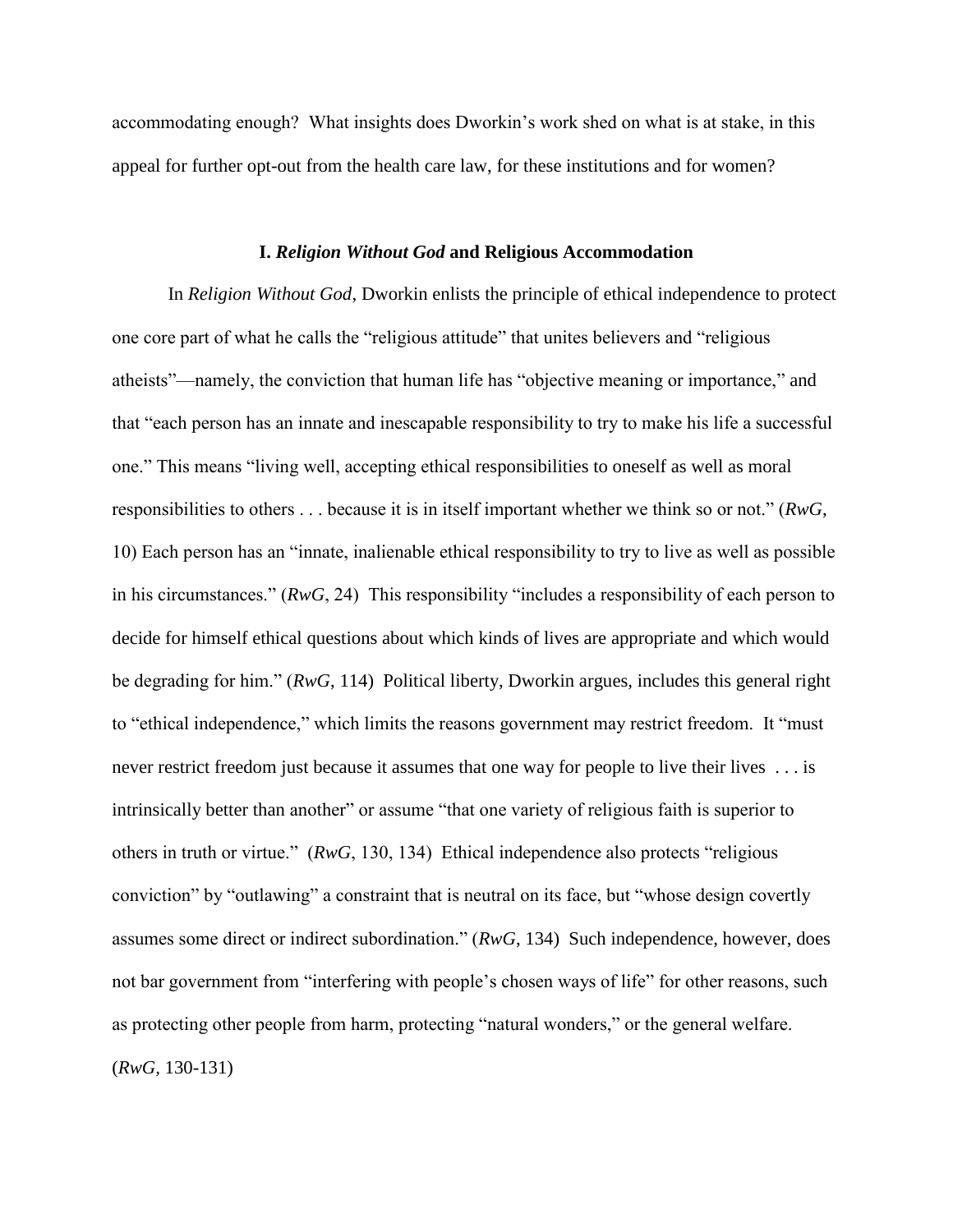Dworkin argues that, if "we treat religious freedom as part of ethical independence, then the liberal position" on abortion rights, as well as on "gender equality in marriage," becomes "mandatory."<sup>17</sup> Dworkin observes that "[o]pponents of homosexuality and abortion very often cite a god's will as warrant;" by contrast, he argues, "few men or women who want choice in these matters conceive their desire as grounded in religion." (*RwG*, 144) A focus on ethical independence, in a sense, levels the playing field so that religious freedom is no longer a "special right" that places on government the burden of showing a "compelling" interest for any law that burdens religion.

Dworkin is, thus, critical of the Religious Freedom and Restoration Act, which was "in effect, a declaration that religion needs more protection than general ethical independence offers." (*RwG,* 135) Congress enacted RFRA to reverse the Supreme Court's decision in *Employment Division, Department of Human Resources of Oregon v. Smith* (the "peyote case"),<sup>18</sup> which held that neutral laws of general application need not be subject to a compelling state interest test. Dworkin asserts that while RFRA was "wildly popular," Congress was "wrong" as "a matter of political morality," and the Court, in *Smith,* was "right." Dworkin elaborates, "If we deny a special right to free exercise of religious practice, and rely only on the general right to ethical independence, then religions may be forced to restrict their practices so as to obey rational, nondiscriminatory laws that do not display less than equal concern for them." (*RwG,* 135-136)

"Equal concern" is a signature Dworkin concept, dating back to *Taking Rights Seriously*,

<sup>&</sup>lt;sup>17</sup> For arguments that elaborate on this "summary statement," Dworkin directs readers to his other work. (*RwG,* 144 and n.19) <sup>18</sup>494 U.S. 872 (1990).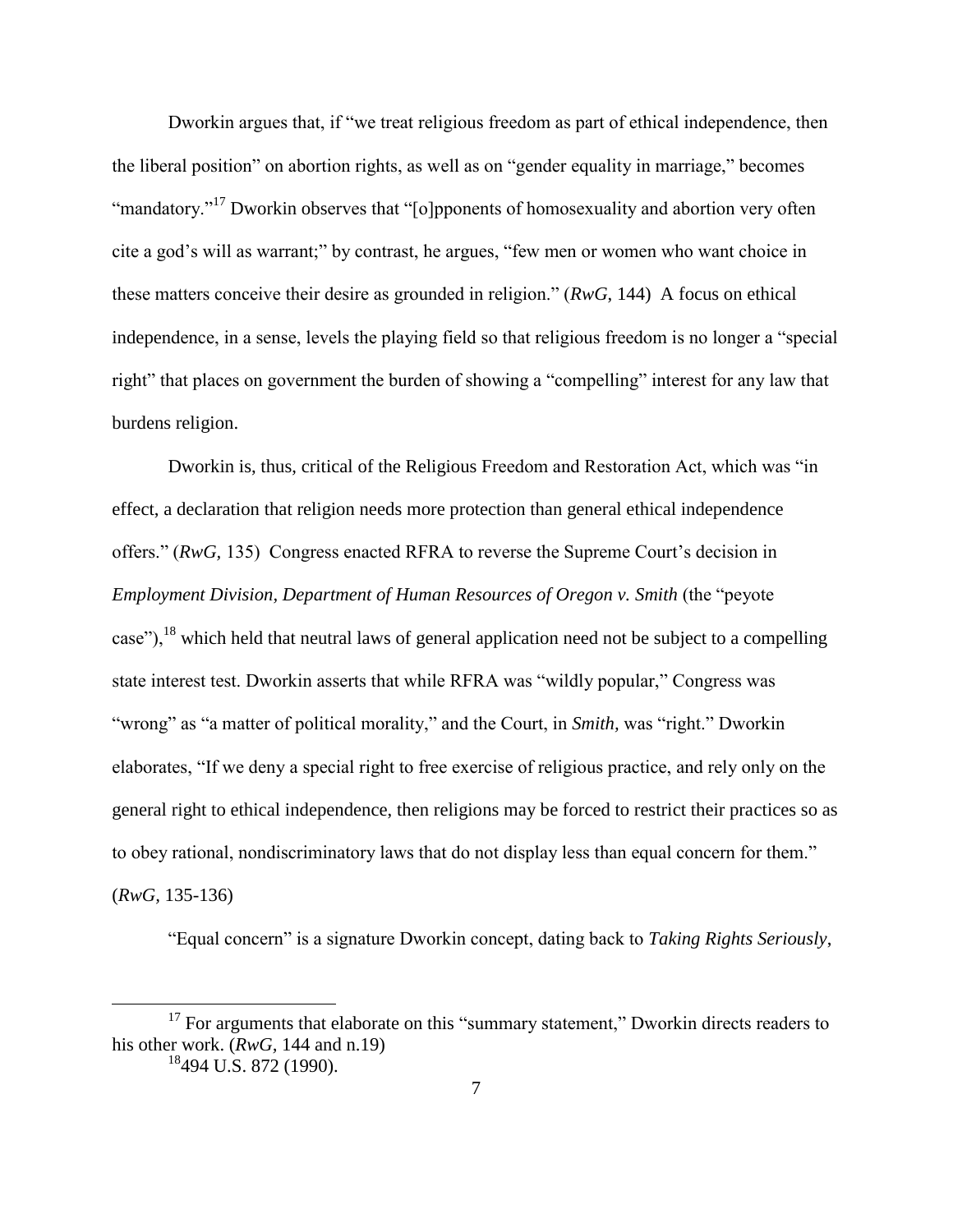where he put forth as "postulates of political morality" that: "Government must treat those whom it governs with concern, that is, as human beings who are capable of suffering and frustration, and with respect, that is, as human beings who are capable of forming and acting on intelligent conceptions of how their lives should be lived."<sup>19</sup> Moreover, "[g]overnment must not only treat people with concern and respect, but with equal concern and respect;" for example, it may not distribute "goods or opportunities' or "constrain liberty" on the ground either that some citizens are "more worthy of concern" or that "one citizen's conception of the good life of one group is nobler or superior to another's."<sup>20</sup> Dworkin's subsequent work developed this conception political morality around principles of dignity and responsibility.

Immediately following *Religion Without God's* discussion of the obligation to obey general, nondiscriminatory laws that show "equal concern," Dworkin provides a brief hint of how his framework might address the explosion of seeming conflicts between religious liberty and other rights and the question of exemptions. Government, he says, must "notice whether any group regards the activity it proposes to prohibit or burden as a sacred duty," and if so, "must consider whether equal concern for that group requires an exemption or other amelioration," if giving one can be done "with no significant damage to the policy in play." Contrary to what actually happened in Massachusetts, for example, Dworkin writes that "financing Catholic adoption agencies that do not accept same-sex couples as candidates, on the same terms as financing agencies that do, might be justified in that way, provided that enough of the latter are available so that neither babies nor same-sex couples seeking a baby are injured." But Dworkin also argues for the "priority of nondiscriminatory collective government over private religious

<sup>19</sup>Ronald Dworkin, *Taking Rights Seriously* (Cambridge: Harvard University Press, 1977), 272.

 $20^{20}$ Thid. at 272-273.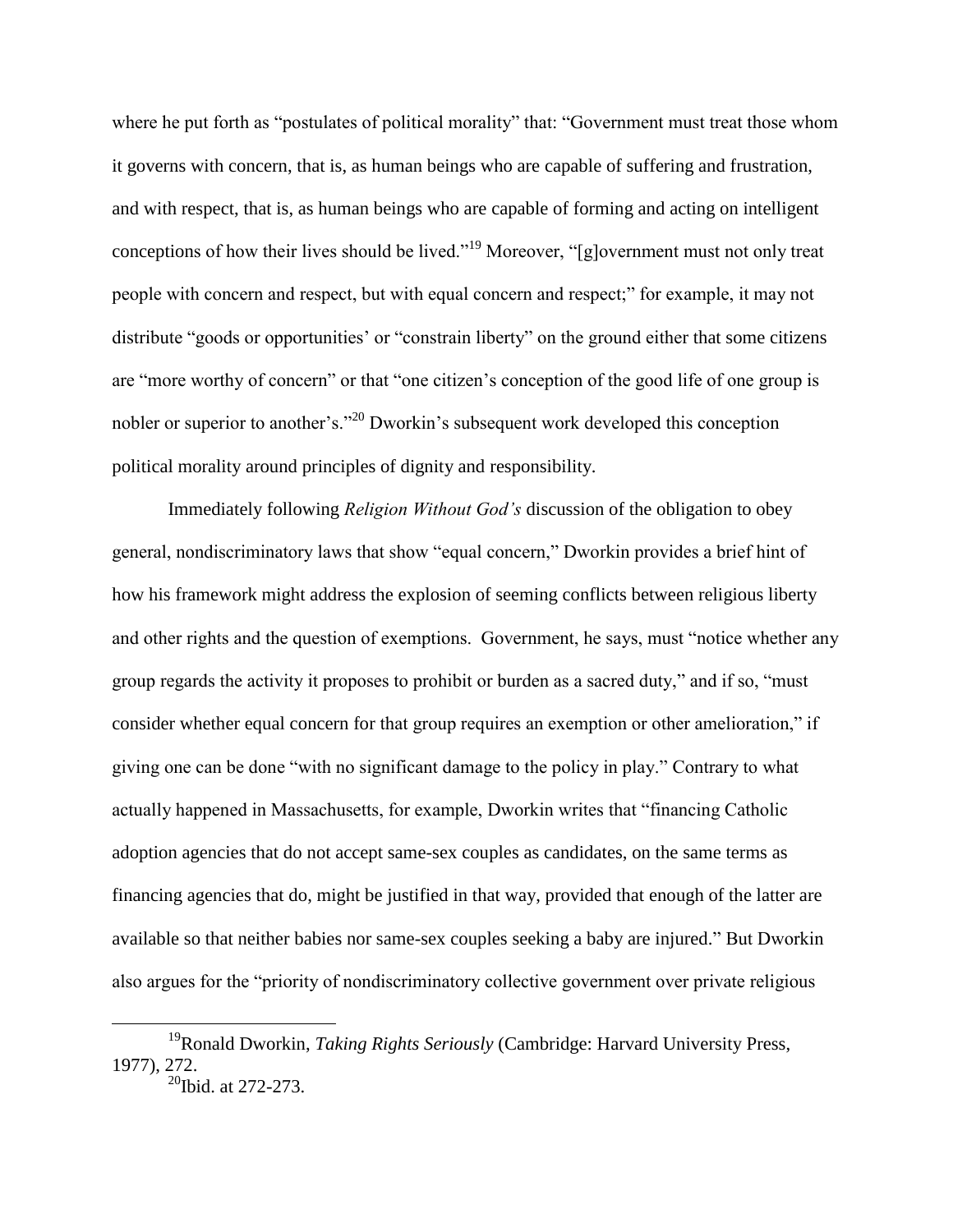exercise" as "inevitable and right." For example, government may refuse an exemption when giving one "would put people at a serious risk that it is the purpose of the law to avoid." (*RwG,* 136-137)

I leave for analysis elsewhere the evident clash between religious liberty and marriage equality, and more generally, the issue of religious accommodation as new political majorities expand protection of persons from discrimination based on sexual orientation.<sup>21</sup> My focus here is how Dworkin's framework would apply to the numerous challenges brought to ACA by religious institutions and, as in *Hobby Lobby*, even for-profit corporations? What if the "group" appealing to a "sacred duty" threatened by ACA's requirements is the owner of a for-profit corporation? Should that corporation be eligible for accommodation? And if government is willing to accommodate it, suppose it then argues that even requiring it to comply with the process for receiving that accommodation denies it equal concern and forces it to be complicit in moral evil? What is at stake on the other side for female employees for whom health insurance is tied to employment? By what is "at stake," I mean to include not only the issue of those employees' own "ethical independence," but also the goals the underlying laws seek to achieve, such as fostering women's health, including preventive reproductive health.

 $21$ Questions include: if framed as a right to ethical independence, rather than a special right, does a religious person have a right to refuse goods and services to a same-sex couple because to do so, he or she argues, compromises the ability to define ethical values and live by those values? If a religious person is a public official, may he or she be free to refuse to issue a marriage license due to the burden on ethical independence? Might Dworkin support, as the Catholic Charities example suggests (*RwG,* 136), accommodation if providers of goods and services or even clerks exist in sufficient supply that LGBT persons or same-sex couples would not experience injury? For a sketch of how the constitutional liberalism I advance would approach these conflicts, see James E. Fleming and Linda C. McClain, *Ordered Liberty: Rights, Responsibilities, and Virtues (Cambridge: Harvard University* Press, 2013), 146-177.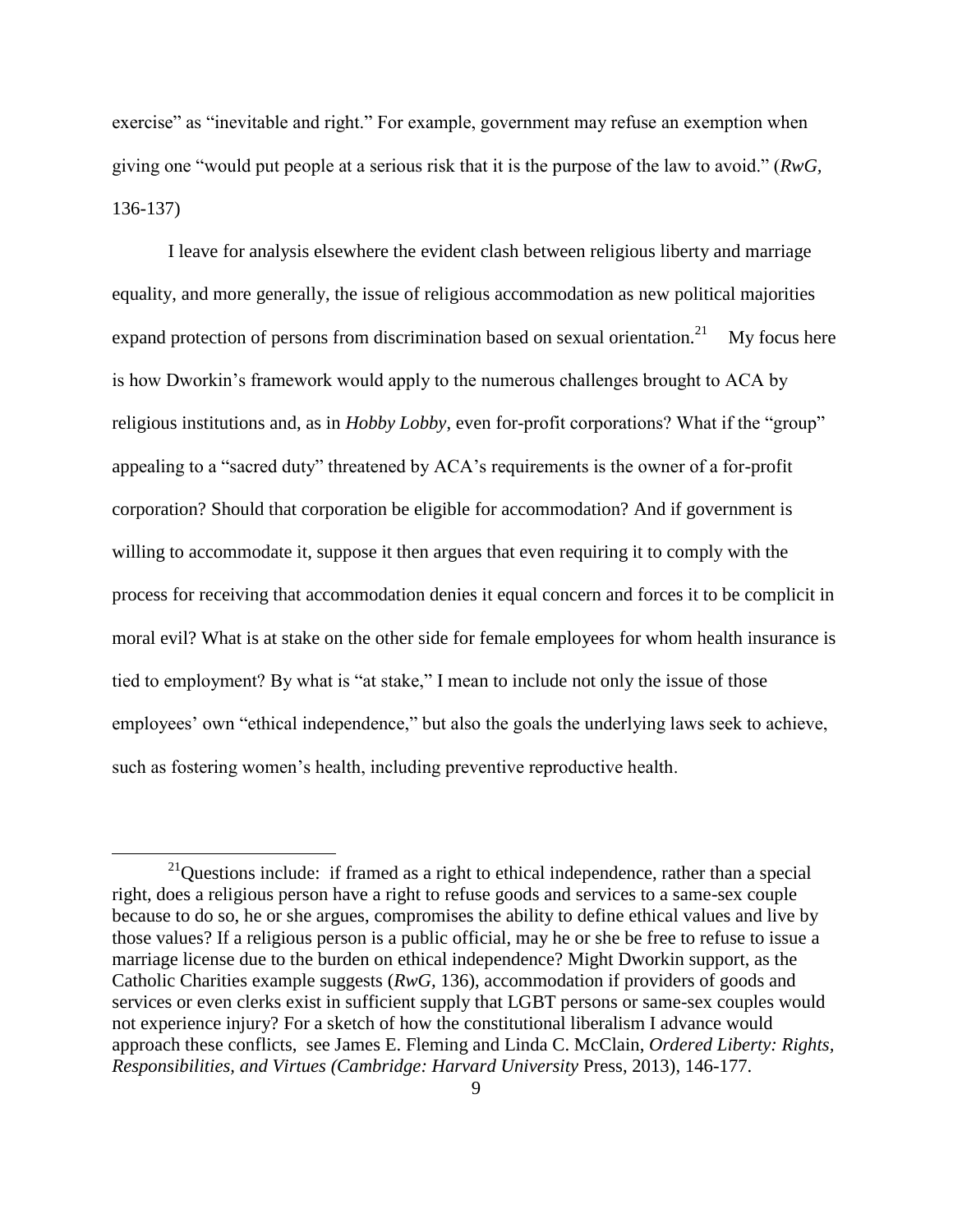Some clues may be available from Dworkin's sharp critique<sup>22</sup> of Justice Kennedy's majority opinion in *Citizens United.* Corporations, Dworkin insisted, "have no ideas of their own." Aligning himself with Justice Stevens's lengthy dissent, Dworkin insisted that the concerns for "status, dignity, and moral development" that – on some views – ground free speech simply do not apply to corporations.<sup>23</sup> The majority's contrary interpretation of the First Amendment "undermines" a basic purpose of free speech, "to protect democracy." Dworkin elaborated: "The nerve of [Justice Kennedy's] argument – that corporations must be treated like real people under the First Amendment – is in my view preposterous. Corporations are legal fictions. They have no opinions of their own to contribute and no rights to participate with equal voice or vote in politics."<sup>24</sup>

In a follow-up essay, Dworkin submitted that the majority's opinion, which "repealed a century of American history and tradition" about limits on corporate spending on elections, lacked any "principled account of the First Amendment's point."<sup>25</sup> Characteristic of his "moral reading" approach to constitutional interpretation, Dworkin insisted that the First Amendment, "like many of the Constitution's most important provisions, is drafted in the abstract language of political morality;" therefore, interpretations by justices must by "guided by principles" – "by some theory of why speech deserves exemption from government regulation in principle." None of those theories, Dworkin argued, supported the majority's decision in *Citizens United*, which, instead, inflicted "damage" on "our politics." Dworkin reiterated that "[c]orporations have no ideas of their own;" instead, corporate-funded ads will "promote the opinions of their managers,"

<sup>&</sup>lt;sup>22</sup>See Dworkin, "The 'Devastating' Decision;" Dworkin, "The Decision that Threatens Democracy."

 $^{23}$ Dworkin, "The Decision that Threatens Democracy," 64.

<sup>&</sup>lt;sup>24</sup>Dworkin, "The 'Devastating' Decision," 39.

 $^{25}$ Dworkin, "The Decision That Threatens Democracy," 63.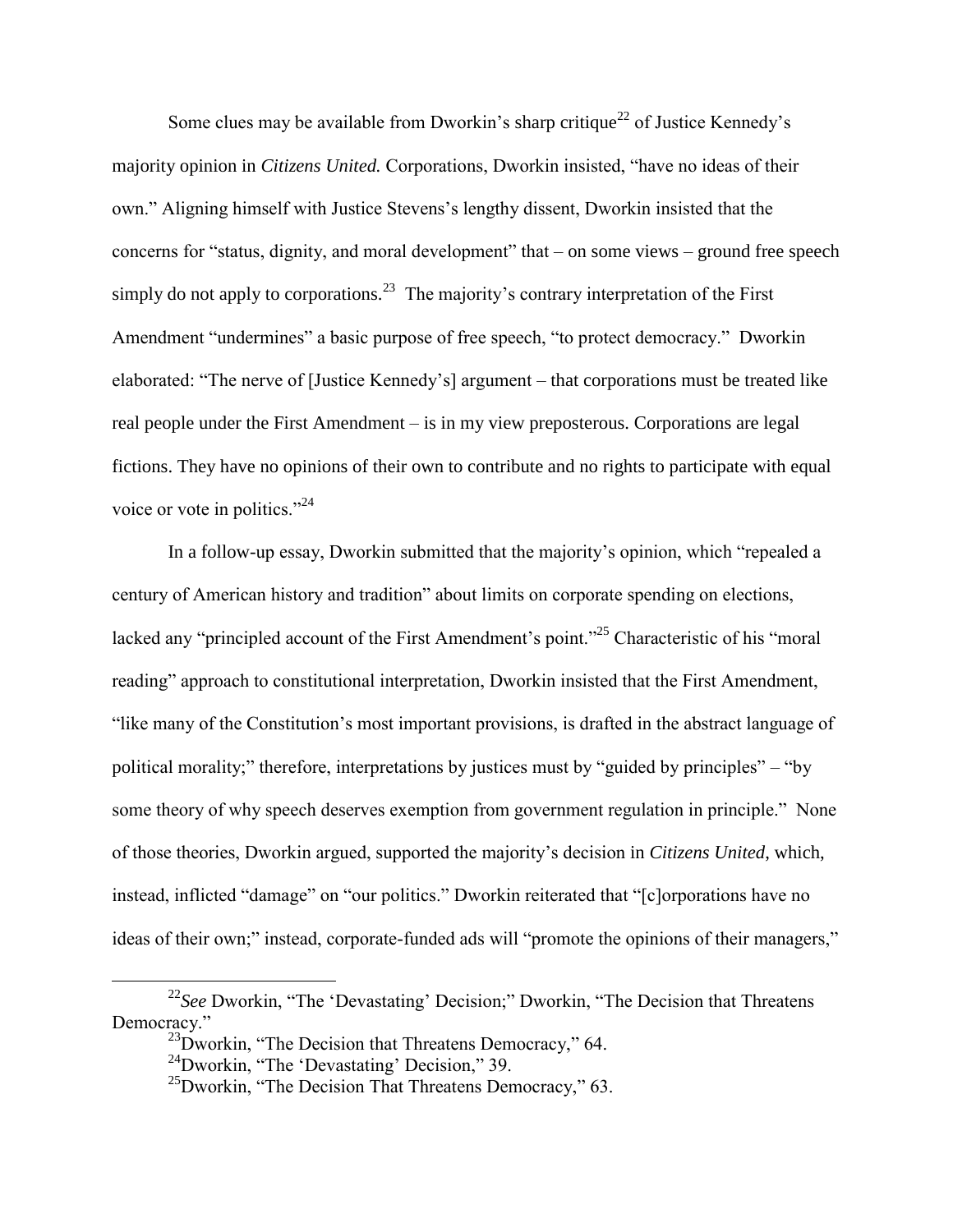using stockholder money to do so. The public may be misled by this corporate advertising because the volume of the ads may suggest "more public support that there actually is" for the opinions the ads express; in reality, "[m]any of the shareholders who will actually pay for the ads, who in many cases are members of pension and union funds, will hate the opinions they pay to advertise."<sup>26</sup>

Dworkin also critiqued *Citizens United* through the lens of another important theory of why free speech matters" – "to protect the status, dignity, and moral development of individual citizens as equal partners in the political process." For that theory, Dworkin quoted Stevens' observation in his *Citizens United* dissent that "one fundamental concern of the First Amendment is to 'protec[t] the individual's interest in self-expression."<sup>27</sup> Justice Kennedy attempted to enlist this justification on behalf of corporate free speech by arguing that "by taking the right to speak from some and giving it to others, . . . the Government deprives the disadvantaged person or class of the right to use speech to strive to establish worth, standing, and respect for the speaker's voice," but Dworkin found this to be "bizarre," explaining:

The interests the First Amendment protects, on this second theory, are only the moral interests of individuals who would suffer frustration and indignity if they were censored. Only real human beings can have these emotions or suffer those insults. Corporations, which are only artificial legal inventions, cannot. The right to vote is surely at least as important a badge of equal citizenship as the right to speak, but not even the conservative justices have suggested that every corporation should have a ballot.<sup>28</sup>

Dworkin returns to the distinction between individuals and corporations and to who can possess dignity later in the essay, when he observes that: "Individuals speak and spend for

 $^{26}$ Ibid.

<sup>&</sup>lt;sup>27</sup>Ibid. at 64 (quoting Citizens United, 466 (Stevens, J.) (concurring and dissenting)).  $^{28}$ Ibid. at 64.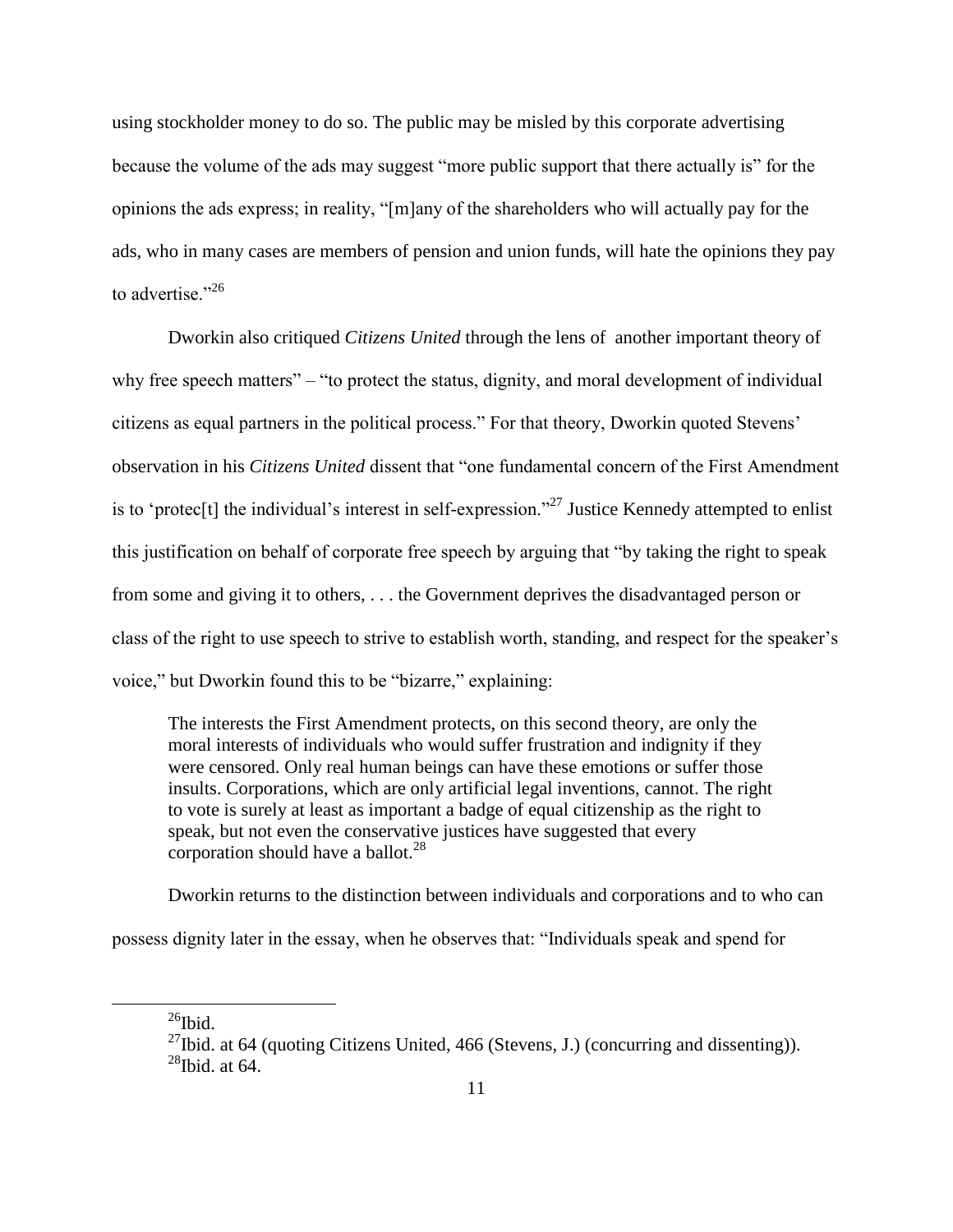themselves, together or in association with other individuals, while corporations speak for their commercial interests and spend other people's money, not their own." Further: "Individuals have rights, on which their dignity and standing depend, to play a part in the nation's government; corporations do not."<sup>29</sup> Once again, Dworkin observes, "no one thinks corporations should vote, and their rights to speak as institutions have been limited for over a century" – until *Citizens United*.

Given Dworkin's strenuous critique of *Citizens United,* what would he say about *Hobby Lobby*? Is a family-owned closely held for-profit corporation, such as Hobby Lobby, distinct from a publicly owned corporation? Does this distinction make a difference? Do family members who own such a corporation suffer frustration and indignity when ACA requires them to fund insurance plans for their employees that includes forms of contraception they find morally objectionable? Does ACA threaten their ethical independence? If a Dworkinian approach would answer either of those questions yes, then should corporations like Hobby Lobby be exempt from ACA? Or do the interests at stake on the other side, including the ethical independence and reproductive health of female employees and government's powerful interest in providing preventive health care for women, argue against such accommodation? Can accommodation be offered without "injuring" these women? And, finally, is the accommodation process itself forcing religious companies to be, in their view, "complicit" in evil?

#### **II. The** *Hobby Lobby* **Briefs: Rights in Conflict?**

In this part, I consider how the parties and friends of the court presented to the Court, in their legal briefs, the rights of the corporations challenging ACA, the rights and needs of the

 $^{29}$ Ibid. at 66.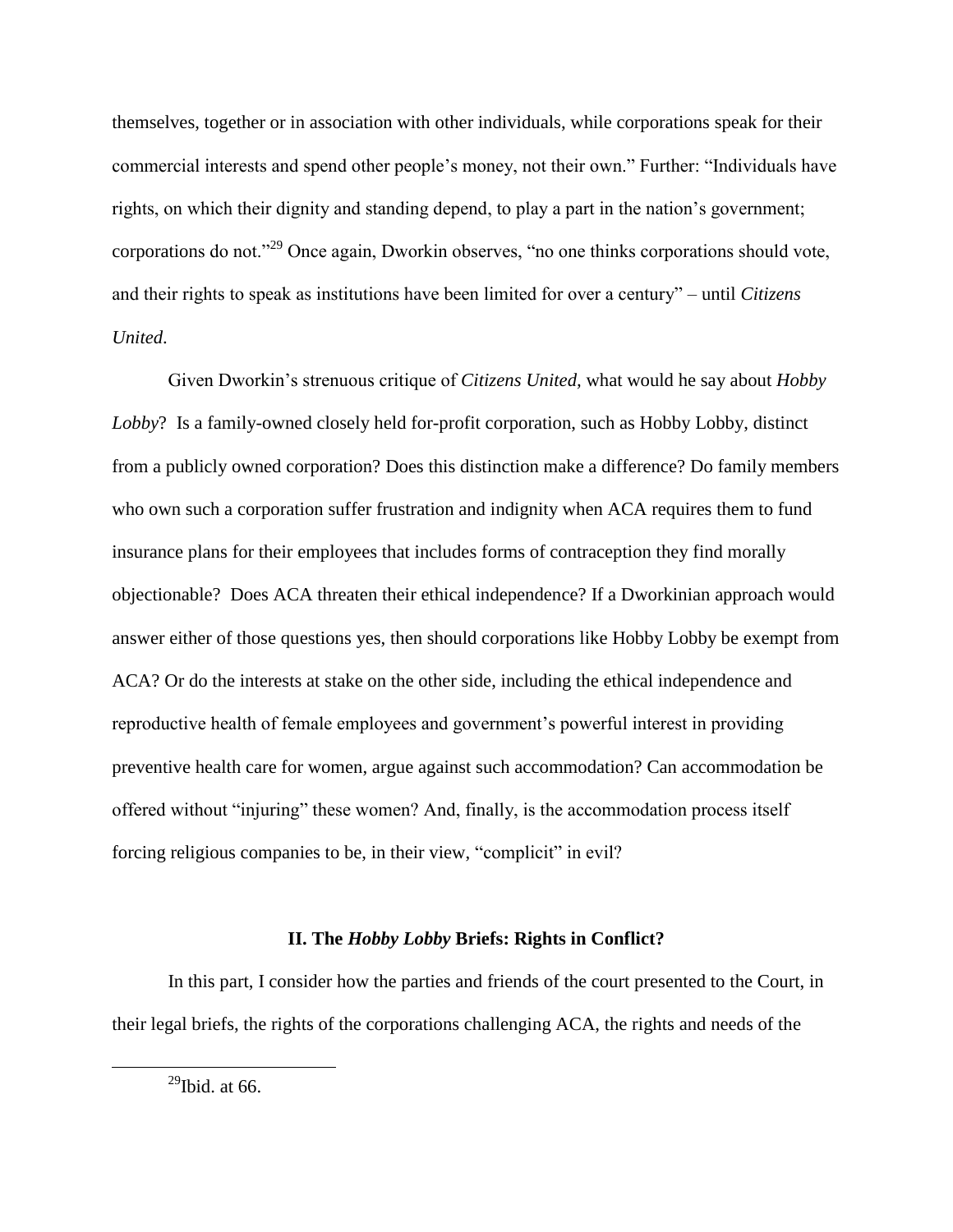female employees, and the governmental interests at stake in  $ACA$ .<sup>30</sup> A procedural point may be helpful: the owners of Hobby Lobby and of the other two corporations sued the Department of Health and Human Services and other federal agencies and officials under RFRA and the First Amendment to enjoin application of ACA's contraceptive mandate to them with respect to four FDA-approved contraceptive methods that they believed "may operate after the fertilization of an egg."<sup>31</sup> The female employees of these companies were not official parties in the case; their interests would be affected by the lawsuit's outcome, and so many briefs addressed those interests. In canvassing these briefs, I bear in mind Dworkin's proposed shift from a special right to religion to a general right to ethical independence.

Ethical independence, as explained earlier, requires that government not favor a specific way of life, including the religious beliefs of one group. The shift from a special right to religious freedom to a more general right to ethical independence also levels the playing field. As applied to this conflict, female employees who wish to use certain forms of contraception may be exercising their ethical independence, just as their corporate employers who object to providing such contraceptives do so out of an ethical belief that such contraceptive methods are tantamount to abortion. Protecting ethical independence requires that government leave individual citizens

<sup>&</sup>lt;sup>30</sup>All party and friend of the court briefs filed in Burwell v. Hobby Lobby Stores, Inc. (No. 13-354) and Conestoga Wood Specialties Corp v. Sebelius (No. 13-356), 134 S. Ct. 678 (2014)(granting cert.) referred to in this Essay may be found at this website: http://www.americanbar.org/publications/preview\_home/13-354-13-356.html**.** Unless otherwise indicated, the briefs are from the "merits" phase, not on the petition for certiorari. This Essay samples, rather than exhaustively discusses, the 84 amicus briefs filed in *Hobby Lobby*. For a helpful website gathering and classifying these briefs, see, e.g., The Becket Fund for Religious Liberty, "Amicus History: Hobby Lobby Amicus Briefs Among Record Levels," http://www.becketfund.org/hobbylobbyamicus/. Another useful website is http://www.scotusblog.com/case-files/cases/sebelius-v-hobby-lobby-stores-inc/.

<sup>31</sup> *Hobby Lobby*, 134 S. Ct. at 2765.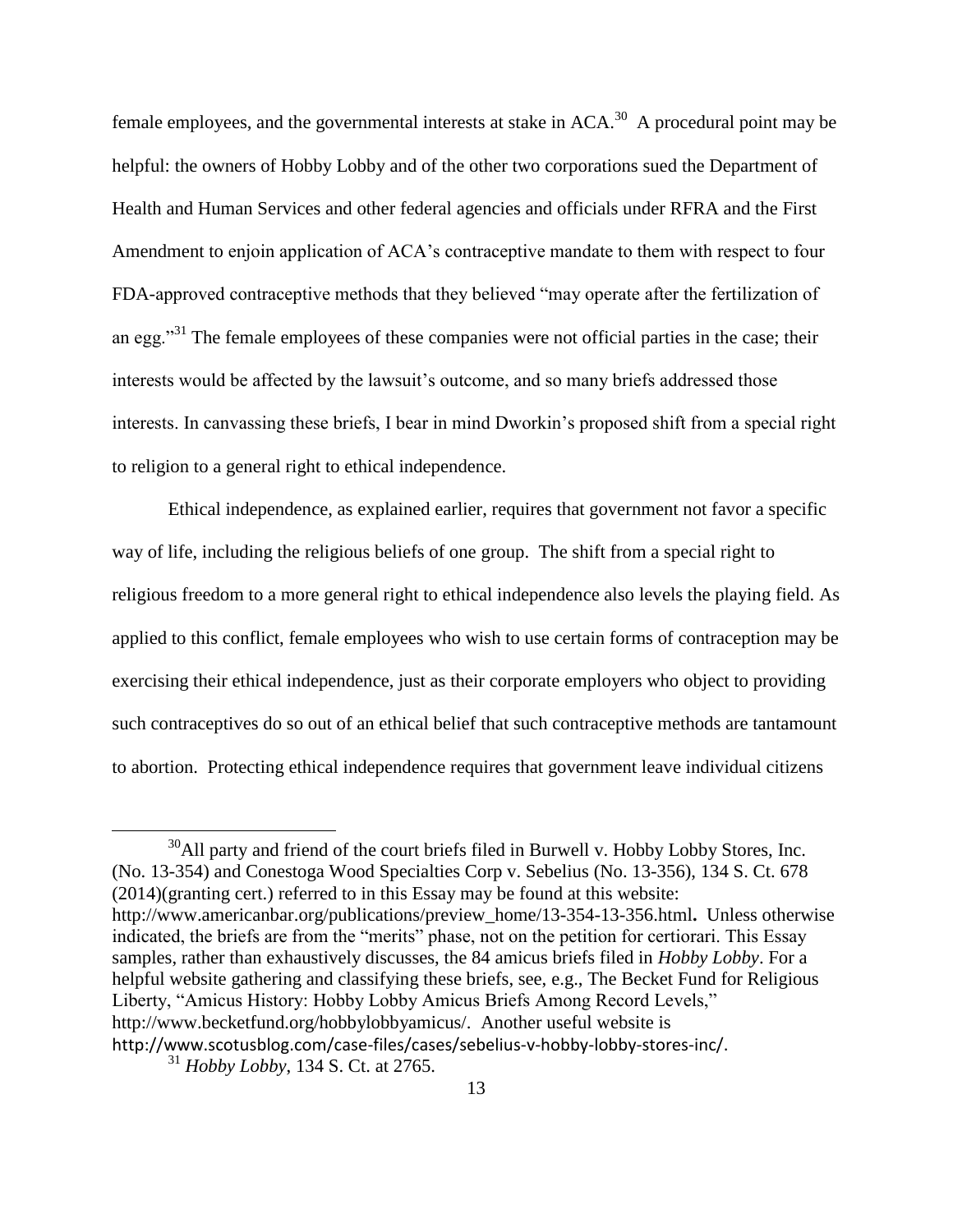to decide their way of life for themselves, rather than restricting their freedom on the assumption that one way is " intrinsically better than another" or that "people who live that way are better people." Government may, nonetheless, restrict freedom for other reasons, such as protecting other people from harm and advancing the general welfare. (*RwG*, 130-131) How does ACA look when measured against these requirements?

#### *In Support of Religious Free Exercise by For-profit Corporations*

Friend of the court briefs (amicus briefs) submitted in favor of Hobby Lobby<sup>32</sup> argued for broad and deferential protection of religious rights and sought protection for the right of conscientious objection. They argued that religious exercise should include "all activities or policies grounded in sincerely held religious beliefs,"<sup>33</sup> and that the test for whether an activity constitutes a religious belief should be "whether the specific activity or policy furthers a sincerely held religious purpose or belief of the organization.<sup>34</sup> The Council for Christian Colleges and Universities argued that corporations can pursue profit while simultaneously exercising religion because protected beliefs and conduct must only "be rooted in religious belief."<sup>35</sup> So long as conduct is so motivated, then it "must be at least presumptively protected by the Free Exercise Clause."<sup>36</sup>

Amici for Hobby Lobby also argued against a restrictive definition of "religious

<sup>&</sup>lt;sup>32</sup> As noted earlier, I use "Hobby Lobby" here, unless otherwise specified, to refer to all three corporations challenging ACA.

<sup>&</sup>lt;sup>33</sup> See Brief for the Azusa Pacific University et al. as Amici Curiae Supporting Neither Party at 15.

 $34$  Ibid. at 19.

 $35$  Brief for the Council for Christian Colleges & Universities et al. as Amici Curiae Supporting Respondents Hobby Lobby, Mardel, and Petitioners Conestoga at 10.

 $36$  Brief for the Reproductive Research Audit as Amicus Curiae Supporting Hobby Lobby, et al., and Conestoga, et al. at 8.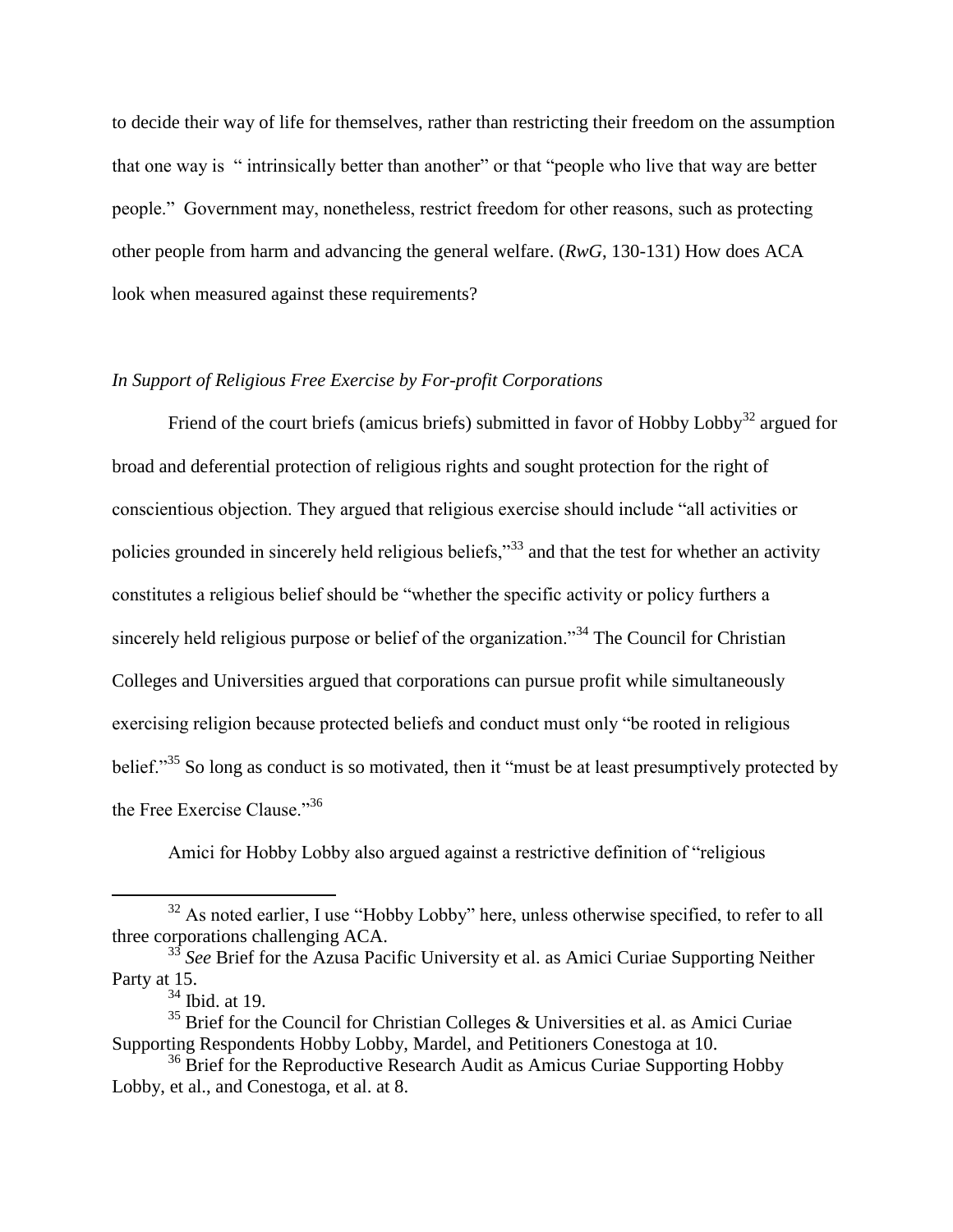organizations" that focused only on the relationship between houses of worship and their clergy members, which would exclude most religious employers like hospitals, homeless shelters, and schools.<sup>37</sup> Moreover, they challenged the constitutional significance of the distinction between the for-profit and nonprofit corporate form: given that Americans "routinely exercise their constitutional rights in the corporate form . . . discriminating against those who choose to do so in the for-profit context has no constitutional foundation.<sup>38</sup> Prominent church-state scholar Michael McConnell filed a brief on behalf of the Christian Booksellers Association and other for-profit Christian enterprises, arguing that the understanding of the Free Exercise Clause at the time of the founding was that it protected "acts of religious exercise by institutions as well as individuals," evidenced by the fact that, in drafting the First Amendment, "Congress deliberately replaced protection for individual 'conscience' with the concept of free 'exercise' of 'religion.'"<sup>39</sup> Although the "modern business corporation" had not yet come into being, "from the very founding of the colonies, it had been well understood that a corporate charter can combine religious and profitable purposes."<sup>40</sup>

These briefs stressed that religion cannot be cabined, that is, "confined to the four walls of a church or to the private life of a believer."<sup>41</sup> Rather, religious individuals will incorporate  $$ or integrate -- their beliefs and principles into all aspects of their personal and professional lives,

<sup>37</sup>*See* Brief for the Association of Gospel Rescue Missions et al. as Amici Curiae Supporting Granting the Petitions (for certiorari) at 16-18.

<sup>38</sup> *See* Brief for the Pacific Legal Foundation et al. as Amici Curiae Supporting Non-Government Parties at 3.

<sup>&</sup>lt;sup>39</sup>Brief of the Christian Booksellers Association et al. as Amici Curiae Supporting Hobby Lobby and Conestoga at 4-5.

 $^{40}$ Ibid. at 5.

<sup>&</sup>lt;sup>41</sup> Brief for the United States Conference of Catholic Bishops, et al. as Amicus Curiae Supporting Hobby Lobby and Conestoga, et al at 11-12.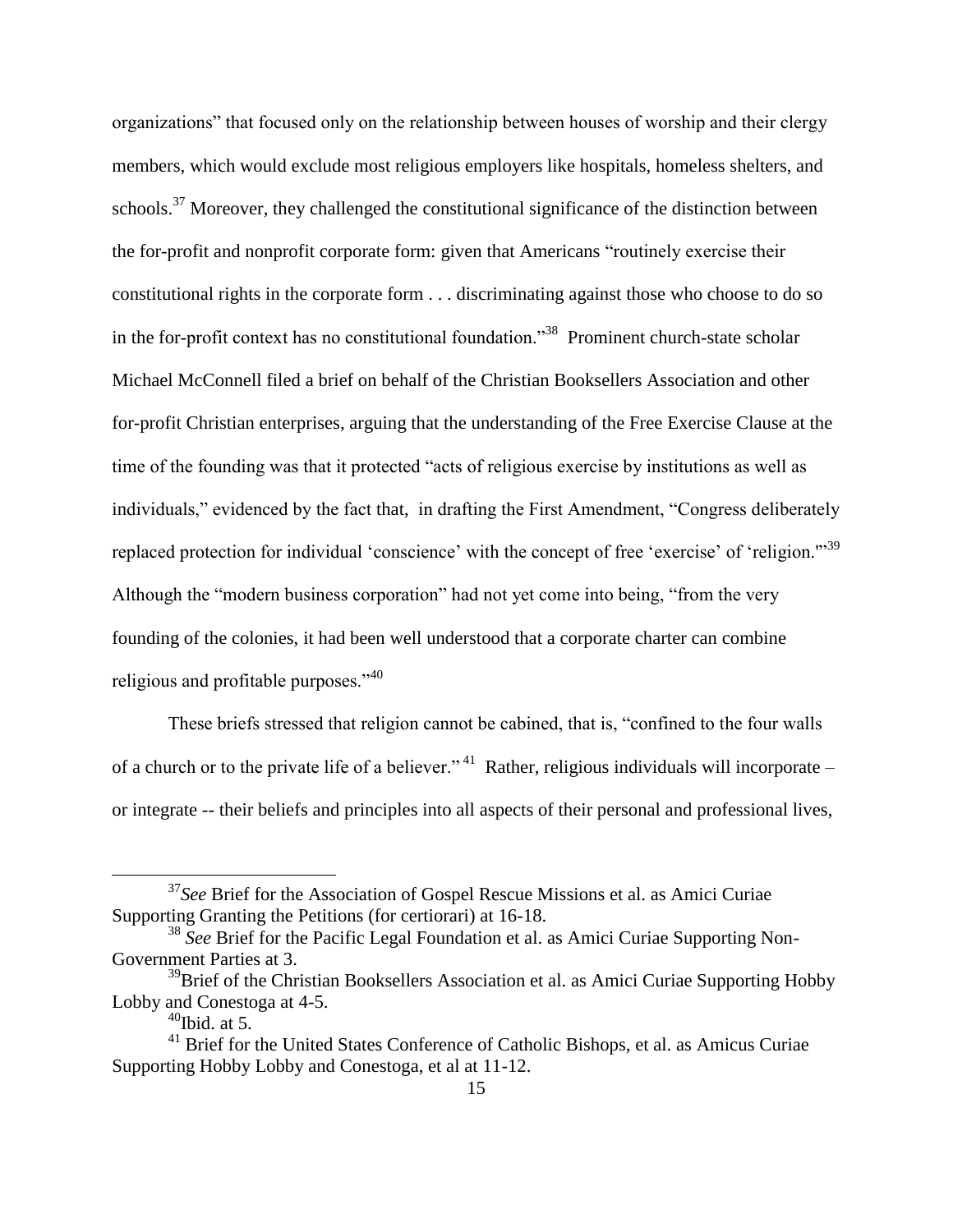including forming businesses to embody and promote the values central to their faith.<sup>42</sup> Amici further argued that, recognizing that "an individual may 'exercise' religion in virtually every phase of life," the Supreme Court "has declined to cabin free exercise rights to any particular activity."<sup>43</sup>

Following from this image of infusing religion into all spheres of daily life is the argument that, when religious believers use the corporate form, the resulting corporate entities exercise an institutional conscience, and their activities should be viewed as forms of religious exercise. For example, the Pacific Legal Foundation asserted that a corporation's shareholders and directors "consider it important for the corporation to as an institution act in accordance with their moral values, just as they find a value in the institution expressing an opinion or owning property in its own name."<sup>44</sup> Charles E. Rice, a scholar of issues of constitutional law and morality at the University of Notre Dame, argued that a corporation or business is ultimately a means – a tool – to achieve an end, and, thus, the person guiding a corporation must be responsible for any immoral end achieved through that corporation, just as that person would be responsible for the use of a gun, car, or other person.<sup>45</sup>

Hobby Lobby invoked conscience in making the same argument about responsibility for immorality, insisting: "the Greens cannot in good conscience direct their corporations to provide insurance coverage for the four drugs and devices at issue because doing so would 'facilitate

 $42$  Brief for the J.E. Dunn Construction Group, Inc. et al. as Amici Curiae Supporting Hobby Lobby Corp., et al. and Conestoga Wood Specialties Corp. at 8.

<sup>&</sup>lt;sup>43</sup>See Brief for the Cato Institute as Amicus Curiae Supporting the Hobby Lobby Respondents and the Conestoga Petitioners, et al at 3.

<sup>&</sup>lt;sup>44</sup> Brief of Pacific Legal Foundation, Reason Foundation, and Individual Rights Foundation at 19.

<sup>45</sup> *See* Brief of Professor Emeritus of Law Charles E. Rice, et al. as Amici Curiae Supporting Hobby Lobby Stores, et al. and Conestoga Wood Specialties Corp., et al. at 20 [hereinafter Rice Brief].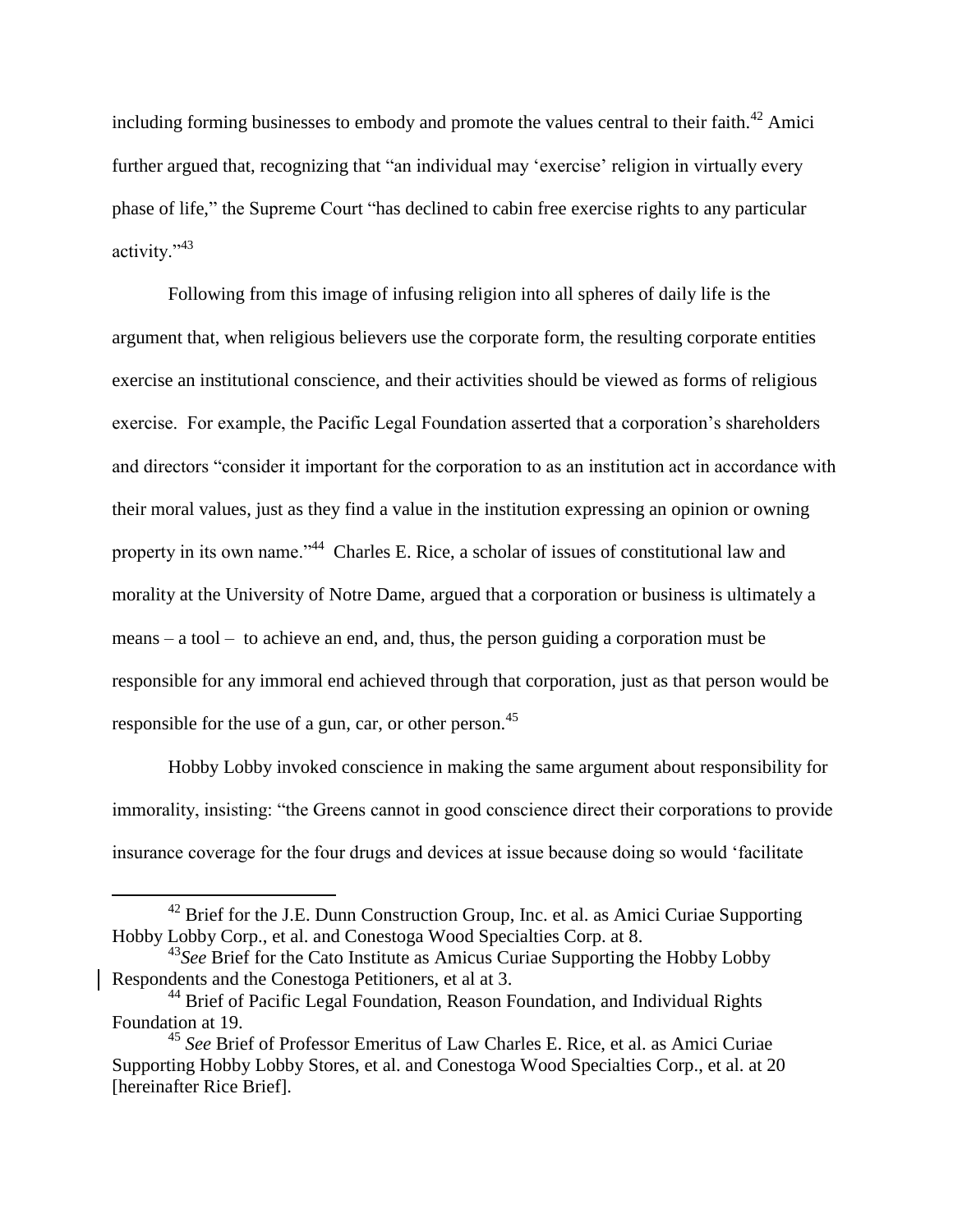harms against human beings.<sup>"46</sup> Hobby Lobby also contended that ACA's financial penalties for noncompliance with the contraceptive mandate, "like threats against one's home, bank account, or unemployment check – can obviously impose unbearable pressure" on its business, thus directly burdening the Greens' religious exercise.<sup>47</sup> In support of Hobby Lobby, the Thomas More Law Center emphasized the need to avoid the forced "sacrifice" of faith and conscience for livelihood, contending that "[t]he Mandate requires religiously objecting employers . . . to choose – they can follow their conscience and accept financial ruin, or they can obey the government and risk eternal consequences."<sup>48</sup> The premise of these arguments is that because religious belief pervades every decision of corporations like Hobby Lobby, the right to choose not "to use, purchase, and facilitate contraception and abortion" is essential to avoid this forced sacrifice. Moreover, as the Pacific Law Foundation contended, "any effort to distinguish" between "for profit" and "not for profit" corporations with respect to which entities "can assert Free Exercise rights" is "unsupportable;" rather, "individuals who participate in a corporation often direct their business conduct – or seek to influence corporate conduct – in accordance with religious values," and, in so doing, "their corporations exercise First Amendment rights."<sup>49</sup>

Amici also argued that, through ACA, government is legislating a contested and controversial morality. The ACA controversy presents, the Thomas More Center argued, a "clash between anti-discrimination principles and the First Amendment" that "is particularly volatile when a morally controversial practice is protected and religious persons or groups are swept

<sup>46</sup>*See* Brief for Respondents at 30-31.

 $47$  Ibid.

<sup>48</sup>*See* Brief for the Thomas More Law Center as Amici Curiae Supporting Hobby Lobby and Conestoga, et al. at 14, 16.

<sup>&</sup>lt;sup>49</sup> Brief of Pacific Legal Foundation at 25.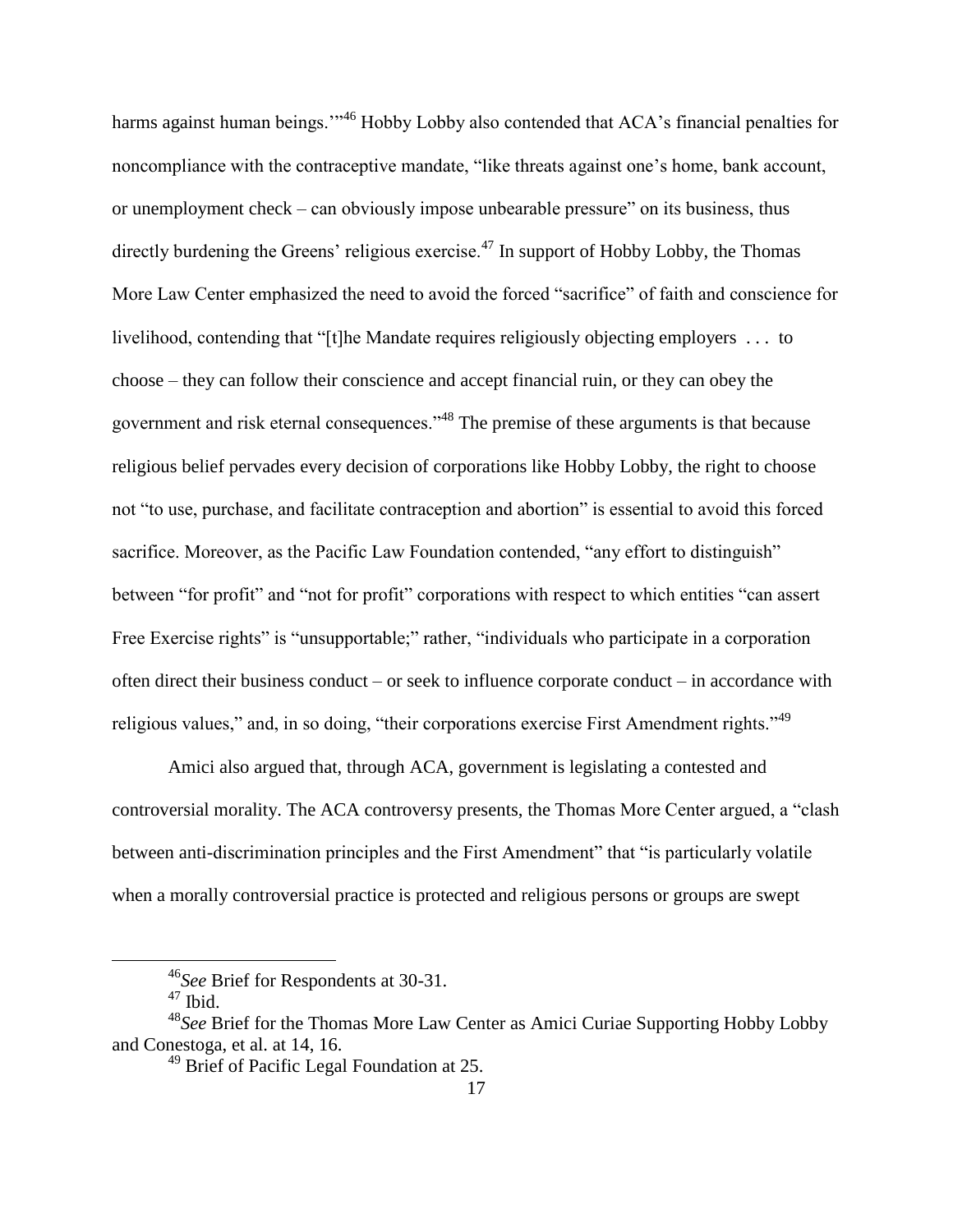within the ambit of the law." The Center asserted: "Government has no right to legislate a particular view of sexual morality and compel religious institutions and individuals to facilitate it."<sup>50</sup> Dworkin argues, in *Religion Without God,* that government may not legislate based upon a view of the superiority or inferiority of particular ethical views (*RwG*, 130-131), but, as he elaborated elsewhere, government *may* legislate morality, that is, *political* morality, in ways that restrict freedom, subject to the requirements of equal concern and respect.<sup>51</sup> Given that he argues that the liberal position on abortion rights "becomes mandatory" if one accepts this general right to ethical independence, how might a Dworkinian respond to this charge that ACA legislates morality?

Consider, in this regard, a related theme in many briefs filed in support of Hobby Lobby—namely, that allowing corporations to exercise their conscience through their business decisions is consistent with the strong American tradition of protecting conscientious objectors.<sup>52</sup> Notably, Dworkin discusses the Supreme Court precedents about conscientious objection to the Vietnam War in illustrating recognition of a "religious attitude" not confined to religious beliefs.  $(RwG119-121)^{53}$  Amici appealed to a long history of protecting conscientious objectors to war, capital punishment, assisted suicide, and abortion,<sup>54</sup> including, more recently, a 2012 federal appropriations law forbidding agencies from denying funding to health care entities that refuse to

<sup>&</sup>lt;sup>50</sup> Brief for the Thomas More Law Center as Amici Curiae Supporting Hobby Lobby and Conestoga, et al. at 12

 $<sup>51</sup>$  A full treatment of Dworkin's conception of the relationship between personal ethics</sup> and political morality is beyond the scope of this Essay, but see Dworkin, *Justice for Hedgehogs*, 327-350, 377-401.

<sup>52</sup> *See* Brief of Democrats for Life et al. as Amici Curiae Supporting Hobby Lobby and Conestoga, et al. at 4.

<sup>53</sup>Dworkin discusses U.S. v. Seeger, 380 U.S. 163 (1965).

<sup>&</sup>lt;sup>54</sup>Brief of Democrats for Life; see also The Brief of Constitutional Law Scholars, et al. as Amici Curiae Supporting Hobby Lobby and Conestoga, et al. at 4.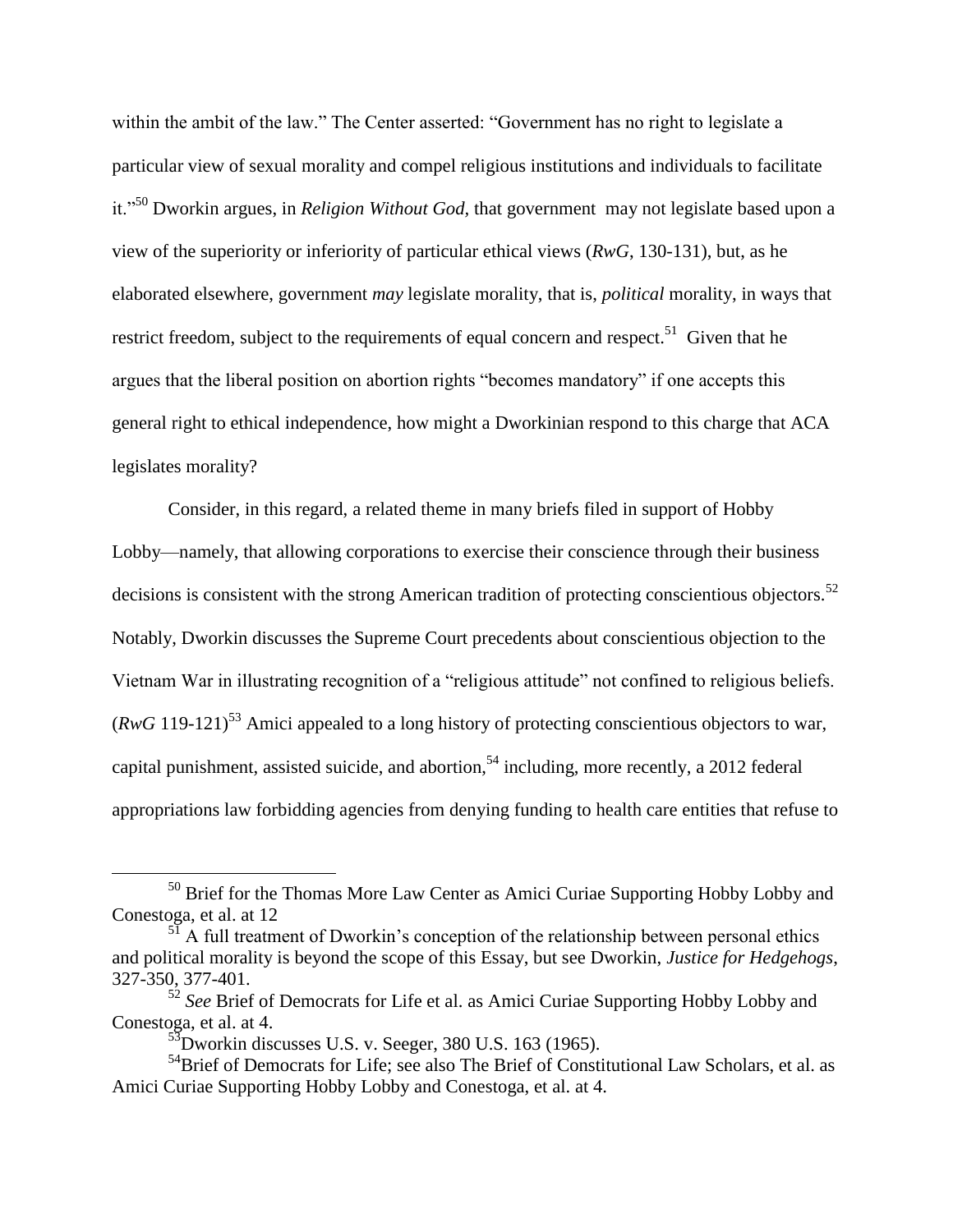provide services related to abortions.<sup>55</sup> In contrast, the Brief of the Public Policy Women's Groups asserted: "By forcing conscientiously opposed individuals and organizations to participate in abortion, the Mandate transforms abortion 'culture wars' into abortion 'conscience wars."<sup>56</sup> In doing so, the "Mandate" prefers some women over others, advancing "the interests" of only that subset of women who value free abortion drugs above public goods such as religious freedom and limited government," while "work[ing] against the interests of those free-minded, independent women whose personal, moral, and political values lead them to support a different balance of policy considerations.<sup>57</sup>

In sum, these briefs argue for a broad definition of religion and religious activity that allows Hobby Lobby to follow its corporate conscience. Such protection of conscience is a value that, implicitly, must be favored more highly than government's interest in providing reproductive health care to Hobby Lobby's female employees because, otherwise, religious employers risk losing their ability to live their lives and run their business most in line with their religious beliefs. The federal mandate to provide for certain health care services, in other words, must lose in this hierarchy of values. In terms of Dworkin's ethical independence framework, these arguments protest government imposing a controversial "morality" on them, but fail to address the costs to women and their health if they prevail in insisting that Hobby Lobby and similar corporations must be free to exercise their conscience in the public sphere, or rather, in the sphere of employment and commerce.

<sup>&</sup>lt;sup>55</sup> Brief of the Catholic Medical Association as Amicus Curiae Supporting Respondents at 12.

<sup>56</sup> Brief of Women's Public Policy Groups et al. as Amici Curiae Supporting Nongovernment Parties at 5-6.

 $57$ Ibid. at 3, 18.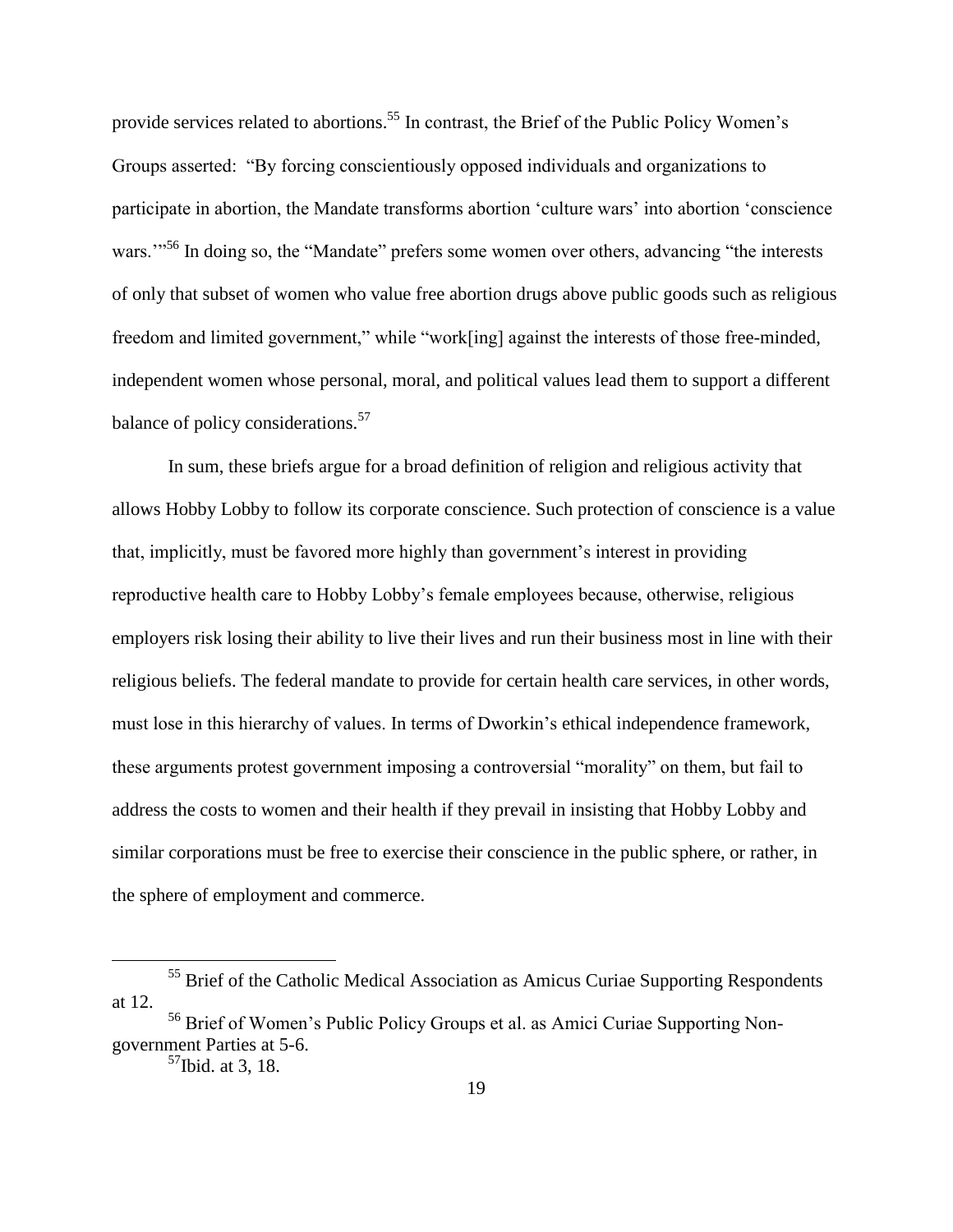#### *In Support of Women's Right to Reproductive Health Services*

In line with Dworkin's concept of "ethical independence," parties who filed friend of the court briefs in support of HHS (and, thus, the contraceptive mandate) argued that even assuming that corporations could have religious beliefs, how far government should go to protect those beliefs must factor in the importance of woman's reproductive liberty and choice and the role access to contraception plays in that liberty.<sup>58</sup> For example, the State of California filed a brief emphasizing the importance of women's "personal dignity and autonomy" and professional and economic equality.<sup>59</sup> Access to contraception is an essential health care service, amici insisted, and any accommodation of companies like Hobby Lobby must not be at the expense of that access. For example, a brief submitted by experts in foreign and comparative law argued that both the health of a woman and her family and a woman's future autonomy depend upon her access to reproductive health services. Offering examples from other legal systems, they argued that protection for conscientious objectors must pair with a guarantee that patients can nonetheless access essential health care services.<sup>60</sup>

Briefs filed in support of HHS expressed worry that the costs of accommodating Hobby Lobby's religious beliefs would be borne by its female employees, who would either be forced to pay the out-of-pocket costs for the excluded contraceptive methods or forgo access to them.<sup>61</sup>

<sup>58</sup>*See* Brief of the Ovarian Cancer National Alliance as Amicus Curiae in Support of Petitioners at 7-10 [hereinafter Ovarian Cancer National Alliance Brief] (emphasizing women's health and ability to prevent diseases such as ovarian cancer).

 $59$  Brief of California, et al. as Amici Curiae in Support of Petitioners at 14-15.

<sup>60</sup>*See* Brief for Foreign and Comparative Law Experts Lawrence O. Gostin, et al., supporting Petitioners in No. 13-354 and Respondents in No. 13-356 at 8, 16.

<sup>61</sup> *See* Brief for Church-State Scholars, et al. as Amici Curiae Supporting the Government at 6, 22.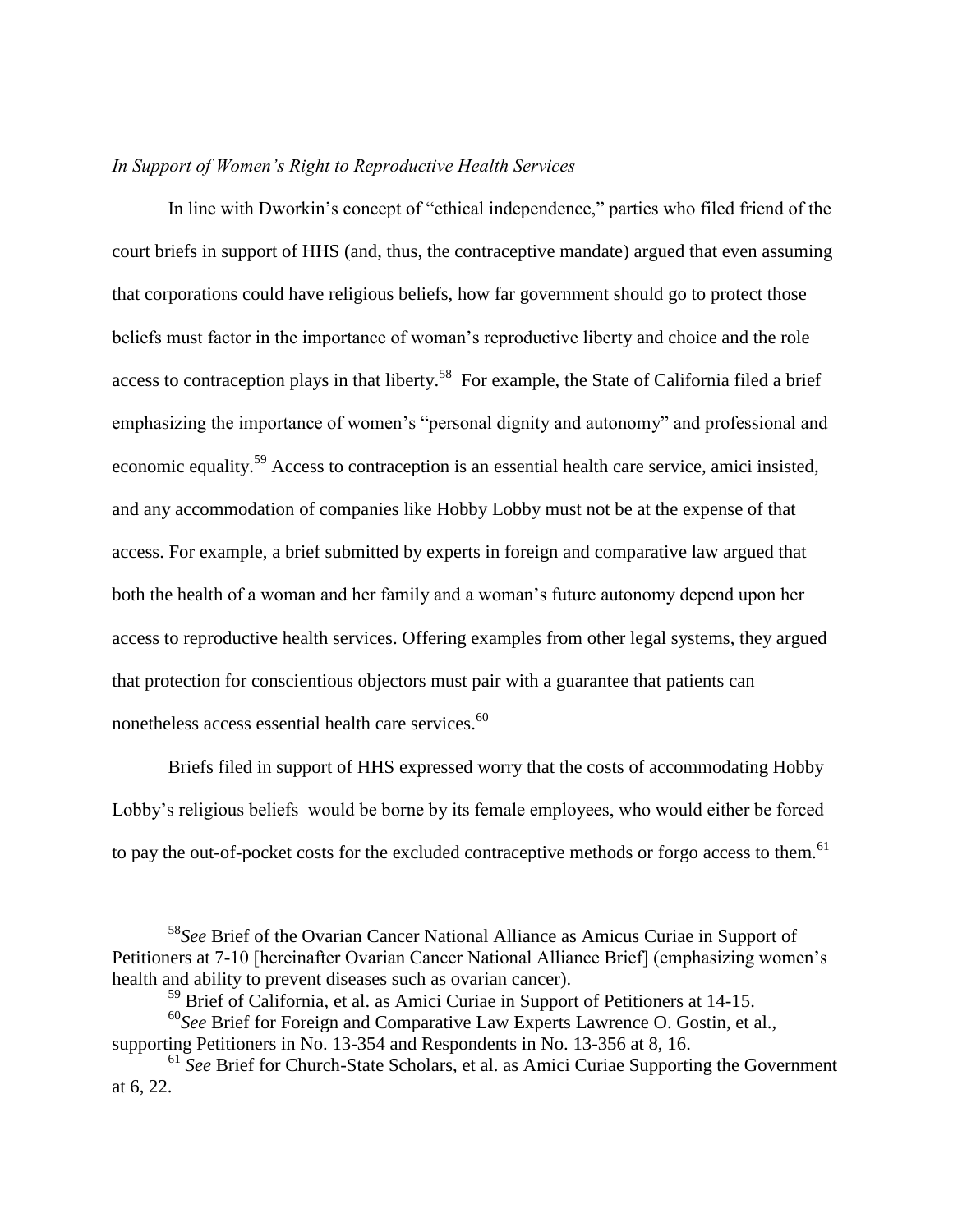To allow such burden-shifting, s brief filed by church-state scholars asserted, would "privilege religion, and the religion of the particular owners, over the rights of those who do not share those beliefs. Such discrimination has no place in the United States."<sup>62</sup> A health organization similarly argued that a woman's right to choose and seek preventative health care must not be "skewed by the religious views of the for-profit employer providing the woman's health coverage, which may deny coverage for these potentially life-saving treatments."<sup>63</sup>

In its brief, HHS argued that ACA did not violate RFRA, since the Green family, the owners of Hobby Lobby, were not required (as individuals) directly to provide health insurance to Hobby Lobby's 13,000 employees. RFRA, it explained, does not prevent *indirect* burdens on religious exercise arising "when one's money circuitously flows to support the conduct of other free-exercise wielding individuals who hold religious beliefs that differ from one's own."<sup>64</sup> This formulation captures the idea that Hobby Lobby's female employees also have – to use Dworkin's frame – a right to ethical independence, and exercising it may require access to contraception. Amici supporting HHS agreed with its reading of RFRA, stressing that ACA, in requiring that insurance be made available, was not "taking sides" in favor of or promoting its use. As Lambda Legal Defense and Education Fund, Inc. explained, "[i]nstead of endorsing or promoting any particular choice of treatment for particular health conditions, inclusion of coverage for multiple care options simply allows employees to pursue wellness with medical guidance based on individual needs, past experiences, and their own life goals."<sup>65</sup>

<sup>&</sup>lt;sup>62</sup> Brief for the Center for Inquiry et. al. at 17-18.

<sup>63</sup>Ovarian Cancer National Alliance Brief at 10.

<sup>&</sup>lt;sup>64</sup> Petition for a Writ of Certiorari at 27 (quoting O'Brien v. HHS, 894 F.Supp.2d 1149, 1159 (E.D. Mo. 2012).

 $65$  Lambda Legal Defense and Education Fund, Inc., et al. as Amici Curiae Supporting the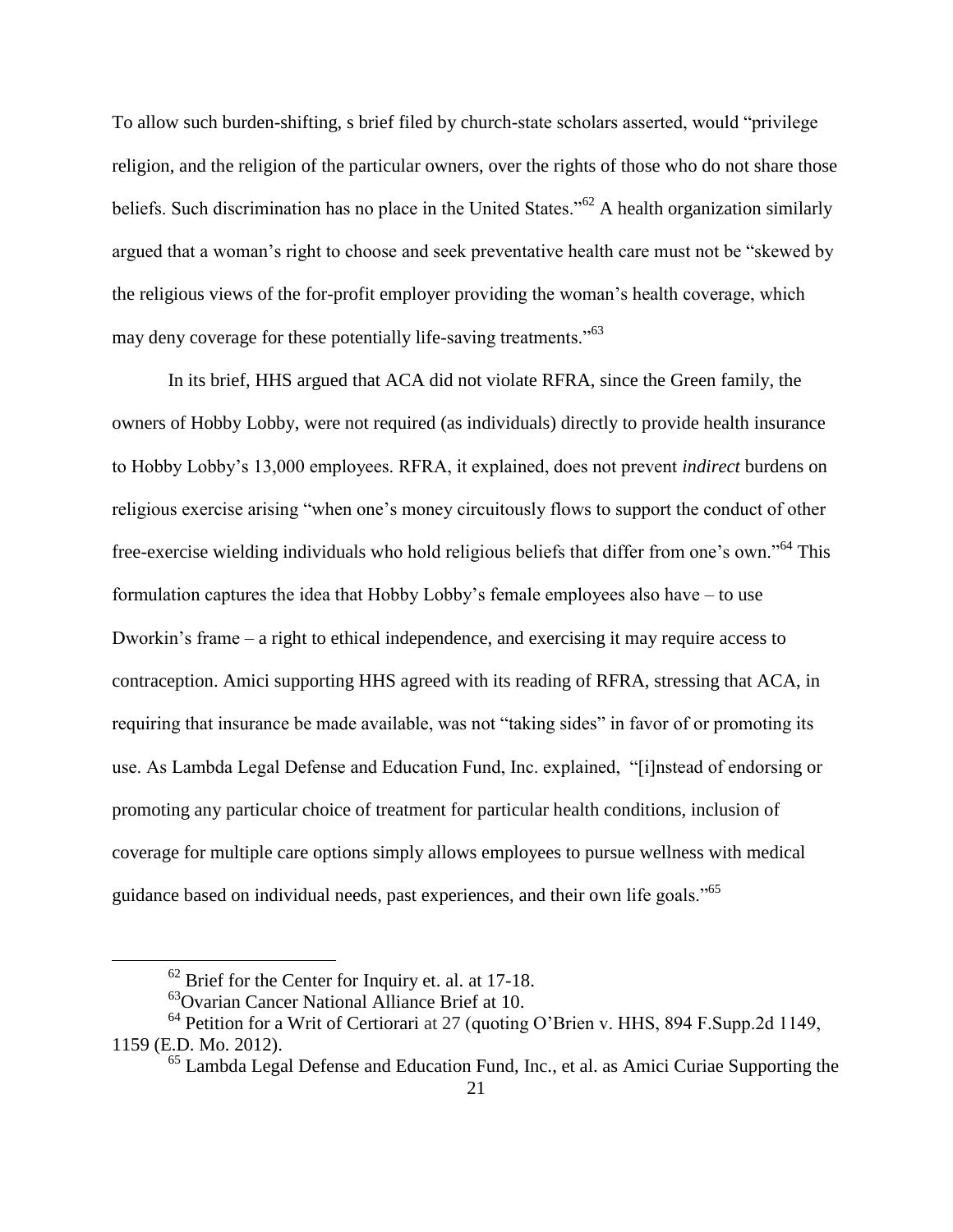This formulation links health and wellness to a woman's broader view of how to exercise her responsibility to live her life well. *(RwG*, 2) Dworkin argues that a "paradigm" religious value uniting believers and "religious atheists" is that "it matters objectively how a human life goes and . . . everyone has an innate, inalienable ethical responsibility to try to live as well as possible in his circumstances." (*RwG,* 24) The problem with this Dworkinian argument, from the perspective of Hobby Lobby and its supporters, is that precisely because it matters how a human life goes, *once begun*, an employer opposed to contraception who provides wages that may be used to pay for abortifacients has enabled an immoral outcome. Professor Rice, thus, asserted that, while "[i]t is not reasonable to say that an employer who pays his employees wages has any specific intent regarding how the employees spend those wages," "it is . . . reasonable to say that the employer who provides a means to pay specifically for abortifacients is acting specifically to assist his employees to pay for, and thus obtain, abortifacients" and has an "intent" to enable them doing so. $66$ 

Briefs filed in support of HHS offered two lines of argument that respond to this idea of corporate responsibility. First, they insisted that protecting e*mployees*' conscience and faith required limits to the reach of an employer's control. Thus, the Brief of Religious Organizations asserted:

> Just as an employer may not control how employees use their wages, an employer may not supervise employees' use of their health-benefits compensation…[w]hether to buy or use birth control is an employee's own decision, using her own compensation, in consultation with her own physician, and guided by her own religious beliefs.<sup>67</sup>

#### Government at 20.

 $\overline{a}$ 

34.

 $66$  Rice Brief at 29-30.

<sup>67</sup>*See* Brief of Religious Organizations as Amici Curiae Supporting the Government at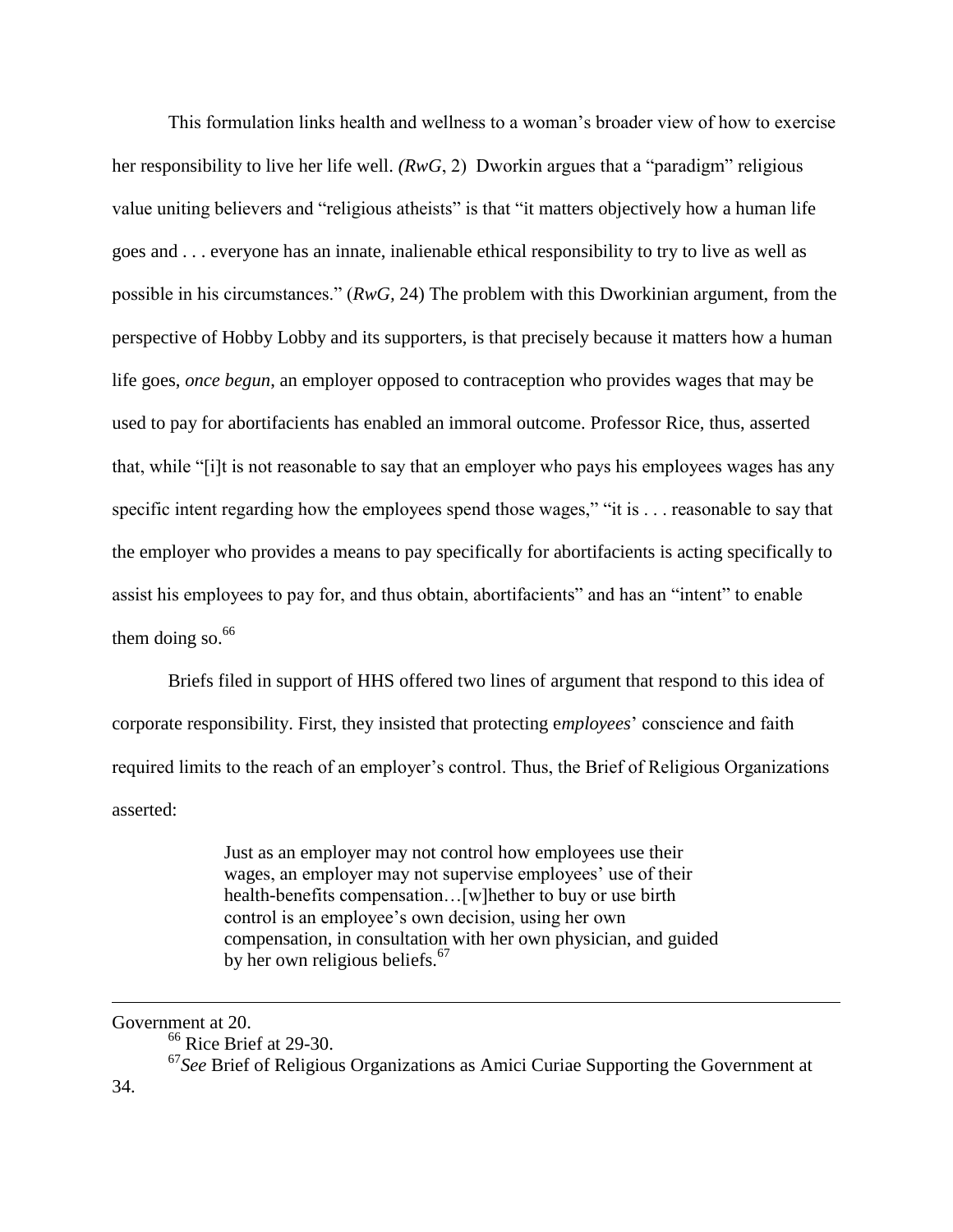The emphasis, in this quoted passage, on the female employee as decision maker echoes the Supreme Court's formulation of the constitutional protection of a woman's right to decide whether to terminate her pregnancy, in consultation with her physician, <sup>68</sup> and, as we shall see, also features in Justice Ginsburg's *Hobby Lobby* dissent. As with the abortion debate, some women supporting Hobby Lobby challenged the premise that contraceptive access is an indispensable element of women's health and equality. Thus, a brief submitted by law professor Helen Alvaré, a prominent critic of the right to abortion, on behalf of Women Speak for Themselves asserted: "To agree with HHS that contraception and ECs [emergency contraceptives] are indispensable to women's equality is to deny that society could find another way to assure respect for women's innate equality while simultaneously accommodating their aspirations both to be mothers *and* to be economically and politically integrated into society."<sup>69</sup> This group charged that it is "demeaning to women to suggest that women's fertility and their bearing and rearing of children, are 'barriers'" to women's opportunity and workplace participation.<sup>70</sup>

A second argument supporters of ACA made about corporate responsibility was that certain consequences flow from the decision by religiously-motivated, for-profit corporations to participate in the market and commercial activity, including compliance with laws like ACA. Some briefs framed this in terms of the collision between employer conscience and employeeprotective laws: "When followers of a particular sect enter into commercial activity as a matter

<sup>&</sup>lt;sup>68</sup>Roe v. Wade, 410 U.S. 113 (1973).

<sup>69</sup>*See* Brief of Women Speak for Themselves as Amicus Curiae in Support of Hobby Lobby Stores, Inc. and Conestoga Wood Specialties, et al. at 38-39.  $70$  Ibid.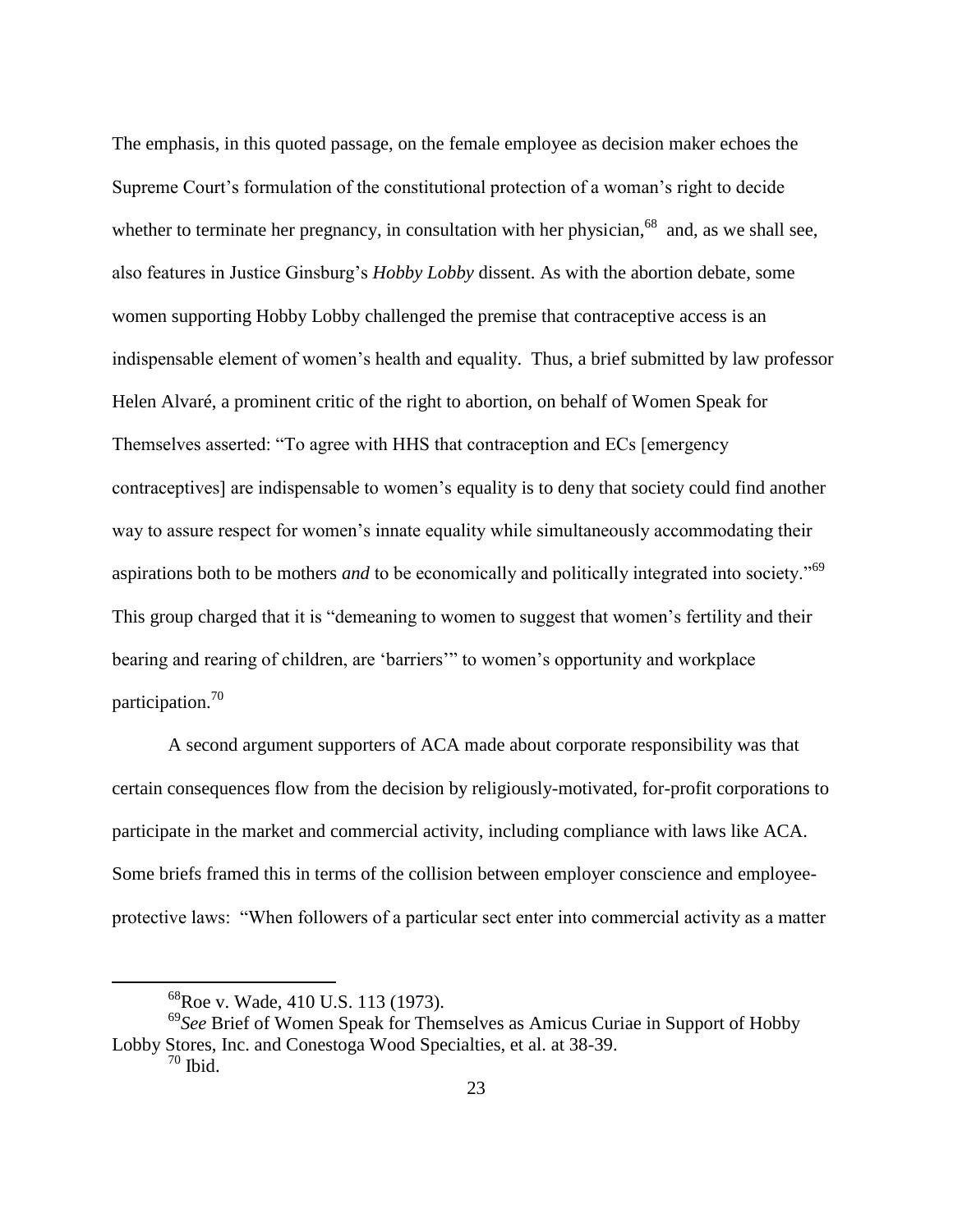of choice, the limits they accept on their own conduct as a matter of conscience and faith are not to be superimposed on the statutory schemes which are binding on others in that activity. $171$ 

In sum, arguments in favor of HHS insisted that Hobby Lobby's religious exercise rights should not outweigh women's access to reproductive health care services. Relating this back to Dworkin's proposed frame of ethical independence, the case for ACA's mandate would stress that government is not restricting Hobby Lobby's freedom out of a view that "one conception of how to live, of what makes a successful life, is superior to others," but out of a conviction that providing employees access to a full range of preventive health services, including contraception, is essential to promoting health. The policy leaves the choice whether to use contraception in the hands of individual women. Hobby Lobby's supporters, nonetheless, would counter that the view that contraception is a component of health care prefers certain ethical views over others, but Dworkin, most likely, would argue that ACA protects ethical independence by not withholding or compelling use of contraception, but leaving it to individual employee choice.

Central themes in Dworkin's legal and political philosophy are the hedgehog's "value holism" and integration.<sup>72</sup> Thus, he insisted that people cannot readily leave their deepest convictions behind when they enter into the political realm.<sup>73</sup> Might he, given these commitments, be sympathetic to the argument that when religious people enter the market, they wish their business practices to reflect their deepest values? If Dworkin accepted this rejection of a limited sphere for exercising religion – or living out one's view of what makes for a

<sup>71</sup> Center for Inquiry Brief at 13 (quoting United States v. Lee, 455 U.S. 252 (1982)).

<sup>72</sup>*See generally* Dworkin, *Justice for Hedgehogs.* For my engagement with these ideas, see McClain, "Justice and Elegance for Hedgehogs;" McClain, "Religious Liberty Without Conflict."

<sup>73</sup>*See, e.g.,* Ronald Dworkin, "Foundations of Liberal Equality, Lecture at the Tanner Lectures in Human Values," in 11 *The Tanner Lectures on Human Values* (Grethe B. Peterson, ed.) (Salt Lake City, Utah: University of Utah, 1990).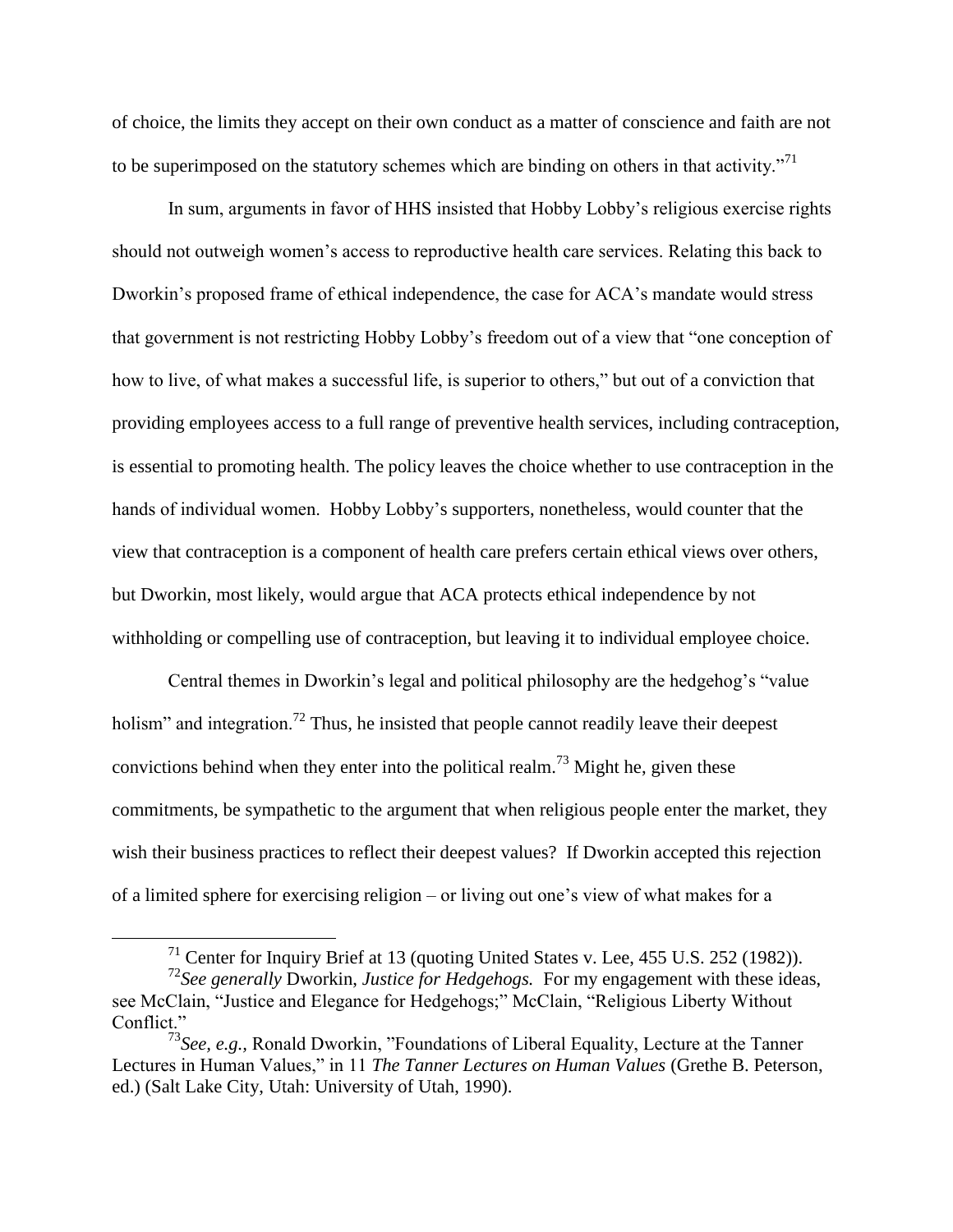successful life -- and found persuasive the argument that Hobby Lobby's participation in ACA made its owners complicit in immorality, his framework would support accommodation "if an exception can be managed with no significant damage to the policy in play."<sup>74</sup> As it turns out, the Supreme Court made precisely this assumption about accommodation in ruling for Hobby Lobby, even as it did not reach the question of whether the accommodation provision was itself a threat to religious liberty under RFRA.

# **III. The** *Hobby Lobby* **Opinions: On Corporate Conscience and Women's Reproductive Health**

The legal commentary on *Hobby Lobby* is already extensive.<sup>75</sup> My focus here is limited to considering how the various opinions by member of the Court fare when examined through the lens of Dworkin's proposed shift from a special right to religious freedom to a more general right to ethical independence. Does a corporation have such a general right? If so, how far should that right be protected? Themes articulated in the party and amicus briefs, discussed in Part II, appear in the various opinions. Left unaddressed in *Hobby Lobby* is the question wending its way through the lower federal courts and which the Court may ultimately address: whether the accommodation that ACA affords religious institutions survives under RFRA.<sup>76</sup>

<sup>74</sup> Dworkin, *Religion Without God*, 136.

<sup>75</sup>For a few insightful examples, see Ira C. Lupu, "*Hobby Lobby* and the Dubious Enterprise of Religious Exemptions," 38 *Harv. J. Law & Gender* (forthcoming); Frederick Mark Gedicks and Andrew Koppelman, "Invisible Women: Why an Exemption for Hobby Lobby Would Violate the Establishment Clause," 67 *Vanderbilt Law Review En Banc* 51 (2014).

 $76$  For further discussion, see Part IV. For an overview of pending federal litigation, see http://www.becketfund.org/hhsinformationcentral.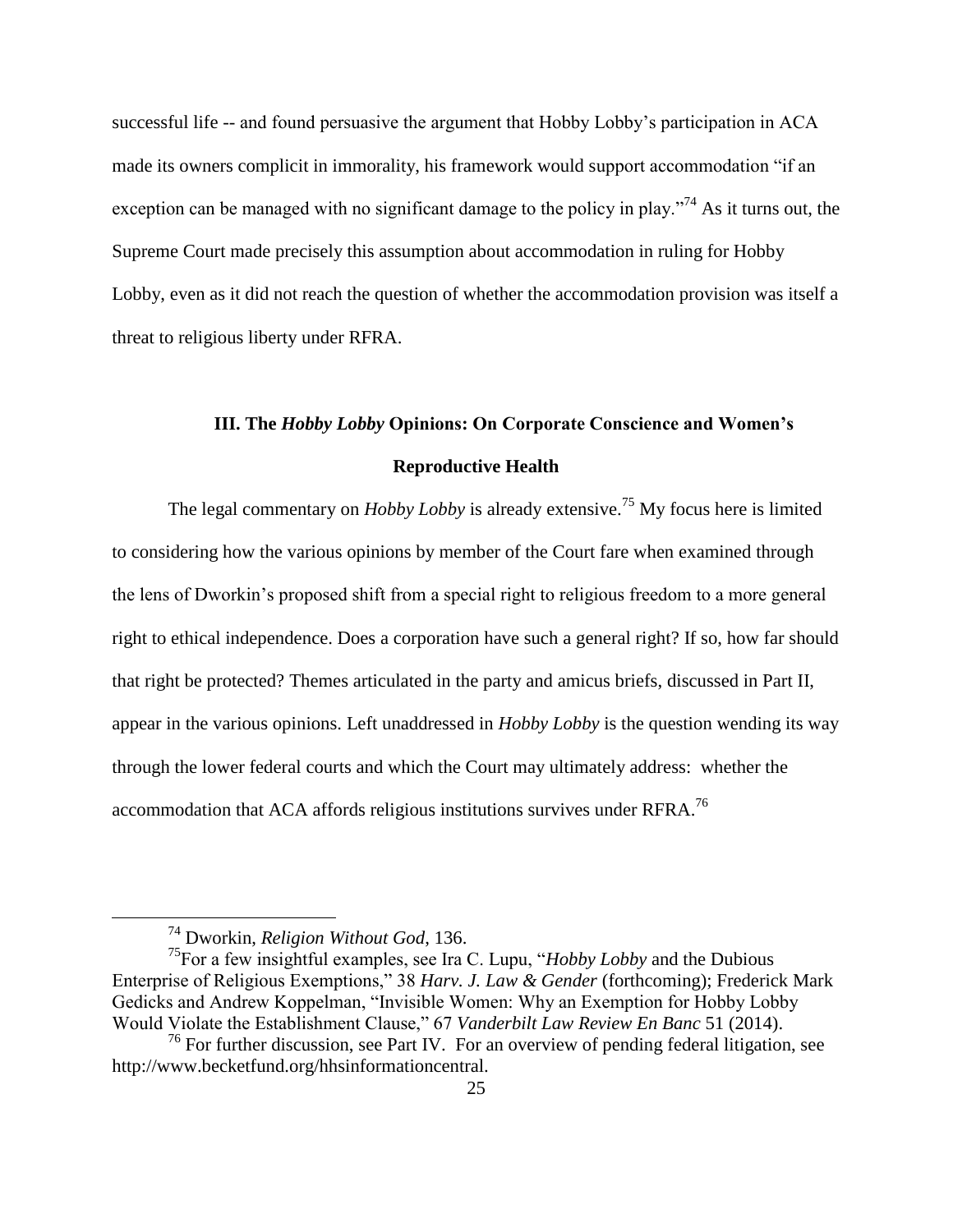#### *The* Hobby Lobby *Majority: A For Profit Corporation Has Free Exercise Rights*

To begin with the conclusion: a five-member majority of the Court, in an opinion written by Justice Alito, holds that ACA's requirement that "three closely held corporations provide health-insurance coverage for methods of contraception that violate the sincerely held religious beliefs of the companies owners" violates RFRA, "which prohibits the Federal Government from taking any action that substantially burdens the exercise of religion unless that action constitutes the least restrictive means of serving a compelling government interest.<sup> $277$ </sup> For purposes of its analysis, the Court assumes (while expressing some doubt) that the government did have a compelling interest in guaranteeing that all women have access to all FDA-approved contraceptives without cost sharing, including the four challenged contraceptive methods.<sup>78</sup> The flaw under RFRA, the Court holds, was that the federal government could have furthered this end in a "less restrictive" way: by offering Hobby Lobby the accommodation it offers "nonprofit organizations with religious objection." Under the federal regulations, if an organization certifies that it "opposed providing coverage for particular contraceptives services," then the organization's insurer or third party administrator "must '[e]xpressly exclude contraceptive coverage from the group health insurance coverage provided in connection with the group health plan' and '[p]rovide separate payments for any contraceptive services required to be covered' without imposing 'any cost-sharing requirements . . . on the eligible organization, the group health plan, or plan participants or beneficiaries."<sup>79</sup>

The real action in the Court's opinion is its conclusion that RFRA protects for-profit corporations and that ACA's requirements constitute a substantial burden on their religious

<sup>77</sup>*Hobby Lobby*, 134 S.Ct. at 2759.

<sup>&</sup>lt;sup>78</sup>Ibid. at 2779-2780.

<sup>&</sup>lt;sup>79</sup>Ibid. at 2781-2782 (quoting 45 CFR § 147.131 (b) (4), (c) (1), (c) (2)).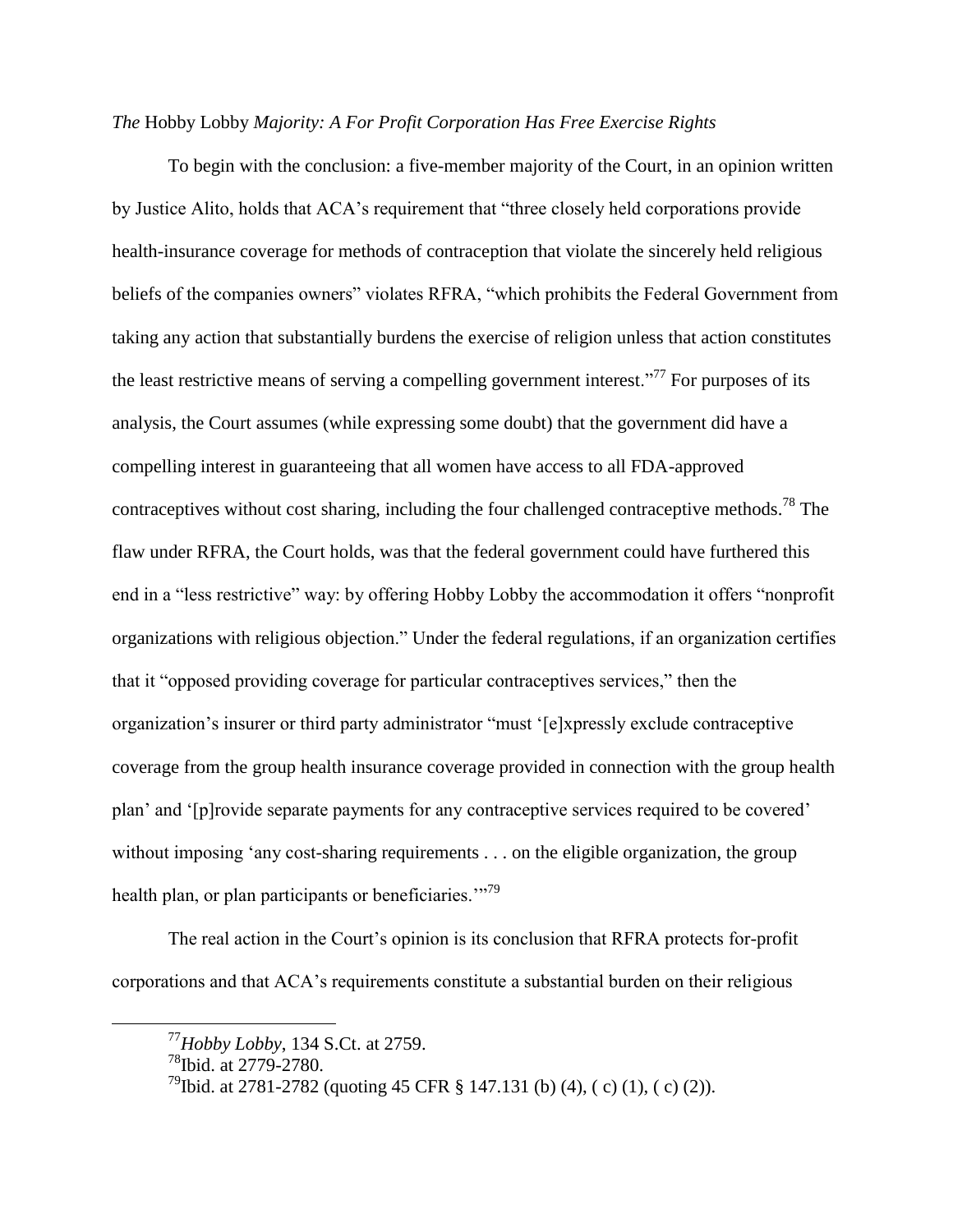exercise. Since Dworkin believed RFRA was wrong as a matter of political morality, he would likely be critical of the Court's reliance on it. Further, given his emphatic disagreement with the Court's ruling, in *Citizens United*, that for-profit corporations are "persons" possessed of First Amendment rights of free speech, he would likely be sharply critical of the *Hobby Lobby* majority's expansive reading of RFRA to protect free exercise rights of such corporations. Does the fact that Hobby Lobby and the other companies before the Court were family-owned and closely-held, rather than public, make a difference? Can such corporations have a conscience?

The majority, in effect, dissolves the corporate form to reach the devout Christian people behind it, telling the story of Norman and Elizabeth Hahn and their three sons, "devout members of the Mennonite Church," who began what grew to be the Conestoga Wood Specialties. So, too, it traces the origins of Hobby Lobby to David and Barbara Green and their three children, "Christians" who first started out with one arts-and-crafts store that has grown "into a nationwide chain" of 500 stores and 13,000 employees. $80$  Both families seek to conduct business in ways that reflect their religious commitments, the majority observes, quoting Hobby Lobby's statement of purpose committing the Greens to "[h]onoring the Lord in all [they] do by operating the company in a manner consistent with Biblical principles" and the Hahns' belief that "they are required to run their business 'in accordance with their religious beliefs and moral principles.'"<sup>81</sup> Thus, the Conestoga board adopted a "Statement on the Sanctity of Human Life," asserting that "human life begins at conception" and that it is "against [their] moral conviction to be involved in the termination of life" after conception, which is a "sin against God to which they are held

<sup>80</sup>Ibid. at 2764-2767.

 $81$ Ibid. at 2764, 2766.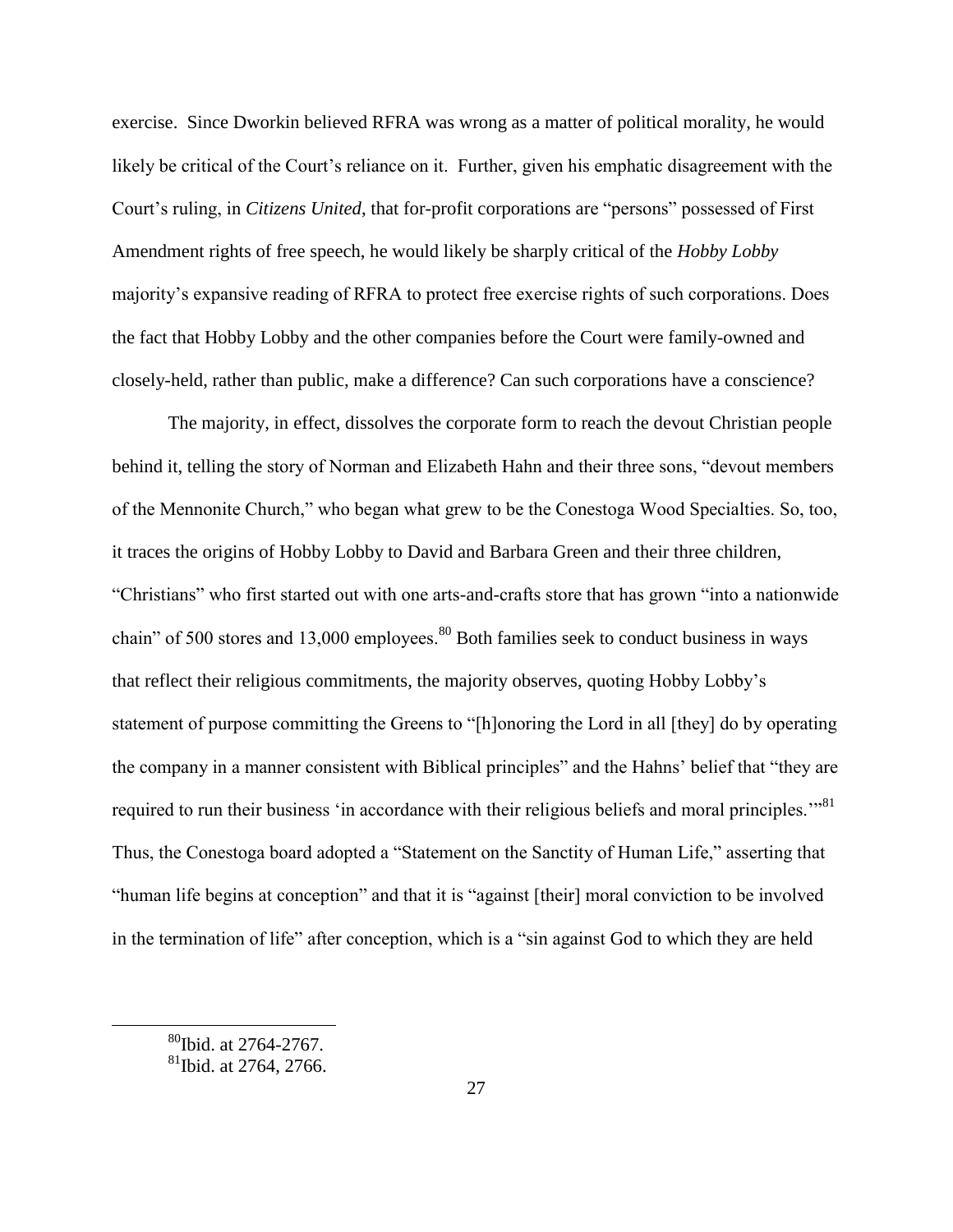accountable."<sup>82</sup> So, too, the Greens believe life begins at conception and that "it would violate their religion to facilitate access to" the four contraceptive methods at issue since they "operate after [the] point" when life begins. $83$ 

The majority reasons, thus, that when RFRA and the First Amendment protect "the freeexercise rights of corporations like Hobby Lobby [and] Conestoga," they protect "the religious liberty of the humans who own and control these companies" or are " associated with a corporation in one way or another." A corporation is simply a "fiction to provide protection for human beings," a "form of organization" used by "human beings" to achieve certain ends. Separate from the human beings who "own, run, and are employed by them," the Court sums up, corporations "cannot do anything at all."<sup>84</sup> Strikingly, this vision of the corporation includes not only the owners but the employees – whose rights under ACA were at issue in the case. By analogy to *Citizens United,* Dworkin would likely have agreed with Justice Ginsburg, in dissent, that such employees may not share their employers' religious vision and yet are, in effect, bound by it.

The majority rejects the distinction between nonprofit and for-profit corporations, with respect to the "principle" the dissent argued undergirded protecting the religious "autonomy" of the nonprofit corporation: that such protection "often furthers individual religious freedom as well"; it contended that principle applies equally to for-profit corporations.<sup>85</sup> The fact that a forprofit corporation makes money does not mean it cannot have other purposes, the Court argues, pointing to how for-profit corporations support "a wide variety of charitable causes" and also

<sup>82</sup>Ibid. at 2765.

<sup>&</sup>lt;sup>83</sup>Ibid. at 2766.

<sup>&</sup>lt;sup>84</sup>Ibid. at 2768.

 $85$ Ibid. at 2769.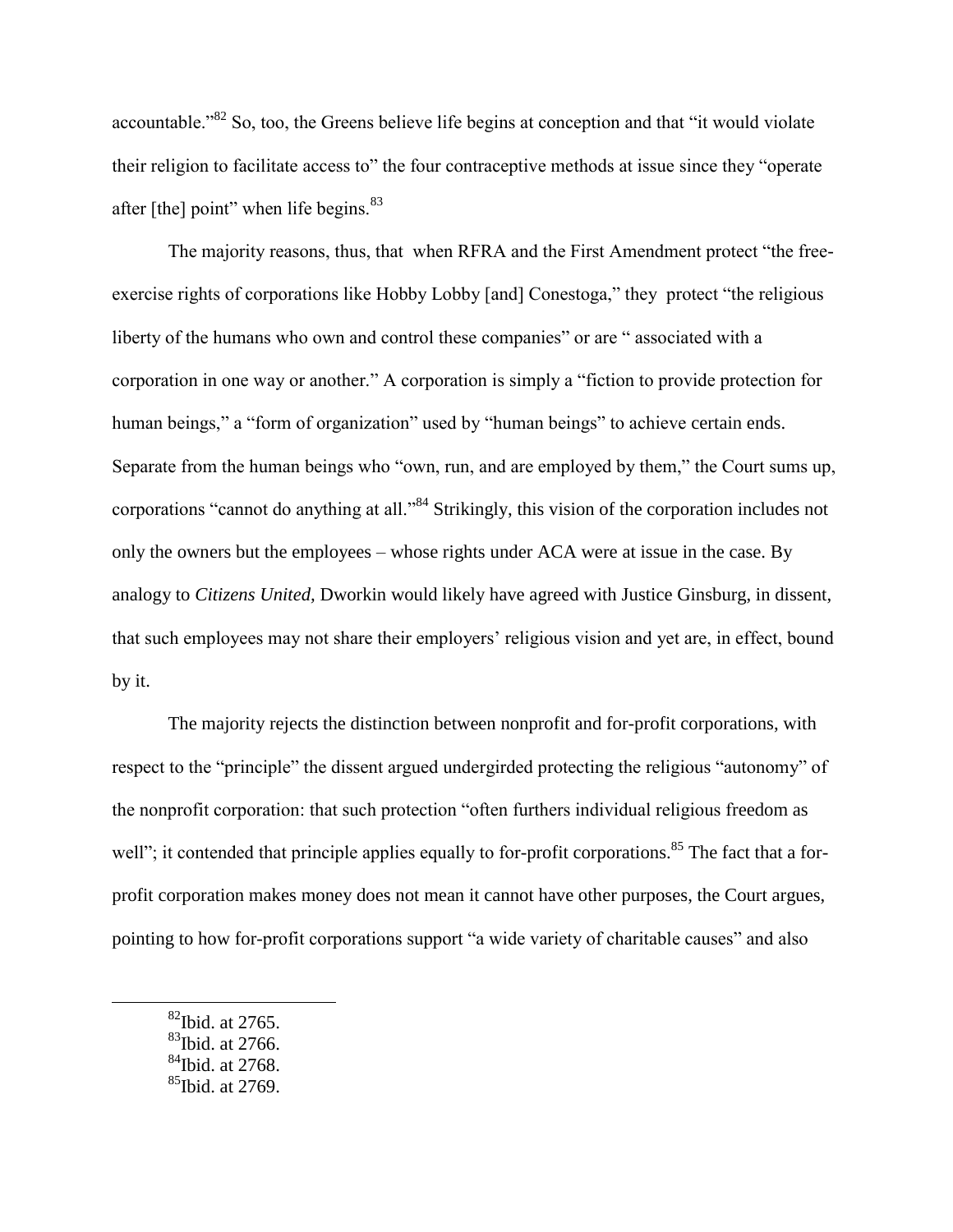"further humanitarian and other altruistic objectives" through choices about how to operate. Why not, then, include furthering religious values and beliefs among those other "worthy" objectives?<sup>86</sup> The majority fends off HHS's argument that Congress could not have intended RFRA to apply to for-profit corporations, given the difficulty of determining the "sincere 'beliefs' of a corporation," short of "divisive, polarizing proxy battles over the religious identity of large, publicly traded corporation such as IBM or General Electric."<sup>87</sup> The majority states that there is no precedent of a publicly-traded corporation asserting RFRA claims, and it seems "improbable" that, in such a corporation, "unrelated shareholders – including institutional investors with their own set of stakeholders – would agree to run a corporation under the same religious beliefs." Before it, the majority stresses, were three closely held corporations, owned and controlled by members of a single family, the sincerity of whose religious beliefs was not in dispute.<sup>88</sup> It was precisely this mixture of stakeholders in a large public corporation that Dworkin emphasized as a reason *not* to recognize corporations as persons with free speech rights, since that speech would likely reflect only the views of the managers, and some in that that complex mix would "hate" the speech.<sup>89</sup> Dworkin might answer the majority that, while the sincere beliefs of the corporate owners of a for-profit closely held corporations were not at odds with those of their shareholders, they might well be at odds with their employees, who wish access to the contraceptives the owners find morally objectionable.

Turning briefly to the issue of burden, the majority rejects HHS's argument that the link between requiring the health insurance and the morally objectionable act – a woman employing a

<sup>&</sup>lt;sup>86</sup>Ibid. at 2771.

<sup>87</sup>Ibid. at 2774.

 $88$ Ibid.

<sup>89</sup> See discussion in Part I.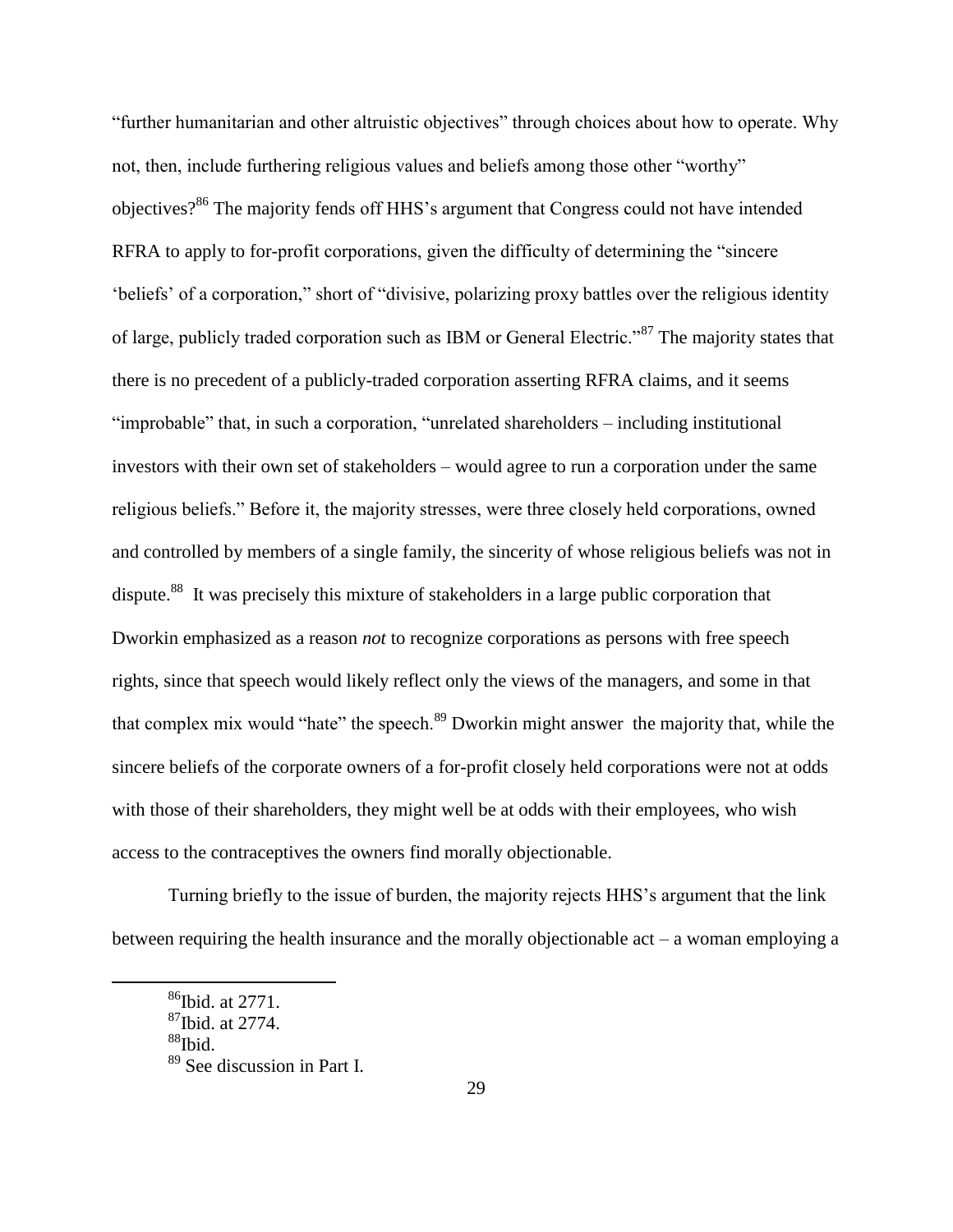method of contraception that destroyed an embryo – was too attenuated to burden religious exercise.<sup>90</sup> The Court observes that the corporate owners' belief that HHS's rules would involve them in immorality raised a "difficult and important question of religion and moral philosophy" – "the circumstances under which it is wrong for a person to perform an act that is innocent in itself but that has the effect of enabling or facilitating the commission of an immoral act by another."<sup>91</sup> The majority insists that it was not the province of HHS or the Court to resolve this question or tell plaintiffs "their beliefs" about the correct answer are "flawed." Instead, the relevant point is that, given their convictions that ACA's requirements violate their beliefs and that the only alternative – providing health care consistent with their beliefs – would involve a financial penalty, there is a substantial burden on religious exercise. HHS could avoid that burden, the majority concludes, by extending to these for profit companies the same exemption it provides to nonprofit religious institutions.<sup>92</sup> What would Dworkin do, using an ethical independence frame, in evaluating the majority's putting to the side the "difficult" question of "religion and moral philosophy" and focusing instead on the ease of accommodating Hobby Lobby and relieving the "substantial" burden on its free exercise? He would likely find that Congress's reasons for enacting the contraceptive mandate – ensuring women's access to preventive health care – did not violate employers' ethical independence. If he accepted the proposition that that mandate nonetheless burdened what Hobby Lobby's owners felt was a "sacred duty," then he would likely consider whether "equal concern" for them required an exemption *if* it could be managed "with no significant damage to the policy in play," (*RwG*, 136), an "if" about which Justice Ginsburg, in dissent, expresses doubt.

<sup>90</sup>*Hobby Lobby*, 134 S.Ct. at at 2775.

 $91$ Ibid. at 2778.

 $92$  Ibid. at 2759-2760.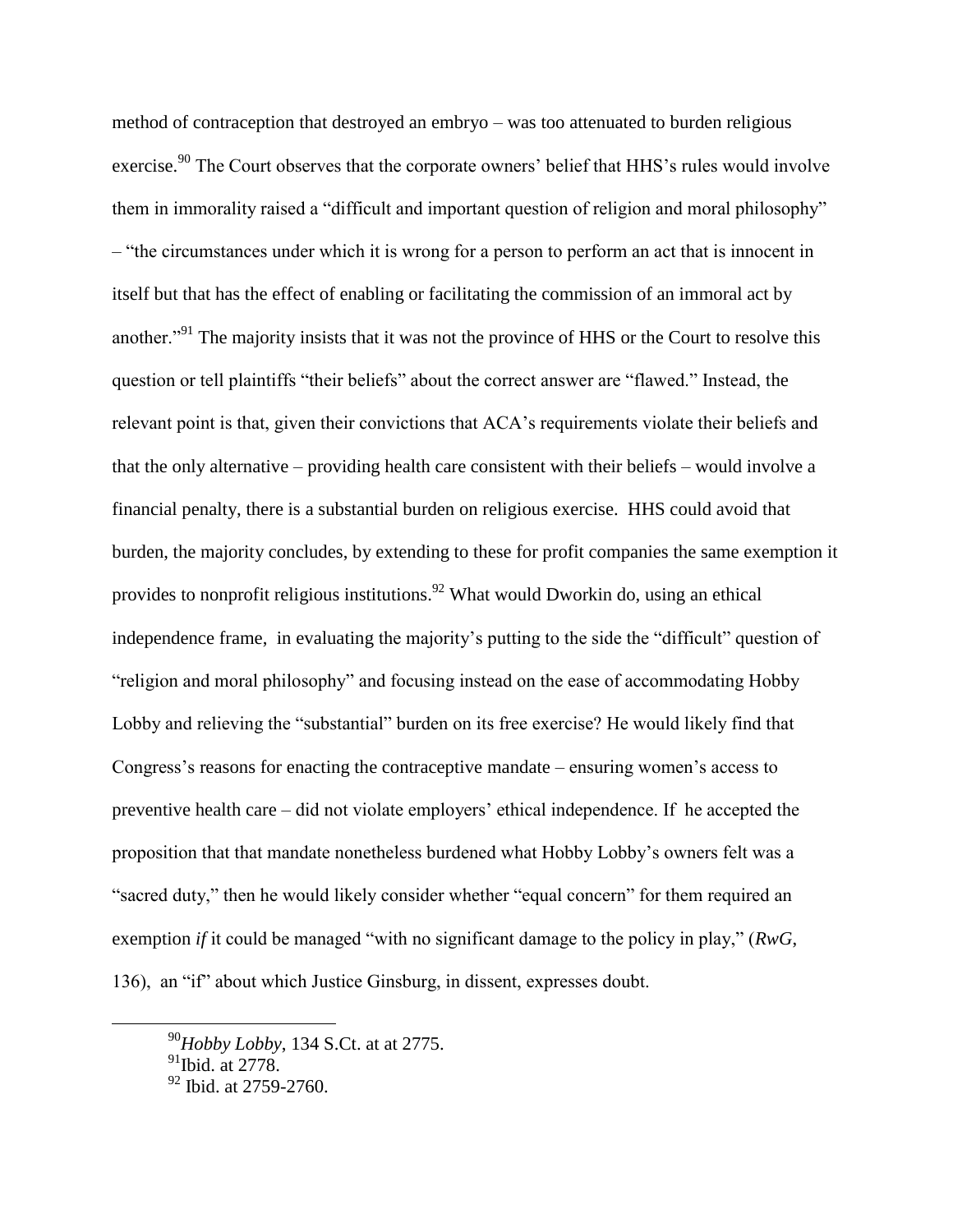#### *Dignity, Self-Definition, and the For-Profit Corporation*

Justice Kennedy's concurring opinion is striking not only for its characteristic appeal to "dignity – also a central theme in Dworkin's work – but also for its conception of the spheres in which religious persons seek to live out their religious beliefs. In *Religion Without God*, Dworkin challenges the idea that a particular account of divine creation (the "science" part of religion) tells us anything about the best way to live (the "value" part of religion). (*RwG,* 24-25) Many religious people and traditions, I have argued elsewhere, will disagree with his distinction, instead viewing the existence and work of a divine creator as highly relevant to the source and content of religious norms and laws and how to live life well.<sup>93</sup> Thus, Justice Kennedy also connects the two, arguing: "In our constitutional tradition, freedom means that all persons have the right to believe or strive to believe in a divine creator and a divine law. For those who choose this course, free exercise is essential in preserving their own dignity and in striving for a selfdefinition shaped by their religious precepts."<sup>94</sup>

Kennedy further argues, "Free exercise . . . implicates more than just freedom of belief. . . . It means, too, the right to express those beliefs and to establish one's religious (or nonreligious) self-definition in the political, civic, and economic life of our larger community."<sup>95</sup> Kennedy's language here resonates with Dworkin's emphasis on dignity, self-definition, and the integration of all our convictions with the exercise of our responsibility to live lives well. Self-definition, Kennedy insists, takes place in all the different spaces of society; this passage resonates with

<sup>&</sup>lt;sup>93</sup>McClain, "Religious Liberty Without Conflict," 1300-1309. <sup>94</sup>*Hobby Lobby*, 134 S. Ct. at 2785 (Kennedy, J., concurring).  $95$ Ibid.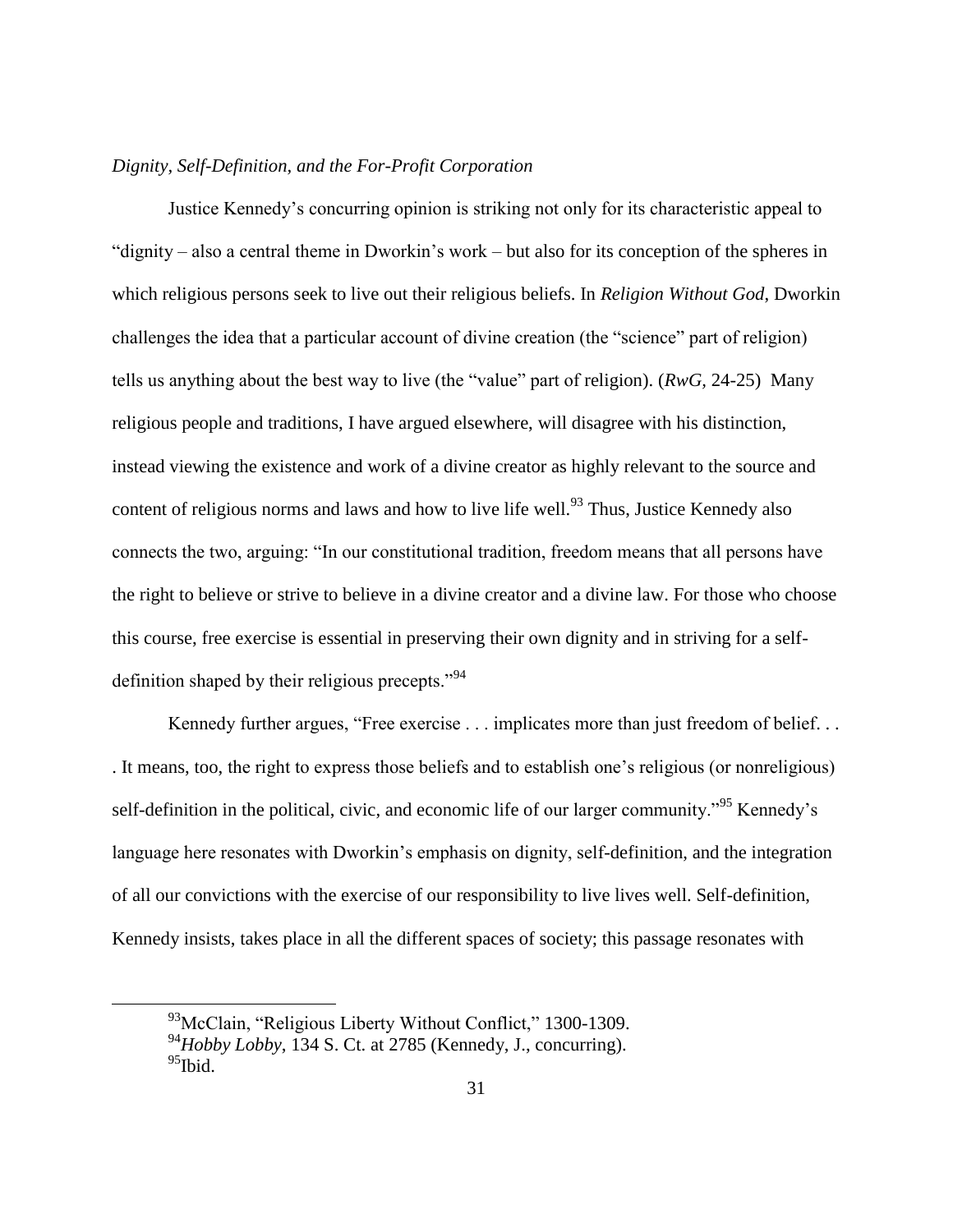arguments by religion scholars and religious leaders (and Hobby Lobby's amici) who argue against marginalizing religious people by confining the proper exercise of religion to a church or synagogue. And yet, Kennedy continues, in a "complex society," where government regulation is "pervasive," "defining the proper realm for free exercise can be difficult."<sup>96</sup> Here, as the majority assumes, the regulation at issue "furthers a legitimate and compelling interest in the health of female employees." The problem, Kennedy concludes – echoing the majority opinion – is that HHS could still achieve this end without burdening religious liberty by accommodating these for-profit companies. Kennedy insists that RFRA does not support "distinguishing between different religious believers – burdening one while accommodating the other- when it may treat both equally by offering both of team the same accommodation."<sup>97</sup>

What would Dworkin say about this appeal to equal treatment of religious believers, or, to use his frame, of persons exercising their right to ethical independence? Given his sharp critique of Kennedy's recognition of corporate personhood in *Citizens United*, would he support treating for profit corporations as the same, for purposes of religious exercise, as not for profits? *Religion Without God* suggests accommodating religious entities would be appropriate, in certain circumstances; would that apply to Hobby Lobby? Dworkin, recall, argued that, in a case where providing an exemption would "put people at a serious risk of harm that it is the purpose of the law to avoid," refusing an exemption "does not deny equal concern." Rather, this "priority" of "nondiscriminatory collective government over private religious exercise seems inevitable and right." (*RwG*, 136-137)

What, then, might Dworkin make of Kennedy's argument that attempts to balance the

 $96$ Ibid.  $97$ Ibid. at 2786.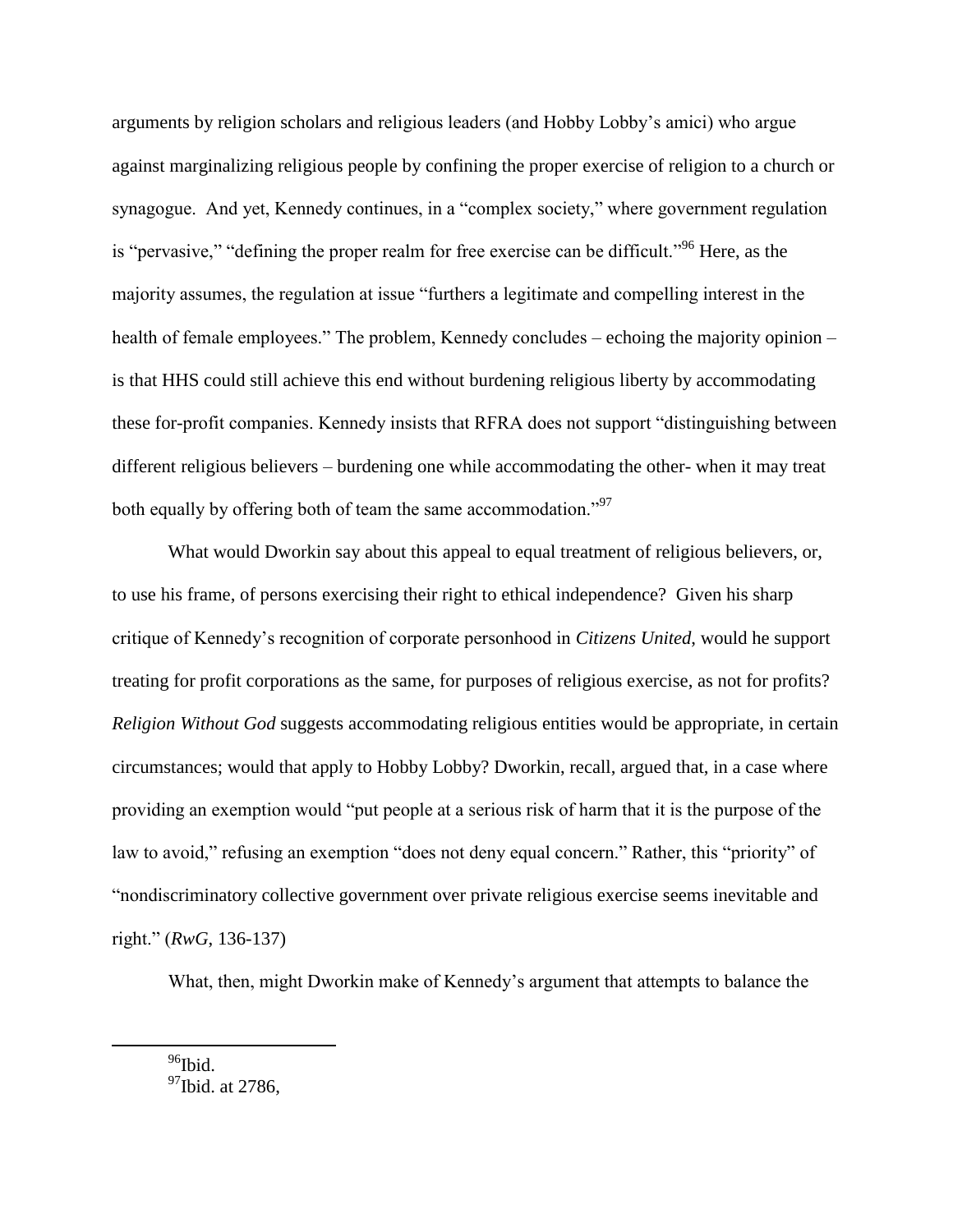interests at stake? On the one hand, Kennedy states, "among the reasons that the United States is so open, so tolerant, and so free is that no person may be restricted or demeaned by government for exercising his or her religion." On the other hand, "neither may that same exercise unduly restrict other persons, such as employees, in protecting their own interests, interests the law deems compelling." Dworkin might well support this formulation. Then Kennedy concludes that these two priorities may be "reconciled" through "the existing accommodation the Government has designed, identified, and used for circumstances closely parallel to those presented here" – the exemption process made available to not for profit religious institutions. Would Dworkin support this conclusion? If he did, would he, nonetheless, be wary of the majority's caveat that, in proffering the accommodation provision as a less restrictive alternative, it was not ruling on whether that accommodation would survive review under RFRA? The dissent advances our understanding of those, and other, issues.

#### *Health Care Choice Must be in the Hands of Women*

 $\overline{a}$ 

In a lengthy dissent joined by justices Sotomayor, Breyer, and Kagan, Justice Ginsburg vigorously objects to the majority's expansive reading of RFRA and its disregard of the line between profit and not for profit corporations.<sup>98</sup> The "startling breadth" of the majority's decision, she begins, "holds that commercial enterprises, including corporations, along with partnerships and sole proprietorships, can opt out of any law (saving only tax laws) they judge

<sup>98</sup>Justice Breyer and Justice Kagan did not join Part III-C-1 of Justice Ginsburg's dissent. They agreed with her that the plaintiffs' "challenge to the contraceptive coverage requirements fails on the merits," and thus, "we need not and do not decide whether either for-profit corporations or their owners may bring claims under" RFRA. *Hobby Lobby*, 134 S. Ct. at 2806 (Breyer, J. and Kagan, J., dissenting).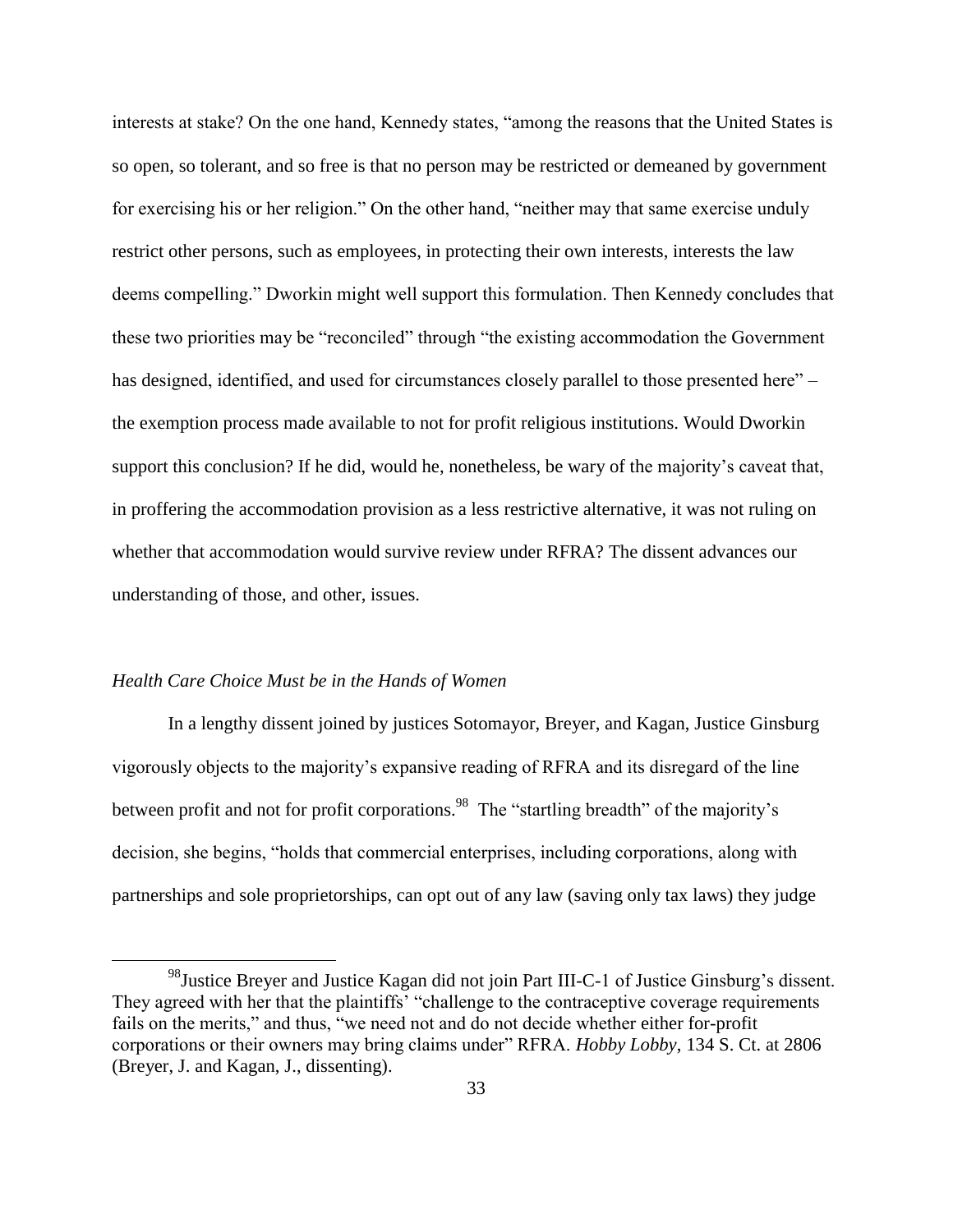incompatible with their sincerely held religious beliefs."<sup>99</sup> Given Dworkin's argument that, if one accepts a general right to ethical independence, the "liberal position" on the constitutional right to early abortion becomes "mandatory," it is notable that Ginsburg leads with the famous language from the *Planned Parenthood v. Casey* joint opinion (of which Kennedy was a coauthor) that: "'The ability of women to participate equally in the economic and social life of the Nation has been facilitated by their ability to control their reproductive lives."<sup>100</sup> With this framing, the dissent's narrative is not about devout business owners, but about how Congress remedied a "large gap" in ACA's coverage – "preventive services that 'many women's health advocates and medical professionals believe are critically important'" – through introduction and passage of the Women's Health Amendment.<sup>101</sup> Ginsburg details that subsequent coverage in ACA grew out of recommendations of a group of independent experts convened by the Institute of Medicine; the report "noted the disproportionate burden women carried for comprehensive health services and the adverse health consequences of excluding contraception from preventive care available to employees without cost sharing."<sup>102</sup>

Another significant part of Ginsburg's recounting of how ACA came to include such preventive health care for women is the unsuccessful effort to include a "so-called 'conscience amendment,' which would have enabled any employer or insurance provider to deny coverage based on its asserted 'religious beliefs or moral convictions.'" Salient for Dworkin's broader reading of protection of ethical independence, Ginsburg observes in a footnote: "Separating

<sup>99</sup>*Hobby Lobby*, 134 S. Ct. at 2787 (Ginsburg, J., dissenting).

<sup>&</sup>lt;sup>100</sup>Ibid. at 2787-2788 (quoting Planned Parenthood v. Casey, 505 U.S. 833, 856 (1992)).  $101$  Ibid. at 2788.

 $102$ Ibid. at 2789.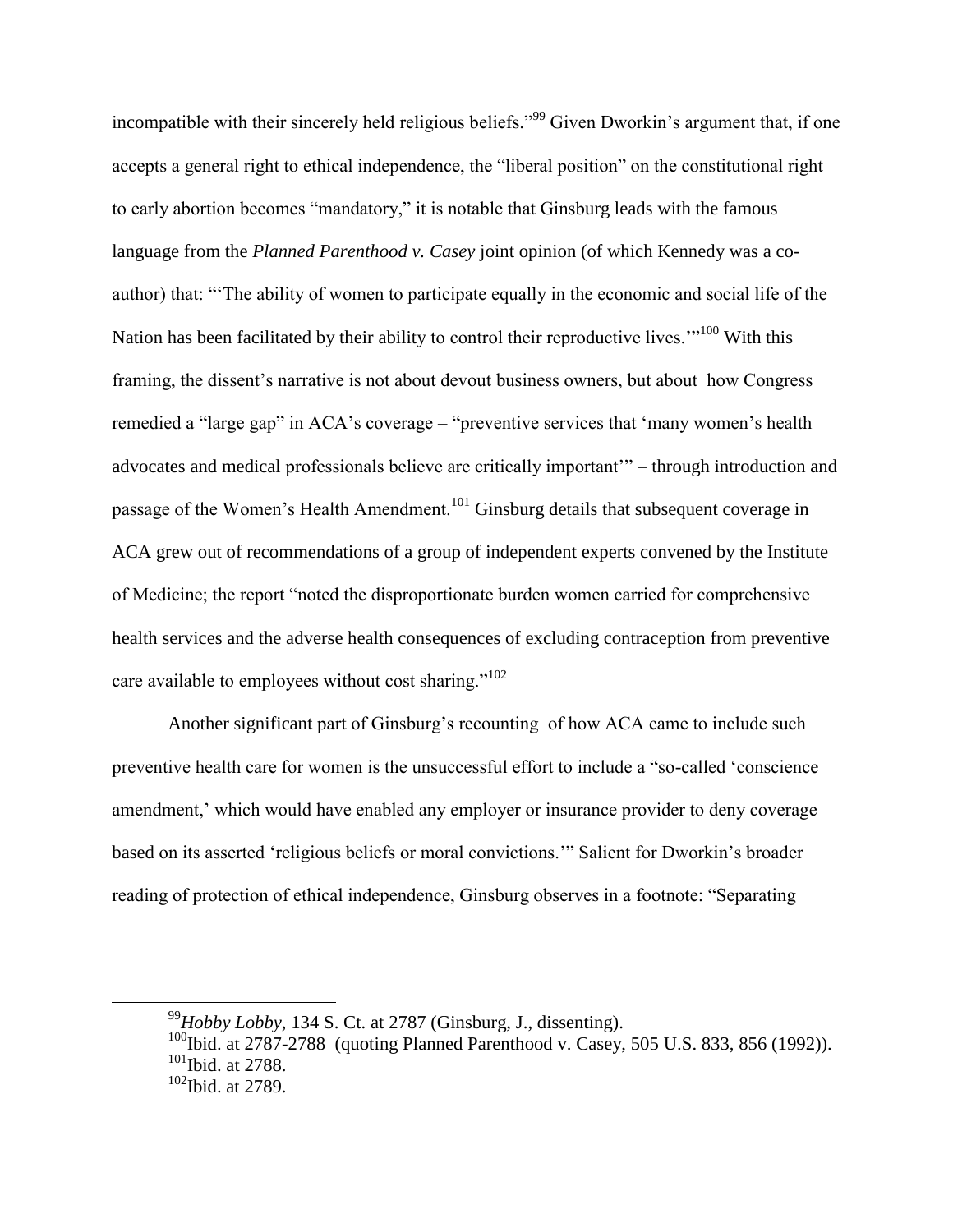moral convictions from religious beliefs would be of questionable legitimacy.<sup>"103</sup> In rejecting this "conscience amendment," Ginsburg argues, Congress "left health care decisions – including the choice among contraceptive methods – in the hands of women, with the aid of their health care providers."<sup>104</sup> Intentionally or not, Ginsburg references the classic "who decides?" argument for women's reproductive liberty, but in this instance the choice is between women and their religious employers or insurers rather than between women and the state.

How to resolve the conflict between female employees and their employers is a focus of Ginsburg's analysis of Hobby Lobby's claim, first under existing Free Exercise jurisprudence (*Smith*) and then under RFRA. Under *Smith*, ACA's contraceptive coverage requirement is a generally applicable law that "trains on women's wellbeing, not on the exercise of religion," and its effect, if any, on such exercise, is "incidental."<sup>105</sup> Even without *Smith,* she argues: "Accommodations to religious beliefs or observances . . . must not significantly impinge on the interests of third parties;" the exemptions sought here would do so by "deny[ing] legions of women who do not hold their employers' religious beliefs access to contraceptive coverage that the ACA would otherwise secure." Ginsburg observes that, "[w]ith respect to free exercise claims no less than free speech claims, '[y]our right to swing your arms ends just where the other man's nose begins."<sup>106</sup>

This analogy between free speech and free exercise is apt. As with *Citizens United*, protecting First Amendment rights of corporations comes at the expense of persons connected to

 $103$  Ibid. at 2789 and n. 6 (citing Welsh v. United States, 398 U.S. 333, 357-358 (1970) (Harlan, J., concurring in result).

 $104$ Ibid. at 2790.

 $105$ Ibid.

<sup>&</sup>lt;sup>106</sup>Ibid. at 2790-2791 (quoting Chafee, "Freedom of Speech in War Time," 32 *Harv. L. Rev*. 932, 957 (1919)).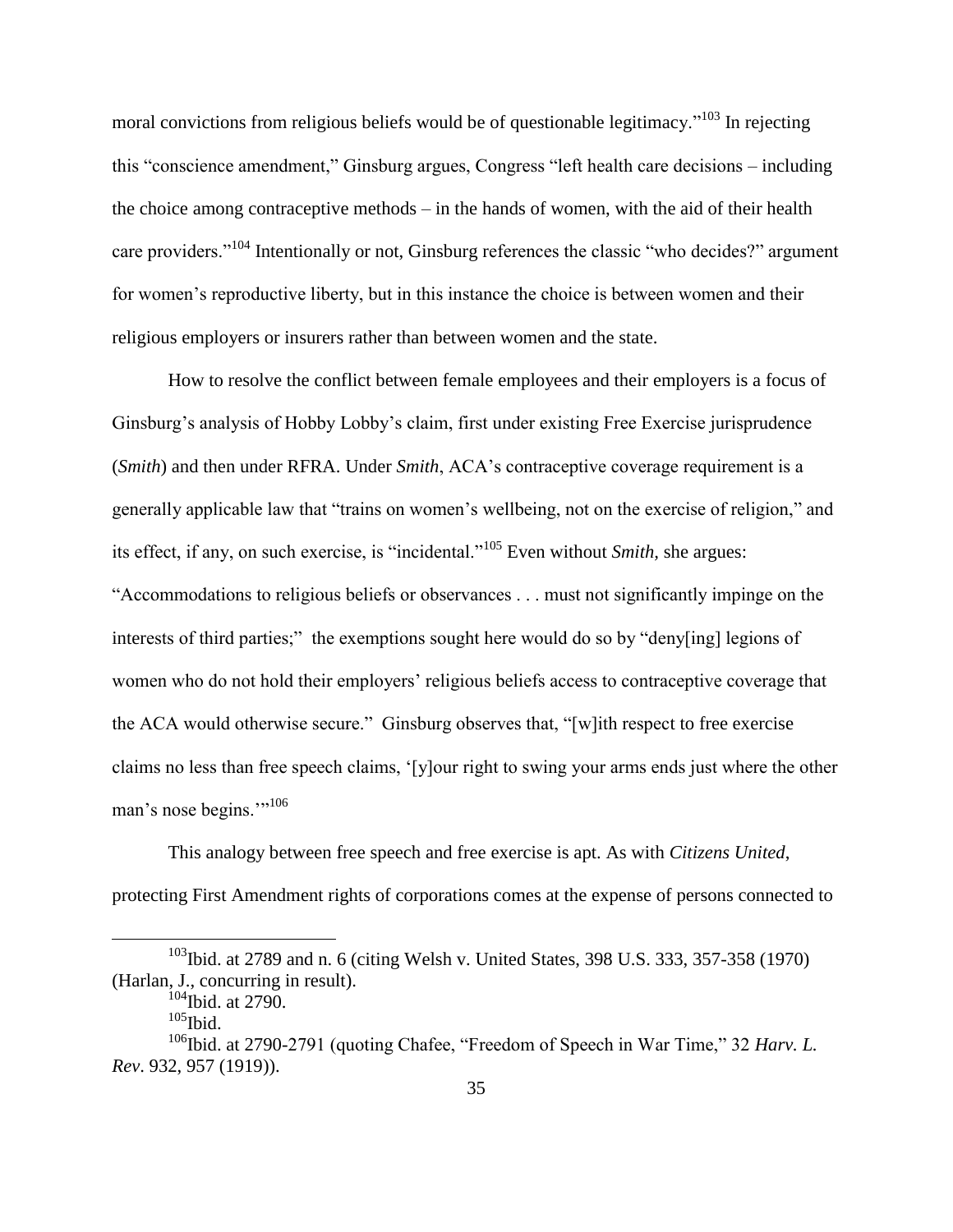the corporation who do not share the beliefs of the corporate managers – in this case the female employees who have different convictions about the use of certain contraceptive methods. Rejecting the Court's RFRA analysis, Ginsburg strenuously insists that the correct answer to the question, "Do for-profit corporations rank among 'person[s]' [under RFRA] who 'exercise . . . religion,'" must be no.<sup>107</sup> Invoking Justice Stevens' partial dissent in *Citizens United* (which Dworkin, too, found so persuasive), she asserts: "Corporations . . . 'have no consciences, no beliefs, no feelings, no thoughts, no desires.<sup>'"108</sup> Her analysis differentiates the spheres and manner in which religion may be exercised. Thus, the "shelter" that the Free Exercise Clause affords "churches and other nonprofit religion-based organizations" often furthers "*individual* religious freedom as well" because "[f]or many individuals, religious activity derives meaning in large measure from participation in a larger religious community."<sup>109</sup> In contrast to the Court's "special solicitude" for the "rights of religious organizations," there has been – appropriately – no comparable "solicitude" for "commercial organizations" and "religious exemptions had never been extended to any entity operating in the 'commercial, profit-making world.'"<sup>110</sup> The logic for this distinction, Justice Ginsburg insists, relates to the respective purposes and compositions of religious organizations – "to foster the interests of persons subscribing to the same religious faith" — and for-profit corporations – "workers who sustain the operations of those corporations commonly are not drawn from one religious community." Indeed, federal antidiscrimination law does not permit a *for-profit* corporation to use "religion-based criterion" to restrict its work force. While "religious organizations exist to serve a community of believers," for-profit corporations

<sup>&</sup>lt;sup>107</sup>Ibid. at 2793.

<sup>&</sup>lt;sup>108</sup>Ibid. at 2794 (quoting *Citizens United*, 558 U.S. at 466 (Stevens, J.)).  $109$ Ibid.  $110$ Ibid. at 2794-2795.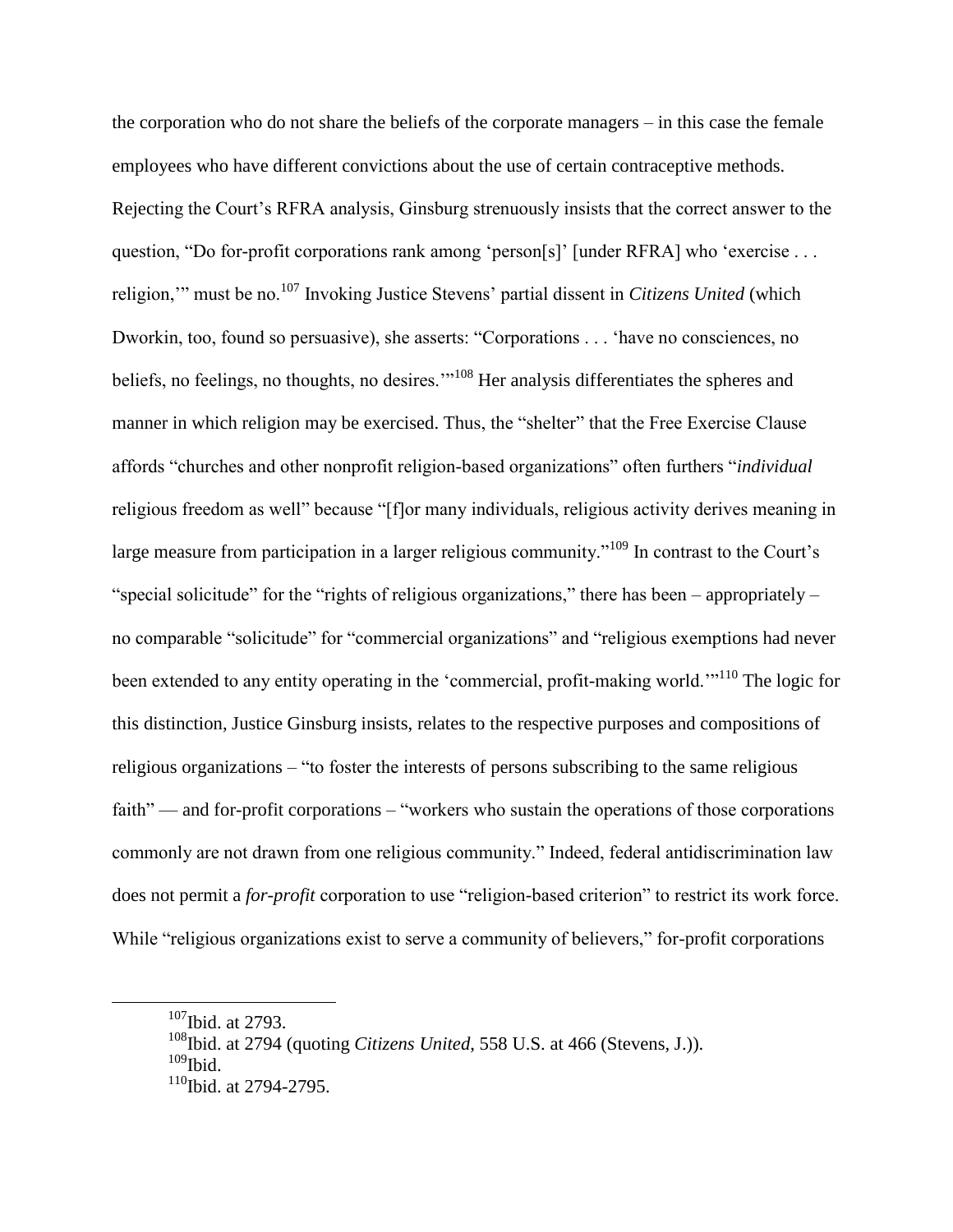employ "'labor to make a profit,' rather than to 'perpetuate [the] religious value[s] shared by a community of believers."<sup>111</sup>

But even assuming Hobby Lobby and Conestoga are "persons" under RFRA, Justice Ginsburg argues that ACA's requirements do not "substantially burden" their religious exercise because the "connection between the families' religious objections and the contraceptive coverage requirement is too attenuated."<sup>112</sup> Requiring companies to "direct money into undifferentiated funds that finance a wide variety of benefits under comprehensive health plans" does not require these companies to "purchase or provide" the objectionable contraceptives; it is the "covered employees" who decide whether to "claim benefits under the plan."<sup>113</sup> Certainly, employees who share their employers' religious beliefs are "under no compulsion to use the contraceptives in question." By the same token, an individual employee who, informed by her physician, decides to use contraception covered by the plan is making an "autonomous choice" that is not "in any meaningful sense" Hobby Lobby's decision.<sup>114</sup> Here Ginsburg invokes autonomous choice to emphasize the interruption of any linkage between the corporations and the contraceptive use, while earlier she emphasized the choice must be *the woman's* to make.

Again arguing in the alternative, Ginsburg asserts that, even if the corporations meet the "substantial burden" requirement, the federal government's interests in "public health and women's well being" are "compelling:"

> [T]he mandated contraceptive coverage enables women to avoid the health problems unintended pregnancies may visit on them and their children . . . . helps safeguard the health of women for whom

 $111$ Ibid. at 2796-2797 (citation omitted).

<sup>&</sup>lt;sup>112</sup>Ibid. at 2799.

 $113$ Ibid.

 $114$ Thid.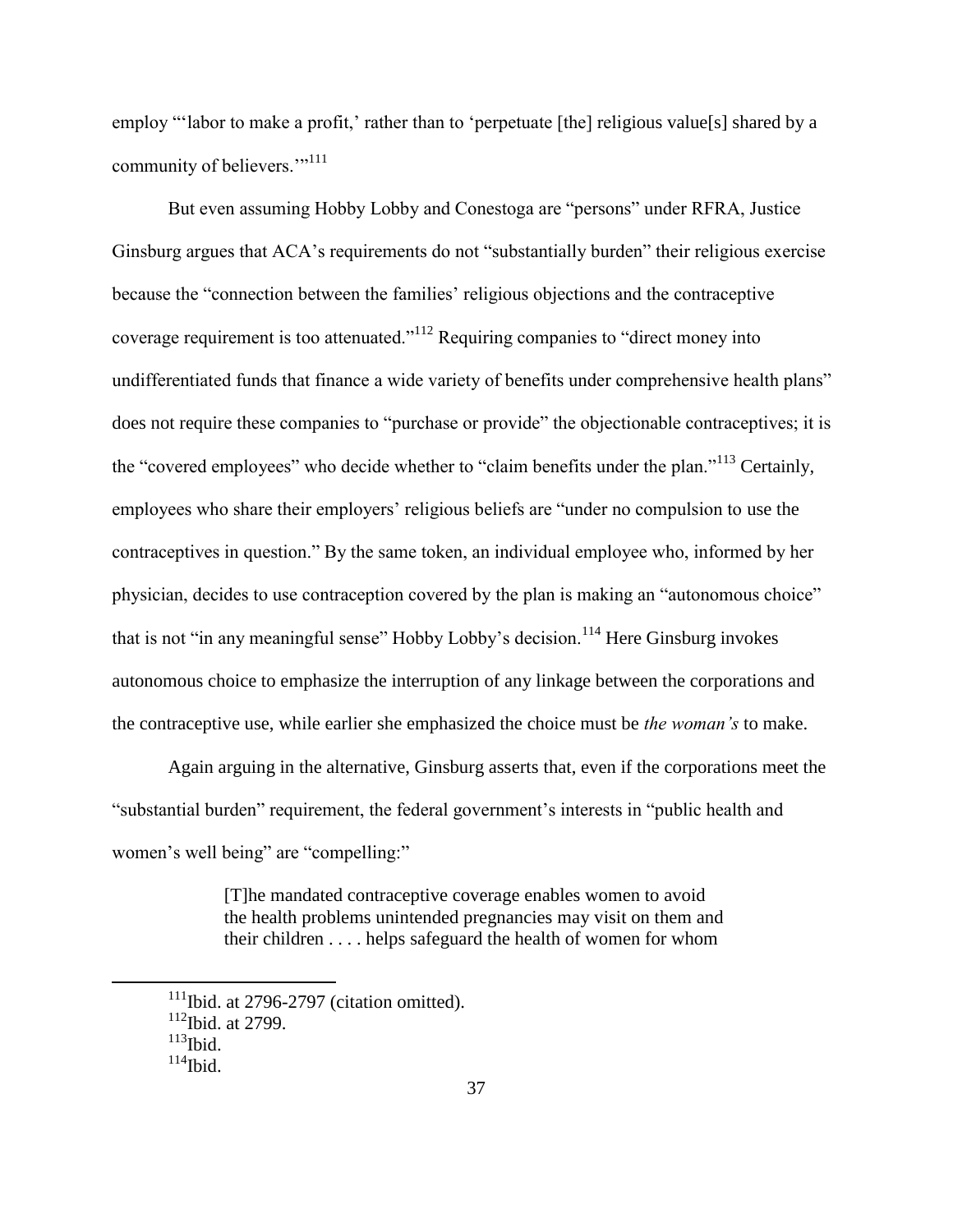pregnancy may be hazardous, even life threatening . . . . and secures benefits wholly unrelated to pregnancy, preventing certain cancers, menstrual disorders, and pelvic pain.<sup>1</sup>

She adds that the fact that the corporations object to "only 4 of the 20 FDA-approved contraceptives" does not make government's interests less compelling; IUDs, for example, are "significantly more effective, and significantly more expensive than other contraceptive methods" – "nearly the equivalent to a month's full-time pay for workers earning the minimum wage." $^{116}$ 

Given these compelling interests, Ginsburg reiterates that the Court must consider the burden accommodating Hobby Lobby and Conestoga would pose for their employees, adding that: "no tradition, and no prior decision under RFRA, allows a religion-based exemption when the accommodation would be harmful to others – here, the very persons the contraceptive coverage requirement was designed to protect."<sup>117</sup> Again, Ginsburg returns to a clash or rights or collision of liberties analysis: limitations on religious freedom "'begin to operate whenever activities begin to affect or collide with liberties of others or of the public.'"<sup>118</sup> Dworkin, recall, argues that it is does not violate equal concern to refuse an exemption where granting it would "put people at a serious risk that it is the purpose of the law to avoid," because this "priority of nondiscriminatory collective government over private religious exercise seems inevitable and

<sup>&</sup>lt;sup>115</sup>Ibid. (sources omitted).

 $116$ Ibid. at 2800. This effectiveness is a key reason that Brookings Institution Senior Fellow and economist Isabel Sawhill has recently urged greater access to and more widespread use of the IUD and other Long Acting Reversible Contraceptives (LARC) to address the high rate of uninintended (and often) unwanted pregnancies and births among young women in the United States. *See* Isabel V. Sawhill, *Generation Unbound: Drifting Into Sex and Parenthood Without Marriage* (Washington, D.C.: Brookings Institution Press, 2014) 122-26.

<sup>&</sup>lt;sup>117</sup>*Hobby Lobby*, 134 S. Ct. at 2801; see also Geddicks and Koppelman, "Invisible" Women," 51 (arguing that "'religious liberty' does not and cannot include the right to impose the costs of observing one's religion on someone else, especially in the for-profit workplace").

<sup>&</sup>lt;sup>118</sup>*Hobby Lobby, Ibid.* (citation omitted).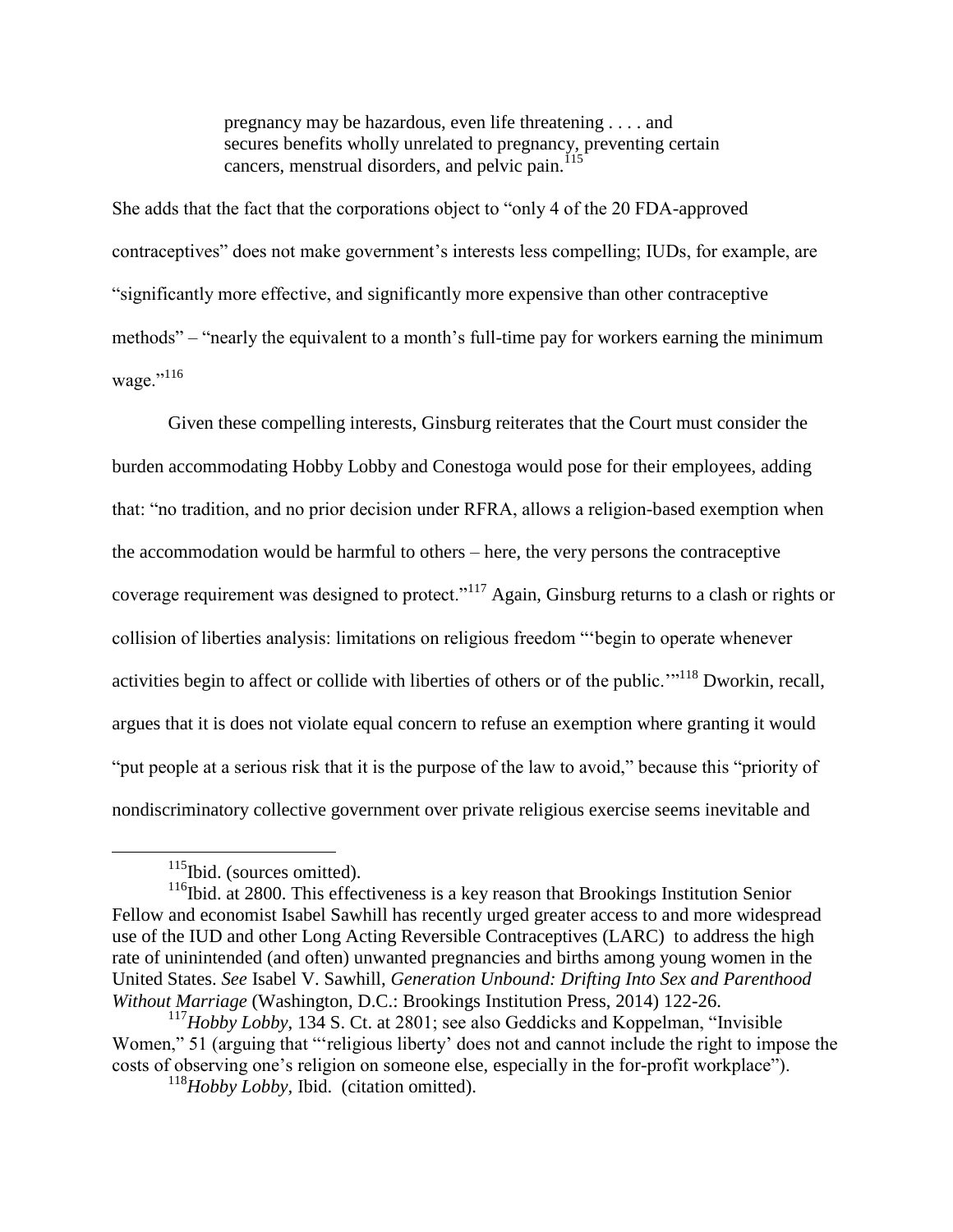right." (*RwG,* 136-137).

Critical of the majority's holding that "the contraceptive coverage requirement fails to satisfy RFRA's least restrictive means test," Ginsburg counters that the federal government has shown "that there is no less restrictive, equally effective" alternative that would provide insurance coverage for the contested contraceptive methods and ensure that women receive them "at no cost to them."<sup>119</sup> Once again, Ginsburg uses a clash of liberties or conflict of rights analysis, drawing on prior Supreme Court precedents to insist that "one person's right to free exercise must be kept in harmony with the rights of her fellow citizens, and 'some religious practices [must] yield to the common good."<sup>120</sup> As applied to the present context: "A 'least restrictive means' cannot require employees to relinquish benefits accorded to them by federal law in order to ensure that their commercial employers can adhere undeservedly to their religious tenets."<sup>121</sup> Ginsburg criticizes the two alternatives the Court puts forth: first, it floats the idea that the federal government could "assume the cost" of providing coverage, and second, it concludes that the government can simply offer for-profit corporations with religious objections the accommodation already provided to religious institutions. With respect to the latter, she astutely points out the Court "hedges" on this "proposal," since it does not decide "today" whether the very approach it says would provide a less restrictive alterative "complies with RFRA."<sup>122</sup> Nor, for example, would counsel for Hobby Lobby commit to whether that "accommodation" was "acceptable." As Ginsburg observes, Hobby Lobby and Conestoga "barely addressed" this possible solution, perhaps because religious nonprofit organizations were already challenging the

<sup>&</sup>lt;sup>119</sup>Ibid. at 2801-2802.

<sup>&</sup>lt;sup>120</sup>Ibid. at 2802 n. 25 (citing United States v. Lee, 455 U.S. 252, 259 (1982)).  $^{121}$ Ibid.

<sup>&</sup>lt;sup>122</sup>Ibid. at 2803.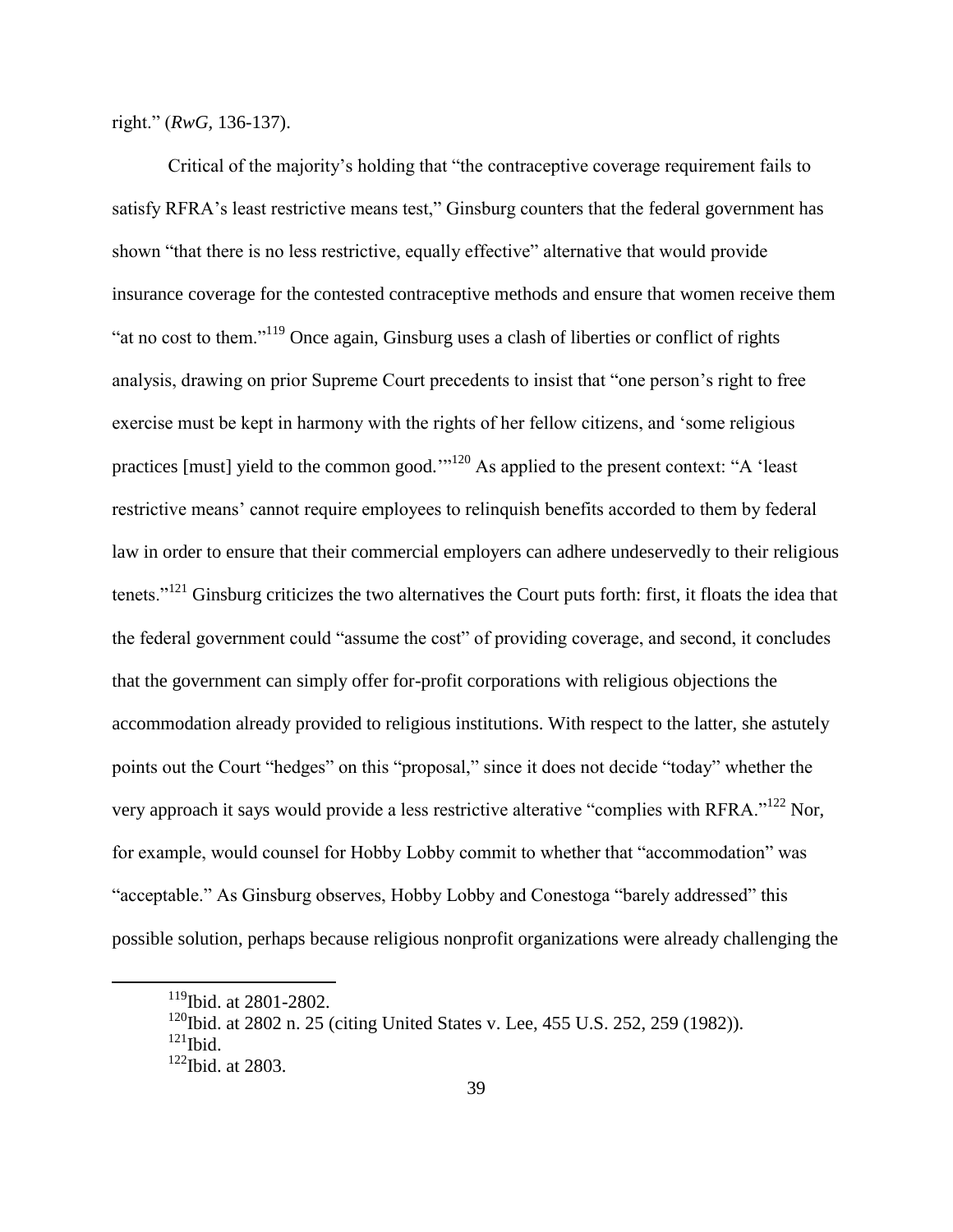adequacy of the accommodation.<sup>123</sup>

In her conclusion, Ginsburg returns to the premise that the context of commercial activity matters in determining the scope of religious exercise. Drawing upon the Court's "pre-*Smith*" jurisprudence that, she argues, "RFRA preserved," she highlights "two key points" that should apply to the instant case. First, "'When followers of a particular sect enter into commercial activity as a matter of choice . . . the limits they accept on their own conduct as a matter of conscience and faith are not to be superimposed on statutory schemes which are binding on others in that activity." Second, "allowing a religion-based exemption to a commercial employer would 'operat<sup>[e]</sup> to impose the employer's religious faith on the employees."<sup>124</sup> She translates: "the Greens and Hahns and all who share their beliefs may decline to acquire for themselves the contraception in question," but "[w]orking for Hobby Lobby or Conestoga . . . should not deprive employees of the preventive care available to workers at the shop next door" – certainly, she adds, not as a result of a judicial ruling, rather than clear guidance from the legislative or executive branch.<sup>125</sup> I believe Dworkin would likely concur with this part of Ginsburg's analysis, given his concerns over the consequences of *Citizens United'*s recognizing corporate personhood and his insistence of the "priority" of "nondiscriminatory general government." (*RwG,* 137)

Ginsburg ends by observing that Hobby Lobby and Conestoga "do not stand alone as commercial enterprises seeking exemptions from generally applicable laws on the basis of their religious beliefs." She illustrates with historical examples as well as present-day ones, such as the widely-discussed case of *Elane Photography, LLC v. Willock*, in which a "for-profit photography business owned by a husband and wife refused to photograph a lesbian couple's

<sup>&</sup>lt;sup>123</sup>Ibid. at 2803 and n. 27.

 $124$  Ibid. at 2804-2805 (citing United States v. Lee, 455 U.S. 252 (1982)).

 $125$ Ibid. at 2804.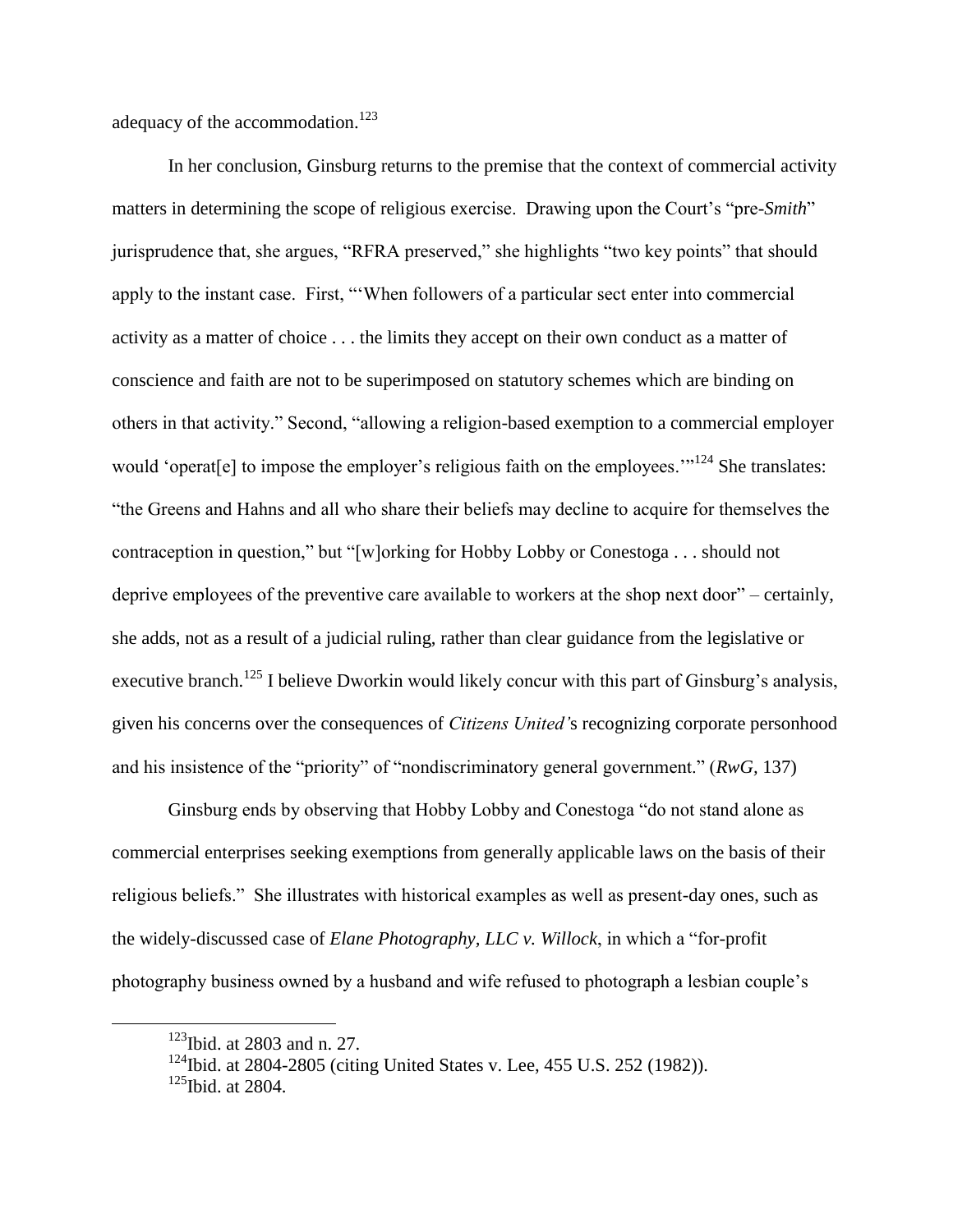commitment ceremony based on the religious beliefs of the company's owners."<sup>126</sup> To avoid venturing into a "minefield" of future RFRA claims by for-profit corporations based on ACA or other statutory schemes, Ginsburg urges that religious exemptions under RFRA be confined to "organizations formed 'for a religious purpose,' 'engage[d] primarily in carrying out that religious purpose,' and not 'engaged in the exchange of goods and services for money beyond nominal amounts<sup>"127</sup>

#### *What Would Dworkin Do?*

 $\overline{a}$ 

To return to this essay's opening question, "What would Dworkin do?," if writing about *Hobby Lobby*, there are reasons to conclude that, as with *Citizens United*, he would write critically about the flaws of the majority opinion. Just as he found Justice Stevens' partial dissent in that *Citizens United* more persuasive, it is likely he would praise features of Justice Ginsburg's dissent in *Hobby Lobby.* Dworkin might reject any distinction between public and privatelyowned corporations, insisting that corporations – as artificial creations – had no ethical independence. But if he did accept that distinction, then, applying the ethical independence frame would certainly support treating the rights and interests of for profit corporations' employees in reproductive self-determination at least as seriously as the religious convictions of the corporations' owners. If such for-profit corporations, then, might warrant accommodation, a Dworkinian analysis would turn, much as Ginsburg's dissent argued, on whether such

<sup>&</sup>lt;sup>126</sup>Ibid. at 2805. In Elane Photography, LLC. V. Willock, 309 P.3d 53 (N.M. 2013), the photography business owner lost her appeal of a ruling that her refusal violated state antidiscrimination law, which included a public accommodations provision barring discrimination in provision of goods and services.

<sup>127</sup>*Hobby Lobby*, 134 S. Ct. at 2805-2806 (citation omitted).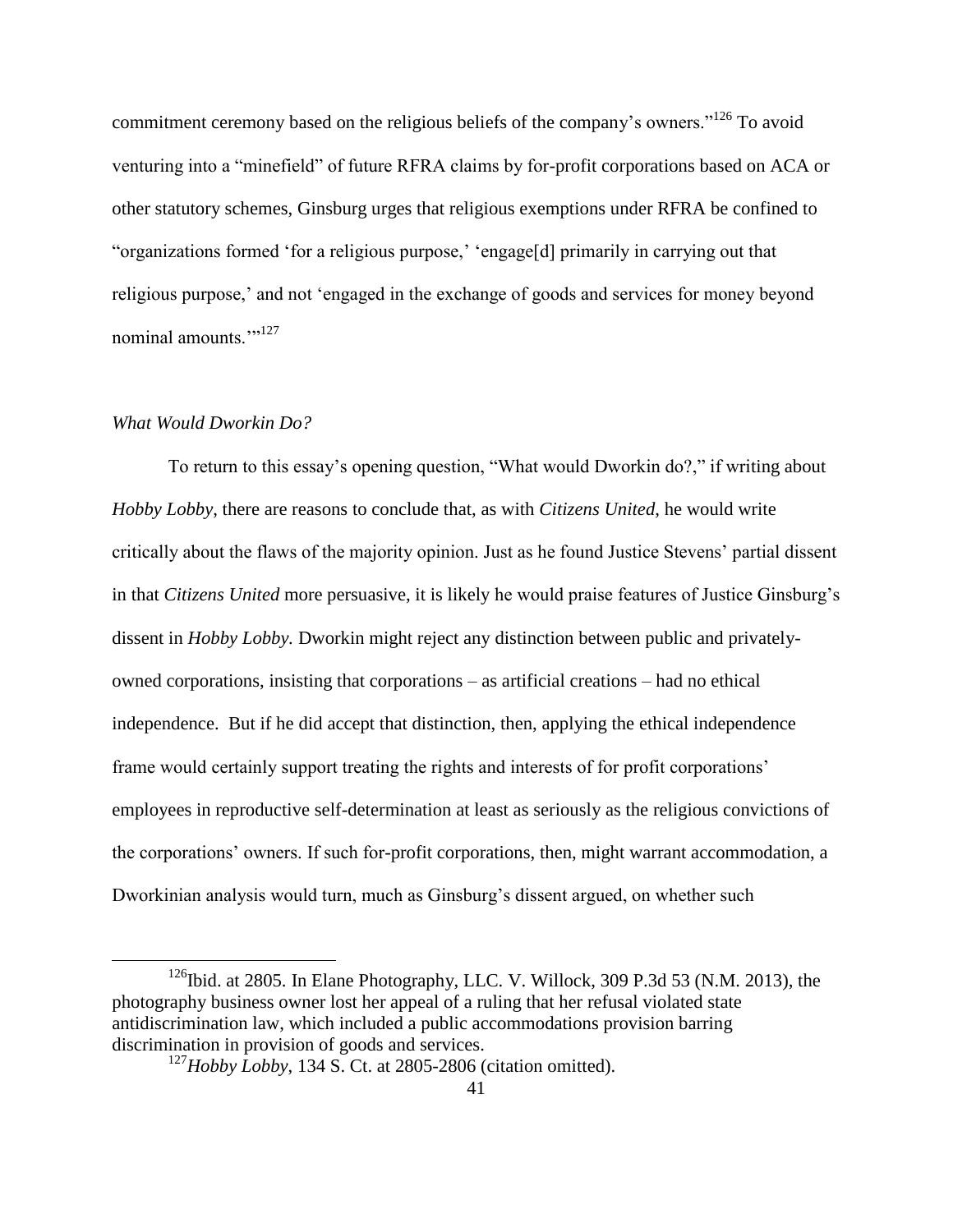accommodation could be done without injury to the public purposes advanced by the law and to the rights and interests of the third parties affected by the accommodation.

#### **IV. Unfinished Business: Is Accommodation Accommodating Enough?**

If Dworkin were evaluating the likely import of *Hobby Lobby* for future challenges to ACA, perhaps like Ginsburg and other dissenters, he might have alerted readers that what the majority in *Hobby Lobby* seemed to give --- female employees could obtain contraceptive coverage without burdening their employers by using the exemption process – it might well take away, since it declined to reach the issue of whether the exemption provisions satisfied RFRA. Indeed, the proverbial other shoe dropped just a few months after *Hobby Lobby,* when the Court took the unusual step of granting an application of Wheaton College, a nonprofit liberal arts college, to enjoin the federal government from enforcing the exemption provisions against it, even before there was a lower court ruling on its legal challenge that the exemption violates its free exercise of religion under RFRA.<sup>128</sup> Wheaton College was clearly eligible for the religiousnonprofit exemption, but objected to having to undertake the exemption process itself, which required that it sign a form "certifying that it is a religious nonprofit that objects to the provision of contraceptive services," and provide "a copy of that form to its insurance issuer or third-party administrator."<sup>129</sup> It argued that this made it "complicit in grave moral evil," since it was "religiously opposed to emergency contraceptives because they may act by killing a human embryo." This argument, readers should appreciate, is made by numerous Catholic nonprofits

<sup>128</sup> *Wheaton College*, 134 S.Ct. 2806 (2014).

 $129$  Ibid. at 2807.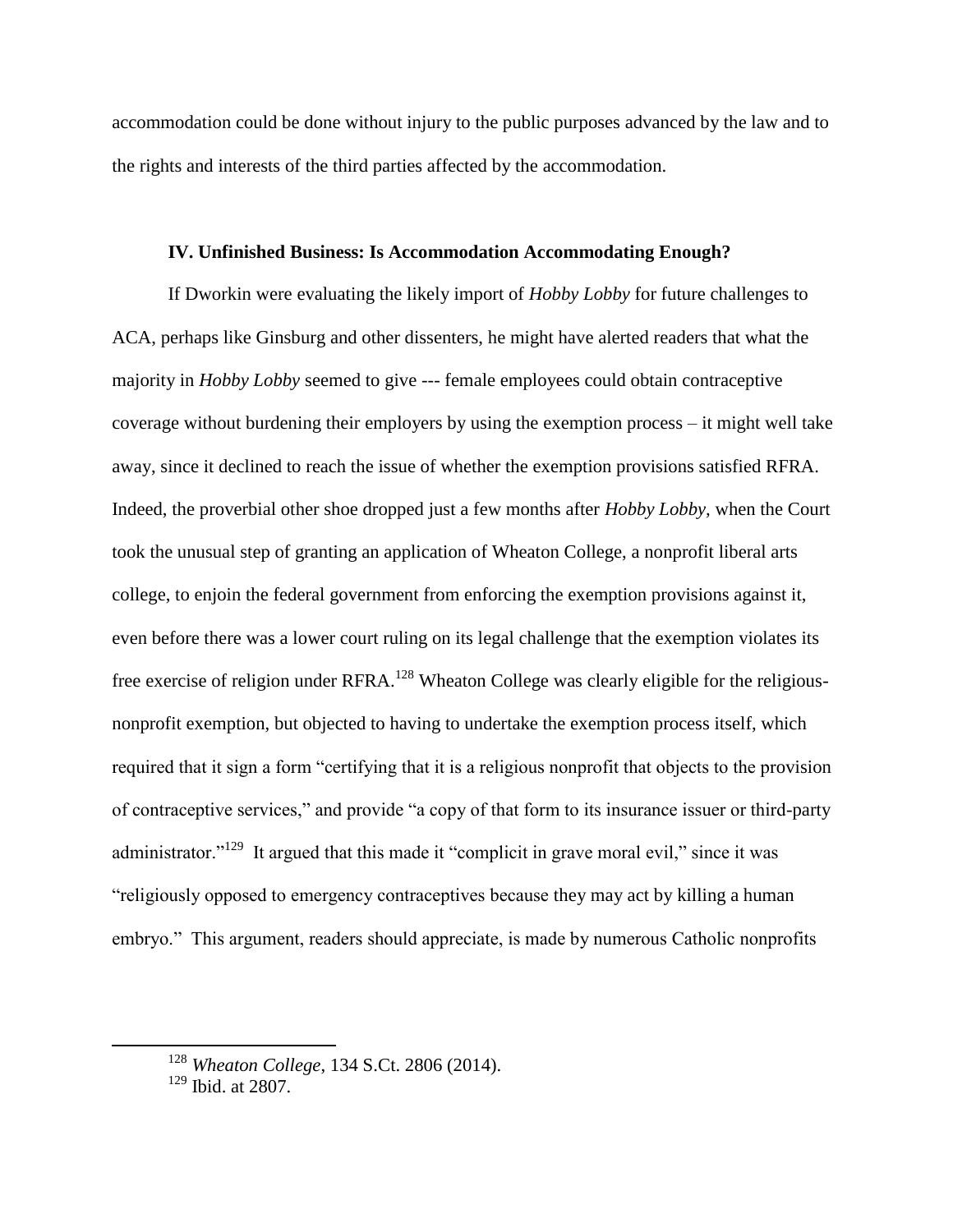challenging ACA with respect to *all* forms of contraception and sterilization.<sup>130</sup> The majority of the Court gave that emergency relief over a lengthy dissent by Justice Sotomayor, joined by Justices Ginsburg and Kagan (perhaps not coincidentally the three female members of the Court).

Sotomayor argued that granting such emergency injunctive relief was "as rare as it as extreme," and also inappropriate in the instant case, where "no one could credibly claim Wheaton's right to relief is indisputably clear."<sup>131</sup> The dissent also castigated the majority for its retreat from the position in *Hobby Lobby* that ACA's accommodation provision was a way to protect religious liberty while ensuring contraceptive access, asserting: "Those who are bound by our decisions usually believe they can take us at our word. Not so today."<sup>132</sup>

Sotomayor also spoke critically of the merits of Wheaton College's claim, asserting that its argument that simply filing a "self-certification form will make it complicit in the provision of contraceptives by triggering the obligation for someone else to provide the services to which it objects" was not viable.<sup>133</sup> This accommodation process is "the least restrictive means of furthering the Government's compelling interests in public health and women's well-being."<sup>134</sup> Invoking Ginsburg's *Hobby Lobby* dissent, Sotomayor emphasized that it is *courts* that must decide which religious burdens are too substantial to be borne, not the affected religious organizations (such as Wheaton College); simply "*thinking* one's religious beliefs are

<sup>&</sup>lt;sup>130</sup> Priests for Life, 2014 WL 5904732, \*1 (quoting Catholic doctrine that contraception is a "grave sin"); Little Sisters of the Poor, 6 F.Supp.3d at 1128 (reporting testimony that all forms of contraception are "gravely contrary to moral law" and "intrinsic evils").

<sup>131</sup>*Wheaton College*, 134 S.Ct. at 2808.

 $132$  Ibid.

<sup>133</sup> Ibid. at 2809.

 $134$  Ibid.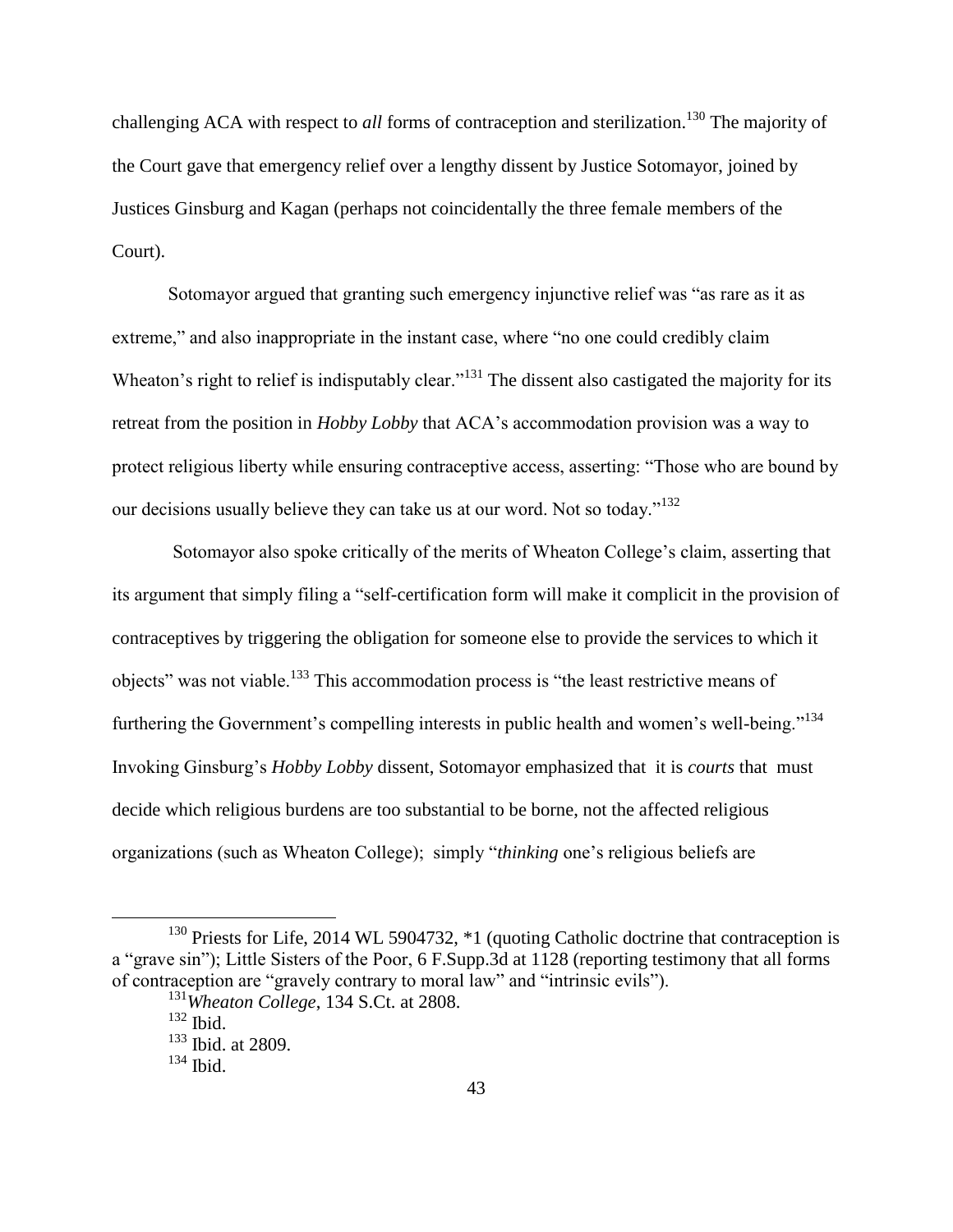substantially burdened – no matter how sincere or genuine that belief may be – does not make it so."<sup>135</sup> Therefore, although Wheaton may be troubled by the fact that it must participate in a larger process that results in providing contraceptives to its employees, this is not sufficient to constitute a substantial burden on its free exercise of religion.

To help explain "why Wheaton's complicity theory cannot be legally sound," Sotomayor employed an analogy used by the Seventh Circuit in its rejection of the University of Notre Dame's similar claim.<sup>136</sup> If, during wartime, "there is a draft, and a Quaker is called up" and "tells the selective service system that he's a conscientious objector," suppose, on being told "'you know this means we'll have to draft someone in place of you,." he "replies indignantly that if the government does this, it will be violating his religious beliefs." Does his refusal "trigger' drafting that replacement such that RFRA "would require a draft exemption for both the Quaker and his non-Quaker replacement"?  $137$  Writing for the Seventh Circuit, Judge Posner noted that counsel for Notre Dame said that "drafting a replacement indeed would substantially burden the Quaker's religion," but that it was a "fantastic" suggestion.<sup>138</sup> Sotomayor explains that "the obligation to provide contraceptive services, like the obligation to serve in the Armed Forces, arises not from the filing of the form but from the underlying law and regulations." Thus, Wheaton's religious rights are not substantially burdened by larger requirements that *someone*  provide contraceptive coverage for its employees and students. Wheaton may object to a third party providing contraceptives to them, but the ACA requires that "*some* entity provide contraceptive coverage." Therefore, such provision "would not result from any action by

<sup>135</sup> Ibid. at 2812 (citing *Hobby Lobby*, 134 S. Ct. at 2798 (Ginsberg, J., dissenting).

<sup>136</sup> Ibid. (discussing *Notre Dame*, 743 F.3d at 556).

 $137$  Ibid.

<sup>138</sup> *Notre Dame*, 743 F.3d at 556.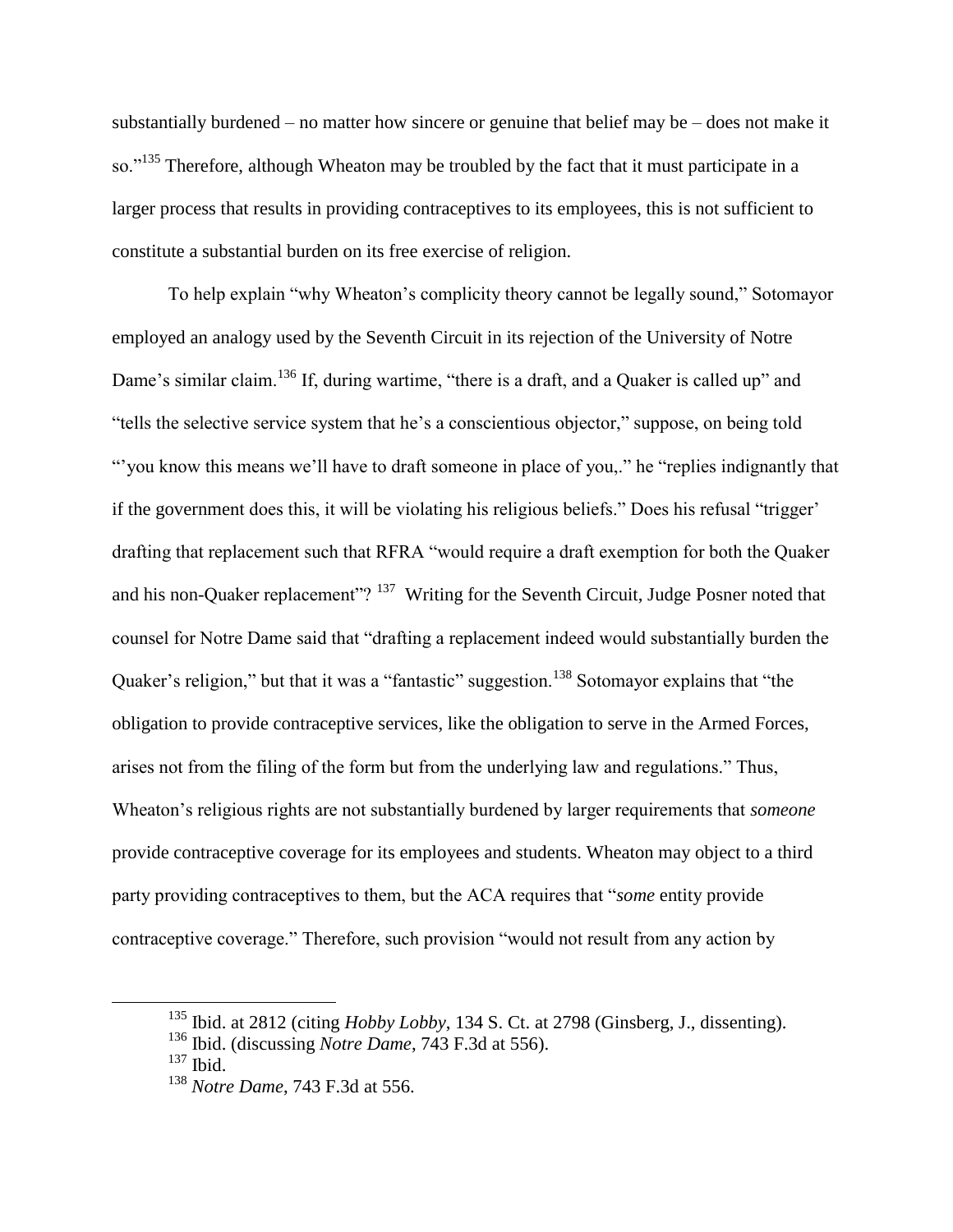Wheaton." The dissent reasons: "A religious nonprofit's choice not to be that entity may leave someone else obligated to provide coverage instead – but the obligation is created by the contraceptive coverage mandate imposed by law, not by the religious nonprofit's choice to opt out of it."<sup>139</sup>

Moreover, as the circuit courts have elaborated, ACA's process "fastidiously relieves" objecting religious nonprofits from contraceptive provision and disassociates them from such provision.<sup>140</sup> The circuit circuits emphasize that "[r]eligious objectors do not suffer substantial burdens under RFRA where the only harm to them is that they sincerely feel aggrieved by their inability to prevent what other people would do to fulfill regulatory objectives after they opt out."<sup>141</sup> As the Seventh Circuit put it, "at bottom," what religious nonprofits object to is Congress's passing of ACA and the contraceptive mandate; however, under RFRA, they "have no right to 'require the Government to conduct its own internal affairs in ways that comport with the religious beliefs of particular citizens'" or to "prevent other institutions, whether the government or a health insurance company," from engaging in acts they find offensive.<sup>142</sup>

Arguably, under a Dworkinian frame of ethical independence, the conscience rights and ethical independence of Wheaton College and similar religious nonprofits cannot be analyzed in a vacuum: ACA accommodates them with a minimally burdensome requirement of filling out a one-page form,<sup>143</sup> while also protecting the ethical independence and reproductive health of

<sup>139</sup> *Wheaton College*, 134 S.Ct. at 2812.

<sup>140</sup> *Priests for Life*, 2014 WL 5904732 at \*16.

 $141$  Ibid. at  $*10$ .

<sup>142</sup> *Notre Dame,* 743 F.3d at 552, 559.

<sup>&</sup>lt;sup>143</sup> All the circuit court opinions emphasize that this is a "de minimis" burden. See also Little Sisters of the Poor, 6 F.Supp.3d at 1235 (estimating it would take 50 minutes for an employer to fill out the form).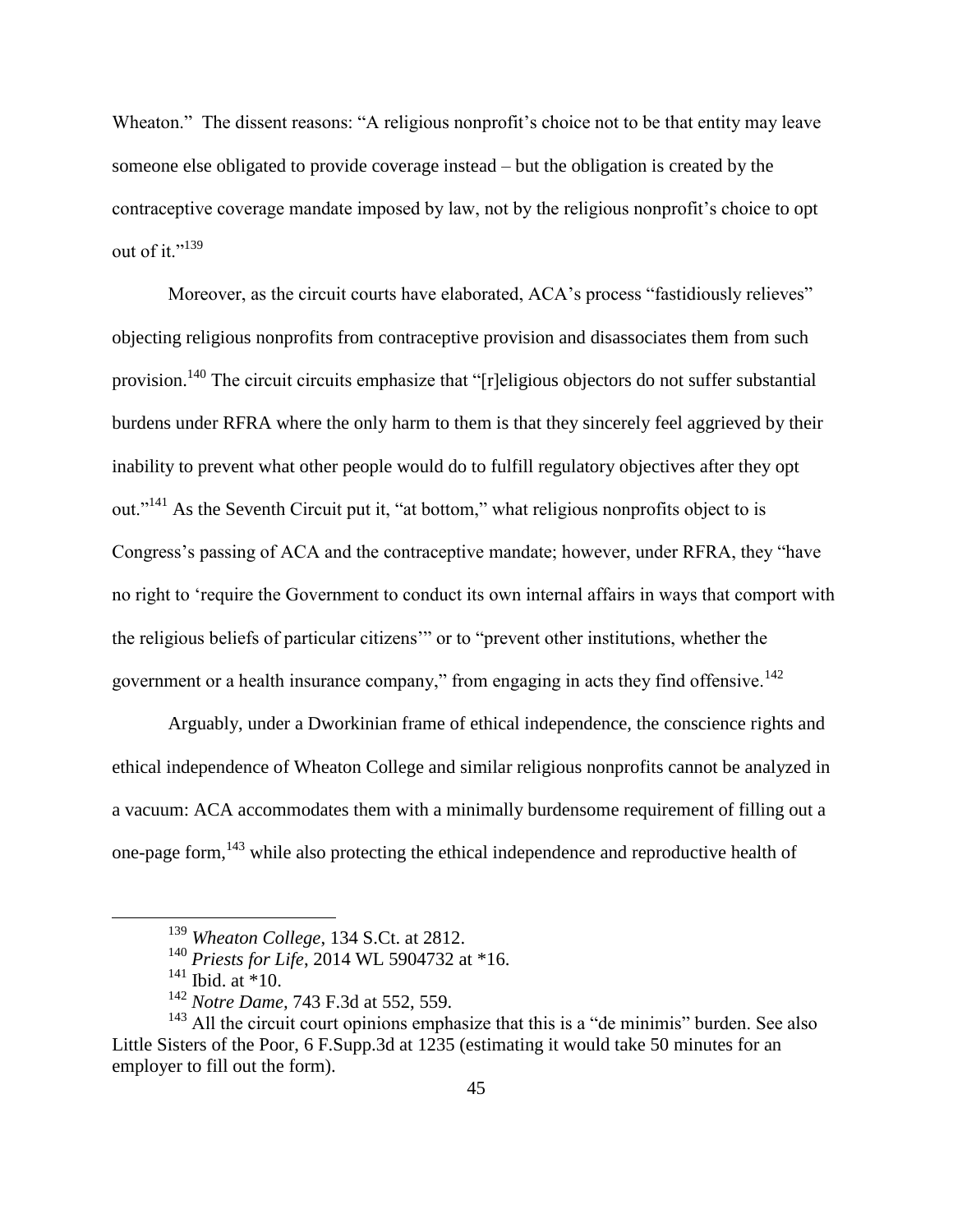female students and employees. To find the accommodation itself too burdensome puts in jeopardy ACA's objectives and the rights of those women to receive essential reproductive health care. Justice Ginsburg's *Hobby Lobby* dissent emphasized the importance of these rights. Drawing on the legislative record, the federal appellate courts elaborate on how cost-free, "seamless contraceptive coverage" furthered government's compelling twin interests in public health and women's wellbeing. By contrast, evidence suggests that "contraceptive use is highly vulnerable to even seemingly minor obstacles," and so alternatives to ACA's "seamless" accommodation process that imposed costs and delays could hinder women's contraceptive access.<sup>144</sup> Given high rates of unintended pregnancies, as one circuit court put it, "Permitting women to control the timing and spacing of their pregnancies improves the health and welfare of women, children, and infants."<sup>145</sup>

Dworkin did not write about the contraceptive mandate, but, after the Court upheld most of ACA, he observed that the United States "has finally satisfied a fundamental requirement of political decency that every other mature democracy has met long ago."<sup>146</sup> Recall that *Religion Without God* lists promoting the general welfare as a reason that government may restrict freedom. Almost assuredly, given his prior writing both on health care and on women's reproductive liberty, Dworkin would have found that a compelling part of that general welfare was ensuring women's access to preventive health care with respect to their reproductive lives. To invoke a classic Dworkinian idea, the legislative record and the jurisprudence on the contraceptive mandate demonstrate that, given the previous gaps in the health care system and the disproportionate burdens women experienced under that system, for government to *treat* 

<sup>&</sup>lt;sup>144</sup> Priests for Life, 2014 WL 5904732 at \*29.

 $145$  Ibid. at  $*26$ .

<sup>&</sup>lt;sup>146</sup> Dworkin, "A Bigger Victory Than We Knew."